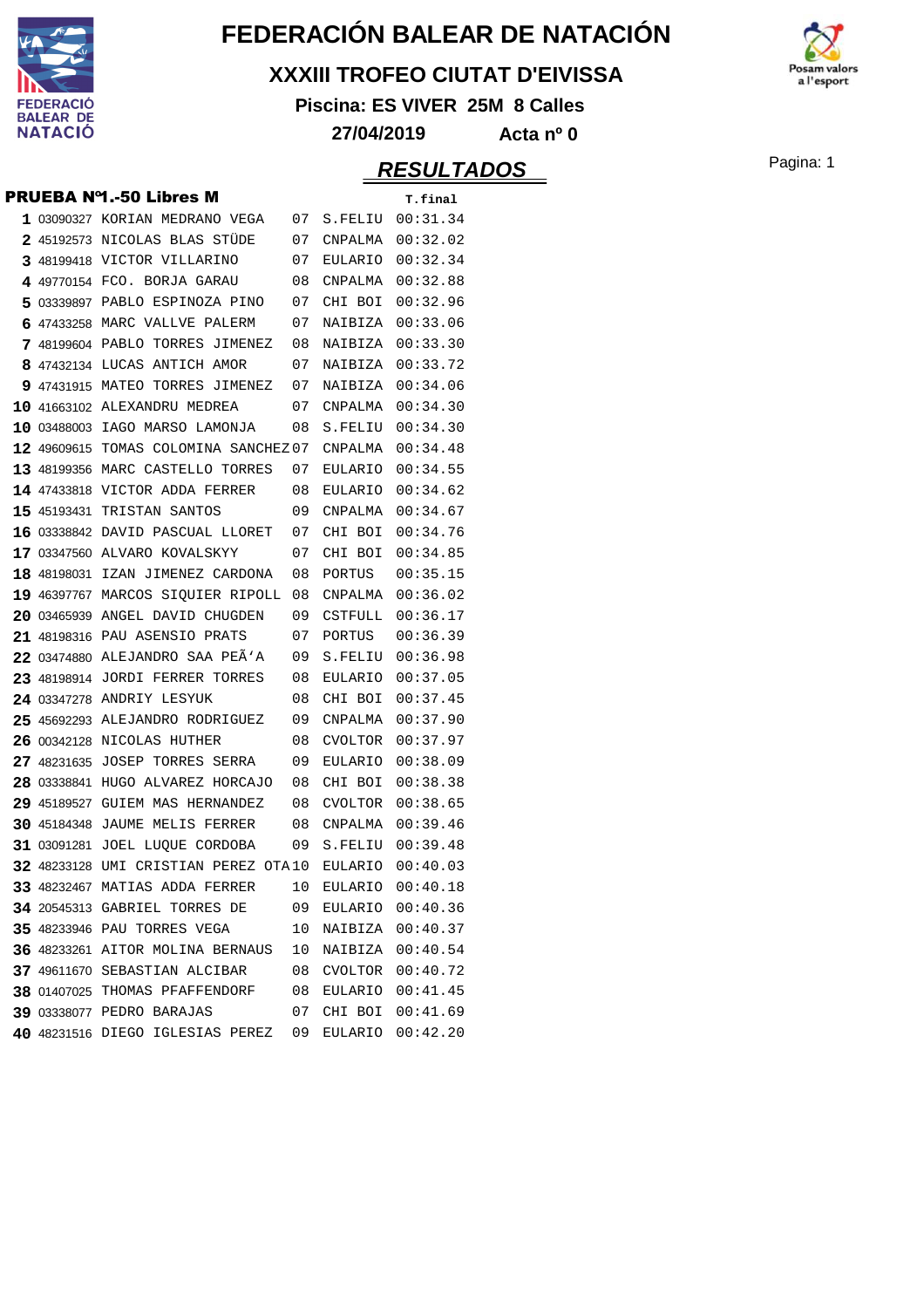

#### **XXXIII TROFEO CIUTAT D'EIVISSA**

**Piscina: ES VIVER 25M 8 Calles**



### **RESULTADOS** Pagina: 2

 $\mathbf{a}$  l'esport

|   |            | <b>PRUEBA Nº1.-50 Libres M</b>                         |    |                          | T.final  |
|---|------------|--------------------------------------------------------|----|--------------------------|----------|
|   |            | 41 48198365 HUGO DANIEL PRUDENCIO 08                   |    | PORTUS                   | 00:42.43 |
|   |            | 42 01465538 FEDERICO FUNARI                            | 08 | EULARIO                  | 00:42.74 |
|   |            | 43 48233719 MARIO DIAZ BEZANILLA                       | 10 | NAIBIZA                  | 00:43.54 |
|   |            | 44 48230105 ALBERT ROMERO                              | 09 | NAIBIZA                  | 00:43.96 |
|   |            | 45 49416424 ASIER ROIG SOLER                           | 09 | EULARIO                  | 00:44.55 |
|   |            | 46 02339553 YANIS TEO DAY                              | 10 | NAIBIZA                  | 00:45.59 |
|   |            | 47 20545036 JOSE ANTONIO GONZALEZ                      | 08 | <b>FORMENTE 00:45.66</b> |          |
|   |            | 48 49419451 AYOUB EZZHANI NEAGU                        | 10 | <b>EULARIO</b>           | 00:49.47 |
|   |            | 49 48199918 SIMON HORMIGO ROSELLO                      | 08 | NAIBIZA                  | 00:51.16 |
|   |            | 50 20545195 PABLO ANGEL WENHAM                         | 09 | <b>FORMENTE 00:51.28</b> |          |
|   |            | 51 03467717 JOEL CASADO PLA                            | 10 | CSTFULL                  | 00:52.88 |
|   |            | 52 48233824 PABLO GARCIA ANGULO                        | 10 | NAIBIZA                  | 00:55.23 |
|   |            | 53 05752743 SAVELY LYALYAKIN                           | 08 | PORTUS                   | 00:55.32 |
|   |            | 54 49411146 ALBERTO MALATO MIGUEL                      | 10 | NAIBIZA                  | 01:05.95 |
|   |            | 48231285 MANUEL A. MARTIN                              | 08 | <b>FORMENTE</b>          | Desc     |
|   |            | 03448841 ERIC LOPEZ OUESADA                            | 09 | S.FELIU                  | Desc     |
|   |            | 03494497 TIGER SICHENG WANG                            | 07 | S.FELIU                  | Desc     |
|   |            | 47433603 IZAN RIBAS RODRIGUEZ                          | 07 | PORTUS                   | N.p.     |
|   |            | 20545215 HUGO COLOMAR CASTELLO                         | 09 | FORMENTE                 | N.p.     |
|   |            | 48232549 IKER CLAVERO HUERTAS                          | 09 | NAIBIZA                  | N.p.     |
|   |            | 48230103 NESTOR GALVEZ                                 | 09 | NAIBIZA                  | N.p.     |
|   |            | 48198289 GIANLUCA MAMONE                               | 07 | NAIBIZA                  | N.p.     |
|   |            | 48233936 JORDI PLANELLS CALBET                         | 09 | NAIBIZA                  | N.p.     |
|   |            | 47432731 MARC ROMERO DOMINGUEZ                         | 07 | NAIBIZA                  | N.p.     |
|   |            | <b>PRUEBA Nº2.-50 Libres F</b>                         |    |                          | T.final  |
|   |            | 1 45193826 Mª VICTORIA CAÑADILLAS 08                   |    | CNPALMA                  | 00:32.07 |
|   | 2 48230531 | JIMENA GARCIA DE DIOS                                  | 08 | EULARIO                  | 00:34.00 |
|   |            | 3 45184949 CLAUDIA FRANCO                              | 08 | CNPALMA                  | 00:34.20 |
| 4 |            | 03079583 MIREIA GONZALEZ VALERA 08                     |    | S.FELIU                  | 00:34.49 |
|   |            | 5 45185139 LUCIA FUSTER BAENA                          | 08 | CNPALMA                  | 00:34.85 |
|   |            | 6 45372330 EMILIE SANCHEZ BUJOSA 09                    |    | CNPALMA                  | 00:35.28 |
|   |            | 7 49770993 ERIKA BAYON BUENO 08 CVOLTOR 00:35.34       |    |                          |          |
|   |            | 8 45614991 ELISABETH ABAD NUÑEZ 08 CNPALMA 00:35.54    |    |                          |          |
|   |            | 9 49413199 ANA RIERA GARCIA 08 NAIBIZA 00:35.85        |    |                          |          |
|   |            | 10 03078708 MARJORIE NAOMI MORANTE 08 S.FELIU 00:36.09 |    |                          |          |
|   |            | 11 03483798 RITA SADURNI FABREGAS 08 S.FELIU 00:36.16  |    |                          |          |
|   |            | 12 46394475 LAURA CASTAÑER NOGUERA 09 CVOLTOR 00:36.84 |    |                          |          |
|   |            | 13 47260950 ANA MARIA MANCEBO                          |    | 08 FORMENTE 00:36.93     |          |
|   |            | <b>14</b> 03315158 SIMINE ANNA TURRI 08                |    | EULARIO 00:37.68         |          |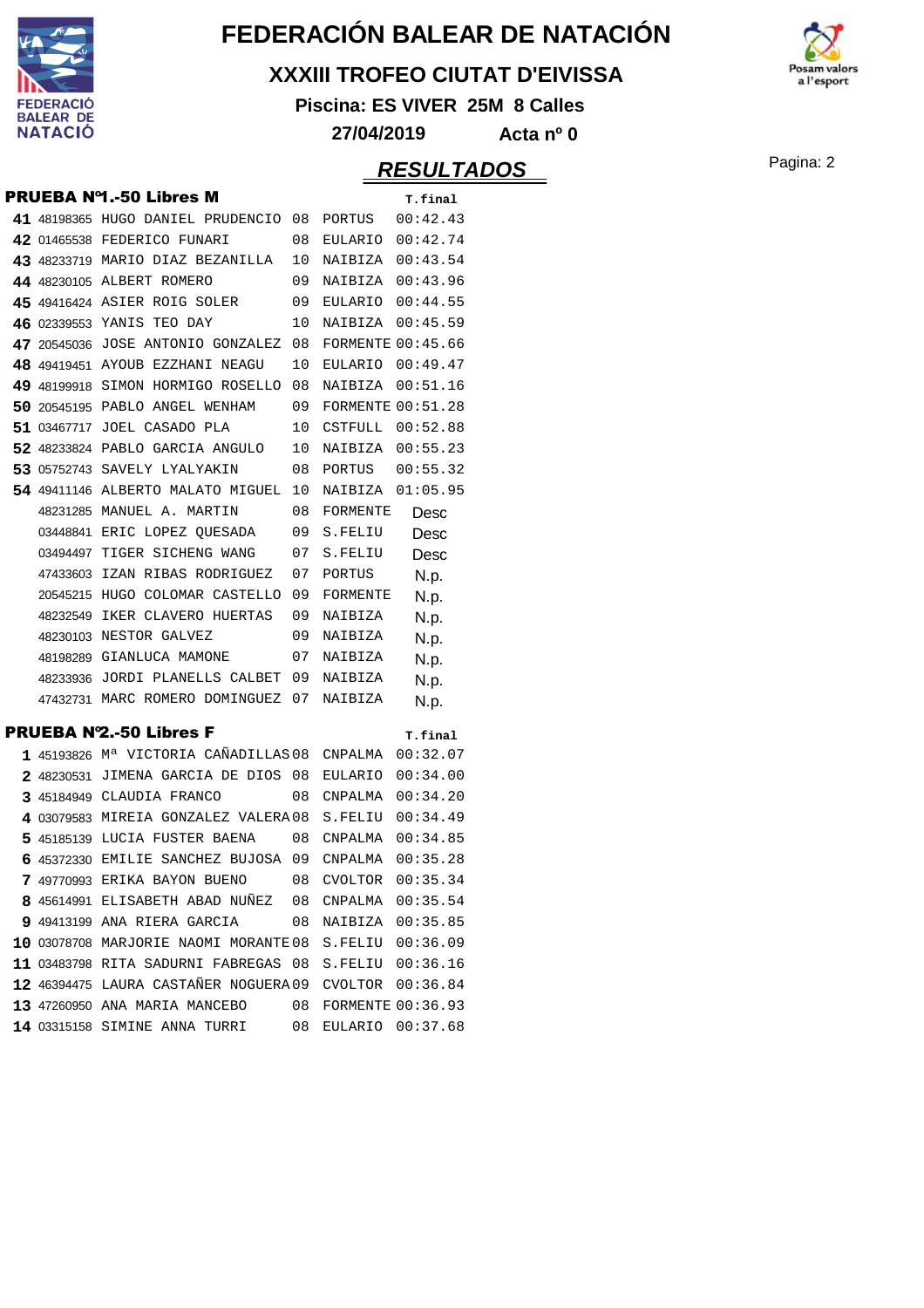

#### **XXXIII TROFEO CIUTAT D'EIVISSA**

**Piscina: ES VIVER 25M 8 Calles**



**27/04/2019 Acta nº 0**

### **RESULTADOS** Pagina: 3

#### **PRUEBA Nº2.-50 Libres F** T.final

|  | 15 48199024 MARTA BONET PEREZ               | 08 | EULARIO 00:37.70         |          |
|--|---------------------------------------------|----|--------------------------|----------|
|  | 16 49411570 CLAUDIA TYSON MARTINEZ08        |    | PORTUS 00:37.79          |          |
|  | 17 03079893 CELIA HIDALGO GARCIA 08         |    | S.FELIU 00:37.91         |          |
|  | <b>18 45614994 AINA ABAD NUNEZ</b>          | 08 | CNPALMA                  | 00:38.40 |
|  | 19 03079337 MARIA SUÃ'ER SALA 09            |    | S.FELIU                  | 00:38.50 |
|  | 20 03079785 ZOE HLAVAJ SANCHEZ              | 09 | S.FELIU 00:38.52         |          |
|  | 21 03079297 MARTA ALEMANY LESMA             | 10 | S.FELIU 00:39.42         |          |
|  | 22 03079535 MARIA FIGUEROA GARCIA           | 09 | S.FELIU 00:39.56         |          |
|  | 23 03501646 AYLEN PORTILLO                  | 09 | S.FELIU 00:39.60         |          |
|  | 24 46388016 CARME THOMAS TABERNER 08        |    | CNPALMA  00:40.04        |          |
|  | 25 45613777 NEUS GREGORIO RIERA             | 09 | CVOLTOR $00:40.22$       |          |
|  | 26 45372103 AMELIE MONIER PINOL 09          |    | $CNPALMA$ $00:40.31$     |          |
|  | 27 03079558 NOA PEREDA AMILLS               | 09 | S.FELIU 00:40.36         |          |
|  | 28 48231295 JULIA ESCANDELL FERRER 08       |    | <b>FORMENTE 00:41.28</b> |          |
|  | <b>29 01158973 NINA ANNA COLINA</b>         | 08 | <b>FORMENTE 00:41.57</b> |          |
|  | 30 02239169 MIA BERAZATEGUI                 | 10 | FORMENTE 00:42.13        |          |
|  | 31 20545044 EVELIN VERDERA MARQUEZ09        |    | FORMENTE $00:42.14$      |          |
|  | 32 03339012 CLAUDIA BARAJAS                 | 09 | CHI BOI 00:42.21         |          |
|  | 33 41659846 MARIA CIRER CABOT               | 09 | $CNPALMA$ $00:42.35$     |          |
|  | 34 20545081 EMMA MANCEBO GARCIA 09          |    | FORMENTE $00:42.78$      |          |
|  | 35 20545177 HELENA ROIG MONTERO             | 08 | <b>FORMENTE 00:42.93</b> |          |
|  | 36 03079782 GEMMA PRIETO GUILLEN            | 09 | S.FELIU 00:43.83         |          |
|  | 37 49771294 LAURA GIMENEZ GOMEZ             | 10 | CNPALMA  00:43.96        |          |
|  | 38 03326792 MANUELA SOUBRIER DE LA08        |    | CHI BOI 00:44.09         |          |
|  | 39 49610886 AZAHARA LLOMPART                | 10 | $CNPALMA$ $00:44.96$     |          |
|  | 40 49411571 CARLOTA TYSON MARTINEZ10        |    | PORTUS                   | 00:45.13 |
|  | <b>41 49413486</b> JUDITH PEREZ GARCIA      | 11 | EULARIO 00:45.22         |          |
|  | 42 49411764 GRETA CERVINI GONZALEZ 08       |    | EULARIO 00:45.42         |          |
|  | 43 03346052 MANUELA LOPEZ SALAS 08          |    | CHI BOI                  | 00:45.45 |
|  | 44 49413375 AROA WONG PADILLA 11            |    | EULARIO                  | 00:46.31 |
|  | 45 49411532 MARIA BONET PEREZ               | 11 | EULARIO                  | 00:46.50 |
|  | 46 01668810 ISRAE MEFTAH                    | 09 | PORTUS                   | 00:46.92 |
|  | 47 54622923 VIVIANA BLAS STÜDE              | 11 | CNPALMA  00:47.50        |          |
|  | <b>48 03465961 GEMMA VENTULAE JUANOLA10</b> |    | CSTFULL                  | 00:48.24 |
|  | 49 49410573 MIRIAN RIERA ROSSELLO           | 10 | NAIBIZA                  | 00:48.68 |
|  | 50 49233154 NOA GARCIA SCHULTE              | 10 | NAIBIZA                  | 00:52.07 |
|  | 51 48199923 MAR TUR FERRER                  | 09 | EULARIO                  | 00:54.11 |
|  | 52 49410168 PAULA RIERA PLANELLS            | 10 | NAIBIZA                  | 00:54.80 |
|  | 53 49411755 SELENA SANCHEZ COLOMAR10        |    | EULARIO                  | 00:55.29 |
|  | 54 49411756 SIRAH SANCHEZ COLOMAR 10        |    | <b>EULARIO</b>           | 00:55.81 |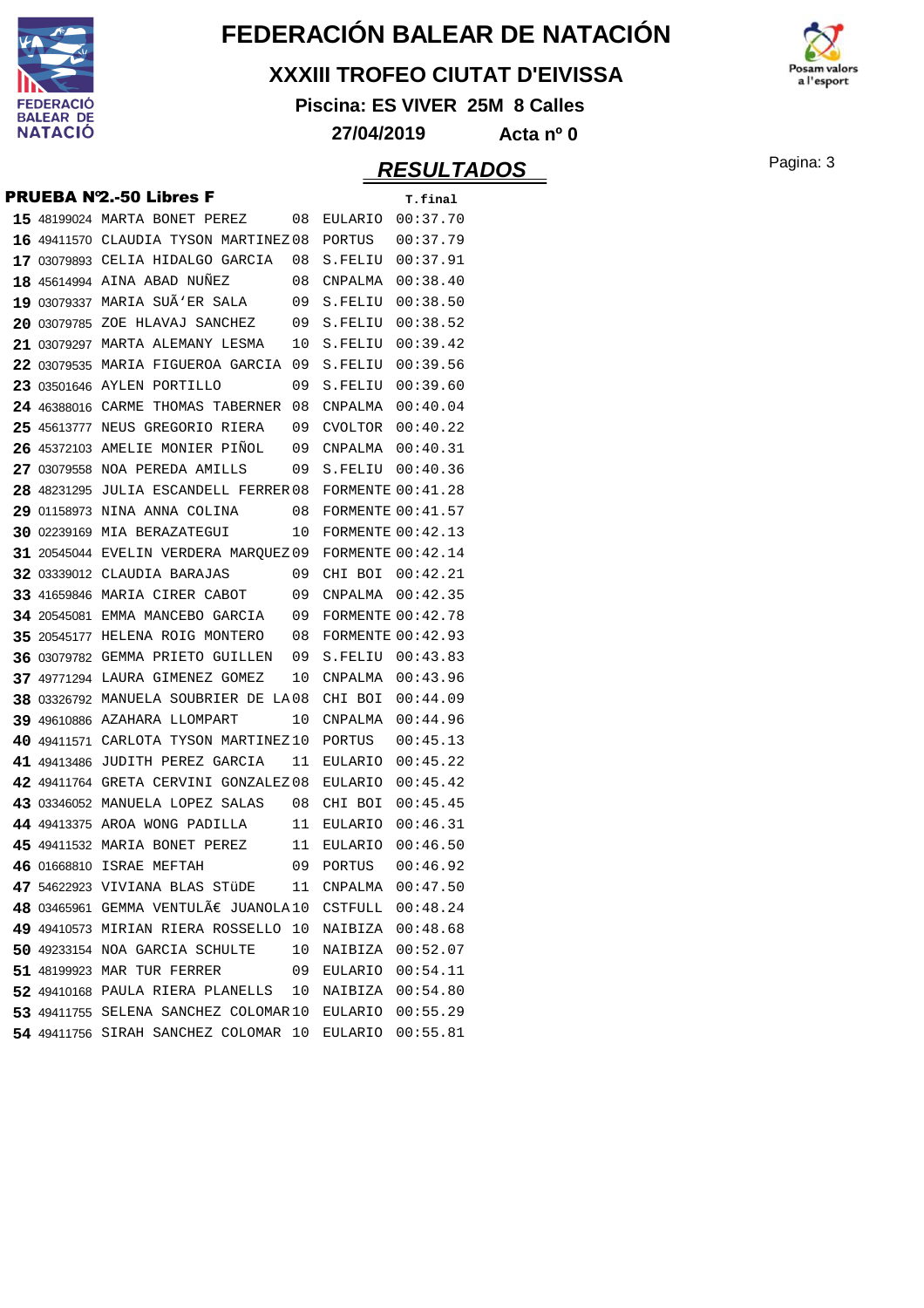

#### **XXXIII TROFEO CIUTAT D'EIVISSA**

**Piscina: ES VIVER 25M 8 Calles**



**27/04/2019 Acta nº 0**

# **RESULTADOS** Pagina: 4

a l'esport

|  |                                                         |    |                  | , ,_vv_, , , ,    |          |
|--|---------------------------------------------------------|----|------------------|-------------------|----------|
|  | <b>PRUEBA Nº2.-50 Libres F</b>                          |    |                  | T.final           |          |
|  | 55 49411596 LUNA ARIEL MEZQUIDA 11 EULARIO 00:56.19     |    |                  |                   |          |
|  | 56 49411434 TANIT ALVAREZ ARGENTO 11                    |    | EULARIO          | 00:56.63          |          |
|  | 57 49417141 ARITJ AAJOUD EL AMRANI10                    |    | NAIBIZA 00:58.35 |                   |          |
|  | 58 49410356 ONA TUR FERRER                              | 10 | EULARIO          | 00:59.93          |          |
|  | 48231699 ALICIA RAMON IGLESIA 09                        |    | EULARIO          | N.p.              |          |
|  | 48231700 VICTORIA RAMON IGLESIA09                       |    | EULARIO          | N.p.              |          |
|  | 48233878 MARTA TORRES GRAELLS                           | 08 | <b>EULARIO</b>   | N.p.              |          |
|  | 20545396 INES CABELLO COSTA 10                          |    | PORTUS           | N.p.              |          |
|  | 48233975 PAULA ARTEAGA                                  | 10 | NAIBIZA          | N.p.              |          |
|  | 49410482 ALICIA SERRA MOLERO 11 NAIBIZA                 |    |                  | N.p.              |          |
|  | <b>PRUEBA Nº3.-100 Libres M</b>                         |    |                  | T.final           | 50 m.    |
|  | 1 47406107 ANGEL ESTEBAN SEGOVIA 04 NAIBIZA 00:54.31    |    |                  |                   | 00:26.26 |
|  | $2.06410547$ ROBIN DAVID AILAN $03.$ CNPALMA $00:54.95$ |    |                  |                   | 00:26.20 |
|  | 3 03478745 RUBEN MARTINEZ<br>98                         |    | S.FELIU          | 00:55.56          | 00:27.39 |
|  | 4 03338044 CRISTIAN PUADO                               |    | 03 CHI BOI       | 00:57.11          | 00:27.06 |
|  | 5 43214090 JOAN SASTRE RODRIGUEZ 04 CVOLTOR 00:57.27    |    |                  |                   | 00:27.87 |
|  | 6 43466374 NESTOR SIQUIER RIPOLL 04 CNPALMA             |    |                  | 00:57.77          | 00:28.34 |
|  | 7 45611418 GUILLEM ESTARELLAS DE 04                     |    |                  | CAMPUSES 00:58.43 | 00:27.80 |
|  | 8 47409850 MARC TORRES VEGA                             | 04 | NAIBIZA          | 00:58.58          | 00:28.31 |
|  | 9 03338047 ADRIAN PUADO MIÃ'ARRO 03                     |    | CHI BOI          | 00:58.66          | 00:28.46 |
|  | 10 47431841 JOSE ANTONIO ZORNOZA 03                     |    | NAIBIZA          | 00:58.90          | 00:28.68 |
|  | 11 47433490 ALVARO BENITEZ<br>$\sim$ 04                 |    | EULARIO          | 00:59.11          | 00:28.27 |
|  | 12 47431495 MIQUEL RIERA GARCIA 02                      |    | NAIBIZA          | 00:59.24          | 00:28.43 |
|  | 13 47409903 DAVID MEDINA CARDENAS 04 NAIBIZA 00:59.65   |    |                  |                   | 00:28.67 |
|  | 14 43459955 PABLO NAVAS ACEITUNO 02 CVOLTOR             |    |                  | 00:59.67          | 00:28.98 |
|  | 15 49606072 JOSEP PASCUAL MUT                           | 05 | CNPALMA          | 01:00.34          | 00:28.50 |
|  | 16 47255846 LUIS-ASHLEY IBAN BAKER 01                   |    | EULARIO          | 01:00.40          | 00:28.52 |
|  | 17 47430056 DOROTEO SESMERO RIERA 04                    |    | EULARIO          | 01:00.49          | 00:29.36 |
|  | 18 48231031 NOAH MERTENS SOLANS                         | 03 | EULARIO          | 01:00.78          | 00:28.85 |
|  | 19 03340217 ANGEL SERRANO SERRANO 00                    |    | CHI BOI          | 01:01.25          | 00:29.53 |
|  | 20 03091272 ISAAC CABALLERO EGIDO 04                    |    | VALLIRA          | 01:01.42          | 00:28.91 |
|  | 21 00508861 LUIS ALVARO CONEAC                          | 01 | NAIBIZA          | 01:01.78          | 00:30.10 |
|  | 22 43461489 TONI FRAU SIQUIER                           | 02 | CVOLTOR          | 01:02.03          | 00:29.63 |
|  | 23 03089788 SAMUEL MINGARRO                             | 04 | VALLIRA          | 01:02.65          | 00:29.97 |
|  | 24 03493324 FRANCIS DEL CASTILLO                        | 02 | VALLIRA          | 01:02.80          | 00:29.41 |
|  | 25 02069170 KEVIN NICOLAS RADU                          | 06 | CNPALMA          | 01:03.74          | 00:29.92 |
|  | 26 03090911 ERIC MAZZIERI ESTRADES 04                   |    | VALLIRA          | 01:03.87          | 00:30.48 |
|  | 27 48233940 MARC CARDONA MARTIN                         | 06 | NAIBIZA          | 01:05.06          | 00:31.71 |
|  | 28 43473260 RAUL TUDELA MALLEN                          | 04 | CVOLTOR          | 01:05.34          | 00:31.18 |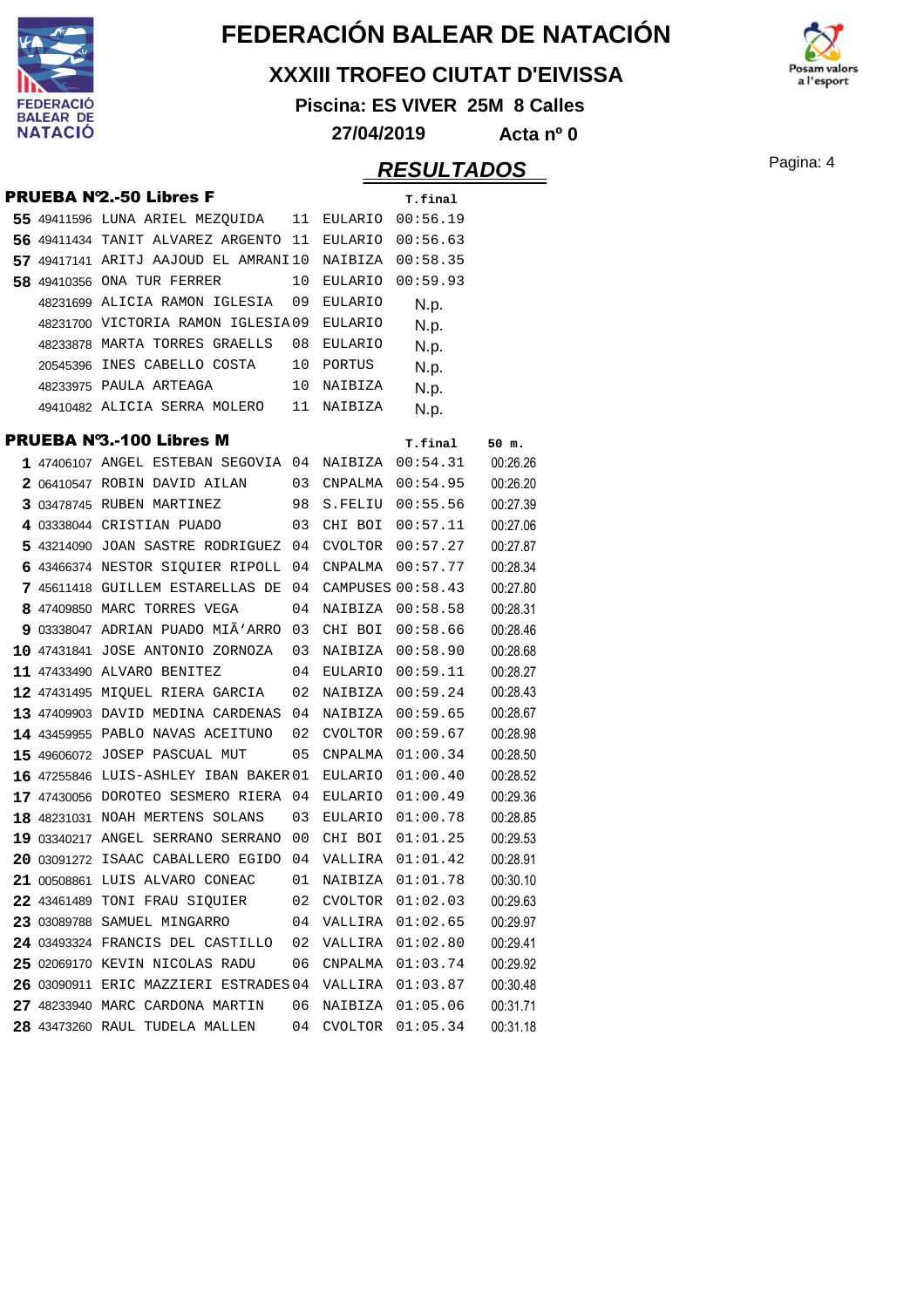

#### **XXXIII TROFEO CIUTAT D'EIVISSA**

**Piscina: ES VIVER 25M 8 Calles**



**27/04/2019 Acta nº 0**

### **RESULTADOS** Pagina: 5

|    |             | <b>PRUEBA Nº3.-100 Libres M</b>       |    |                | T.final                  | 50 m.    |
|----|-------------|---------------------------------------|----|----------------|--------------------------|----------|
|    |             | 29 03333403 IVAN ALVAREZ HORCAJO      | 02 | CHI BOI        | 01:05.71                 | 00:31.37 |
|    |             | 30 47430697 VICENT ROIG ROIG          | 02 | NAIBIZA        | 01:05.89                 | 00:31.92 |
|    |             | 31 47431112 HECTOR ROSELLO            | 05 | NAIBIZA        | 01:05.98                 | 00:32.20 |
|    |             | 32 03090731 PAU CAPDEVILA             | 04 | VALLIRA        | 01:05.99                 | 00:31.65 |
|    |             | 33 03330085 SERGIO ANGULO ROMO        | 02 | CHI BOI        | 01:06.13                 | 00:31.93 |
|    |             | 34 03481412 CARLOS GOMEZ DAMAS        | 06 | S.FELIU        | 01:06.65                 | 00:32.18 |
|    |             | 35 45187630 MIGUEL GUZMAN PINTO       | 05 | CNPALMA        | 01:07.19                 | 00:32.93 |
|    | 36 03333401 | <b>JAVIER ALVAREZ HORCAJO 98</b>      |    | CHI BOI        | 01:07.25                 | 00:32.05 |
|    |             | 37 03313726 MARCOS ESPINOZA PINO      | 03 | CHI BOI        | 01:07.62                 | 00:32.94 |
|    |             | 38 03330083 ALBERTO ANGULO ROMO       | 97 | CHI BOI        | 01:07.78                 | 00:31.94 |
|    |             | 39 03090745 NIL CUCURULL PARDO        | 04 | VALLIRA        | 01:07.84                 | 00:32.42 |
|    |             | 40 45614675 ALVARO MIRO JURADO        | 04 | <b>CVOLTOR</b> | 01:08.18                 | 00:32.70 |
|    |             | 41 48199742 MARCOS GARCIA             | 06 | NAIBIZA        | 01:08.35                 | 00:33.77 |
|    |             | 42 03338879 LUCAS SENOVILLA RAMOS     | 04 | CHI BOI        | 01:10.03                 | 00:35.31 |
|    |             | 43 03334098 SERGIO CONTRERAS          | 99 | CHI BOI        | 01:10.62                 | 00:32.53 |
|    |             | 44 48232550 UNAI CLAVERO HUERTAS      | 06 | NAIBIZA        | 01:11.00                 | 00:34.20 |
|    |             | 45 43461584 PAU SOCIAS ROIG           | 06 | CVOLTOR        | 01:11.02                 | 00:33.96 |
|    |             | 46 41664334 MARC TOMAS MORCILLO       | 06 | <b>CVOLTOR</b> | 01:11.48                 | 00:35.06 |
|    |             | 47 03090304 FERRAN JIMÉNEZ PÉREZ 04   |    | VALLIRA        | 01:11.53                 | 00:34.06 |
|    |             | 48 06916330 TOMAS ROGEN               | 06 | PORTUS         | 01:12.47                 | 00:32.88 |
|    |             | 49 49483562 ALEX JOAN ROMERO LLUCH 06 |    | CNPALMA        | 01:14.85                 | 00:34.27 |
|    |             | 50 09379003 MARK SANTIAGO FLOREA      | 05 | CNPALMA        | 01:16.93                 | 00:35.30 |
|    |             | 51 03339359 JAVIER RIVERO GONZALEZ 05 |    | CHI BOI        | 01:18.60                 | 00:36.34 |
|    |             | 52 47260882 ADRIAN VILLAR CASTELLO05  |    |                | <b>FORMENTE 01:20.19</b> | 00:36.85 |
|    |             | 53 03878200 Joel Rustullet Pujol      | 05 | CSTFULL        | 01:20.38                 | 00:36.50 |
|    |             | 54 03339344 RAUL BASURTO ORTEGA       | 05 | CHI BOI        | 01:21.17                 | 00:39.04 |
|    |             | 55 03319848 BENJAMIN ROYO ANAYA       | 06 | CHI BOI        | 01:21.59                 | 00:37.66 |
|    |             | 56 47260848 CARLOS WENHAM MARTINEZ 06 |    |                | <b>FORMENTE 01:22.31</b> | 00:38.10 |
|    |             | 57 03465917 MAHAMADOU DAMBELLEH       | 05 | CSTFULL        | 01:23.00                 | 00:39.34 |
|    |             | 58 03484170 ORIOL SARRASECA LLORET 06 |    | S.FELIU        | 01:24.43                 | 00:39.03 |
| FC |             | 03320072 RODRIGO ALONSO PEREIRA 07    |    | CHI BOI        | 01:38.90                 | 00:45.76 |
|    |             | 03476221 ALBERTO GARRIDO ROBLES 88    |    | S.FELIU        | N.p.                     |          |
|    |             | 03334099 RAUL CONTRERAS               | 04 | CHI BOI        | Baja                     |          |
|    |             | <b>PRUEBA Nº4.-100 Libres F</b>       |    |                | T.final                  | 50 m.    |
|    |             | 1 03497370 PAULA FERNÃNDEZ LUQUE      | 04 | VALLIRA        | 01:00.37                 | 00:29.17 |
|    |             | 2 47433057 EVA PARRA OLIVA            | 04 |                | NAIBIZA 01:00.52         | 00:28.63 |
|    |             | 3 48231611 AROHA FLORIT GUNCKEL       | 04 |                | NAIBIZA 01:01.18         | 00:29.42 |
|    |             | 4 47409922 IRENE GARCIA DE DIOS       | 05 |                | EULARIO 01:01.50         | 00:29.80 |

48199799 ELENA GONZALEZ GUASCH 05 EULARIO 01:02.53 00:29.93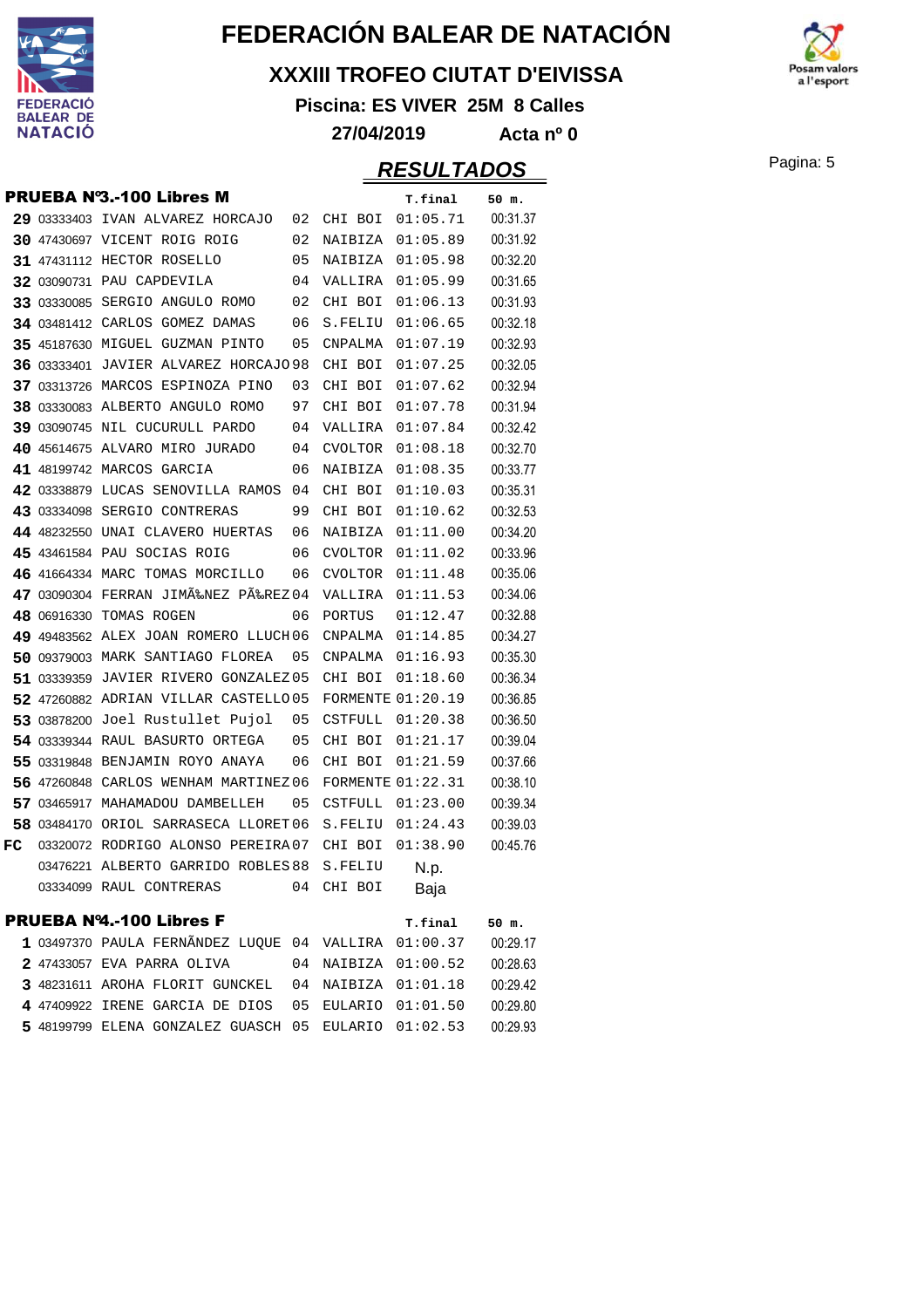

#### **XXXIII TROFEO CIUTAT D'EIVISSA**

**Piscina: ES VIVER 25M 8 Calles**



**27/04/2019 Acta nº 0**

|             | <b>PRUEBA Nº4.-100 Libres F</b>       |    |                  | T.final  | 50 m.    |
|-------------|---------------------------------------|----|------------------|----------|----------|
|             | 6 47433311 GLORIA TORRES HUESO        | 03 | EULARIO          | 01:02.83 | 00:30.15 |
|             | 7 03478697 CARLOTA COLOMER GUASCH 05  |    | S.FELIU          | 01:03.17 | 00:30.29 |
|             | 8 48198922 MARIA RIERA PRATS          | 06 | NAIBIZA          | 01:03.86 | 00:30.35 |
|             | 9 47433047 ALBA PARRA OLIVA           | 04 | NAIBIZA          | 01:04.34 | 00:31.16 |
|             | 10 03495652 CARLA PEREDA LUQUE        | 02 | S.FELIU          | 01:04.56 | 00:30.15 |
|             | 11 47432716 AMAYA TORRES SERRA        | 06 | EULARIO          | 01:04.68 | 00:30.69 |
|             | 12 03478678 CARLA BLANCH ROJAS        | 05 | VALLIRA          | 01:04.83 | 00:30.78 |
| 13 47430688 | TERESA HERNANDEZ MARI                 | 06 | EULARIO          | 01:04.95 | 00:30.78 |
|             | 14 03476524 ELENA HERRERO LOPEZ       | 03 | VALLIRA          | 01:05.25 | 00:31.94 |
|             | 15 47408731 CLAUDIA MANUEL SORIANO 03 |    | CVOLTOR          | 01:05.26 | 00:30.50 |
|             | 16 41664031 SOFIA BARRIOS GIORNO      | 05 | CNPALMA          | 01:05.62 | 00:31.46 |
|             | 17 45614381 MARTA RUBIO BUJOSA        | 05 | CNPALMA          | 01:05.83 | 00:31.73 |
|             | 18 43223264 NATALIA DURAHO LOZANO     | 01 | CVOLTOR          | 01:05.84 | 00:31.10 |
|             | 19 03079897 ALBA LOBATO ROSARIO       | 05 | S.FELIU          | 01:06.36 | 00:31.60 |
|             | 20 49410260 CLAUDIA BASILIO           | 05 | EULARIO          | 01:06.92 | 00:31.87 |
|             | 21 48233287 ADRIANA ESTEBAN           | 07 | NAIBIZA          | 01:07.35 | 00:31.96 |
|             | 22 47433213 MARIA RIERA RAMON         | 03 | EULARIO          | 01:07.39 | 00:32.10 |
|             | 23 48199743 SOFIA GARCIA IZQUIERDO 03 |    | NAIBIZA          | 01:07.48 | 00:32.18 |
|             | 24 46394473 NEREA CASTAÑER NOGUERA 03 |    | <b>CVOLTOR</b>   | 01:07.57 | 00:32.89 |
|             | 25 45692762 ANGELA BUSQUETS           | 06 | CNPALMA          | 01:07.93 | 00:32.63 |
|             | 25 48230956 CARLA IZQUIERDO TUR       | 04 | EULARIO          | 01:07.93 | 00:32.96 |
|             | 27 03078692 ANNA GOMEZ VILLALBA       | 06 | S.FELIU          | 01:08.12 | 00:32.84 |
|             | 28 03494813 CLAUDIA GONZALEZ PUJOL 03 |    | S.FELIU          | 01:08.23 | 00:32.57 |
|             | 29 45189605 MARINA PONS RAMON         | 06 | CNPALMA          | 01:08.43 | 00:32.55 |
|             | 30 03333800 NOELIA BARBEITOS          | 02 | CHI BOI          | 01:08.61 | 00:32.56 |
|             | 31 03478649 PAULA GOMEZ VILLALBA      | 04 | S.FELIU          | 01:08.65 | 00:32.81 |
|             | 32 46388012 CATERINA THOMAS           | 04 | CNPALMA          | 01:09.68 | 00:33.34 |
|             | 33 47431861 PAULA ROIG SANJUAN        | 04 | NAIBIZA          | 01:10.05 | 00:33.43 |
|             | 34 41662125 AINA MARIANO SALOM        | 03 | <b>CVOLTOR</b>   | 01:10.10 | 00:33.21 |
|             | 35 46388014 AINA THOMAS TABERNER      | 06 | CNPALMA          | 01:10.27 | 00:33.47 |
|             | 36 46393213 MARTA ROSSELLO GARCIA     | 07 | CNPALMA          | 01:11.13 | 00:34.50 |
|             | 37 08827327 ANNA GENOVA RADEVA        | 07 | CNPALMA          | 01:11.14 | 00:33.17 |
|             | 38 03476384 MARIONA GIL LUQUE         | 03 | VALLIRA          | 01:11.35 | 00:33.23 |
|             | 39 49410044 PATRICIA OUIROS TUR       | 07 | NAIBIZA          | 01:11.40 | 00:33.41 |
|             | 40 43473466 CLAUDIA GELABERT RUBIO07  |    | CNPALMA          | 01:11.74 | 00:35.19 |
|             | 41 43475140 LEIRE PARDAL              | 07 | CNPALMA          | 01:12.90 | 00:35.89 |
|             | 42 03494303 LAIA CABALLERO LOZANO     | 03 | S.FELIU          | 01:13.06 | 00:34.40 |
|             | 43 03486896 LAIA MARSÃ" LAMONJA       | 04 | ${\tt S. FELIU}$ | 01:13.21 | 00:34.15 |
|             | 44 03497398 PAULA SANZ LORENZO        | 06 | S.FELIU          | 01:13.57 | 00:35.20 |
|             | 45 48199096 CARLA CAPARROS BUENDIA03  |    | NAIBIZA          | 01:13.59 | 00:34.91 |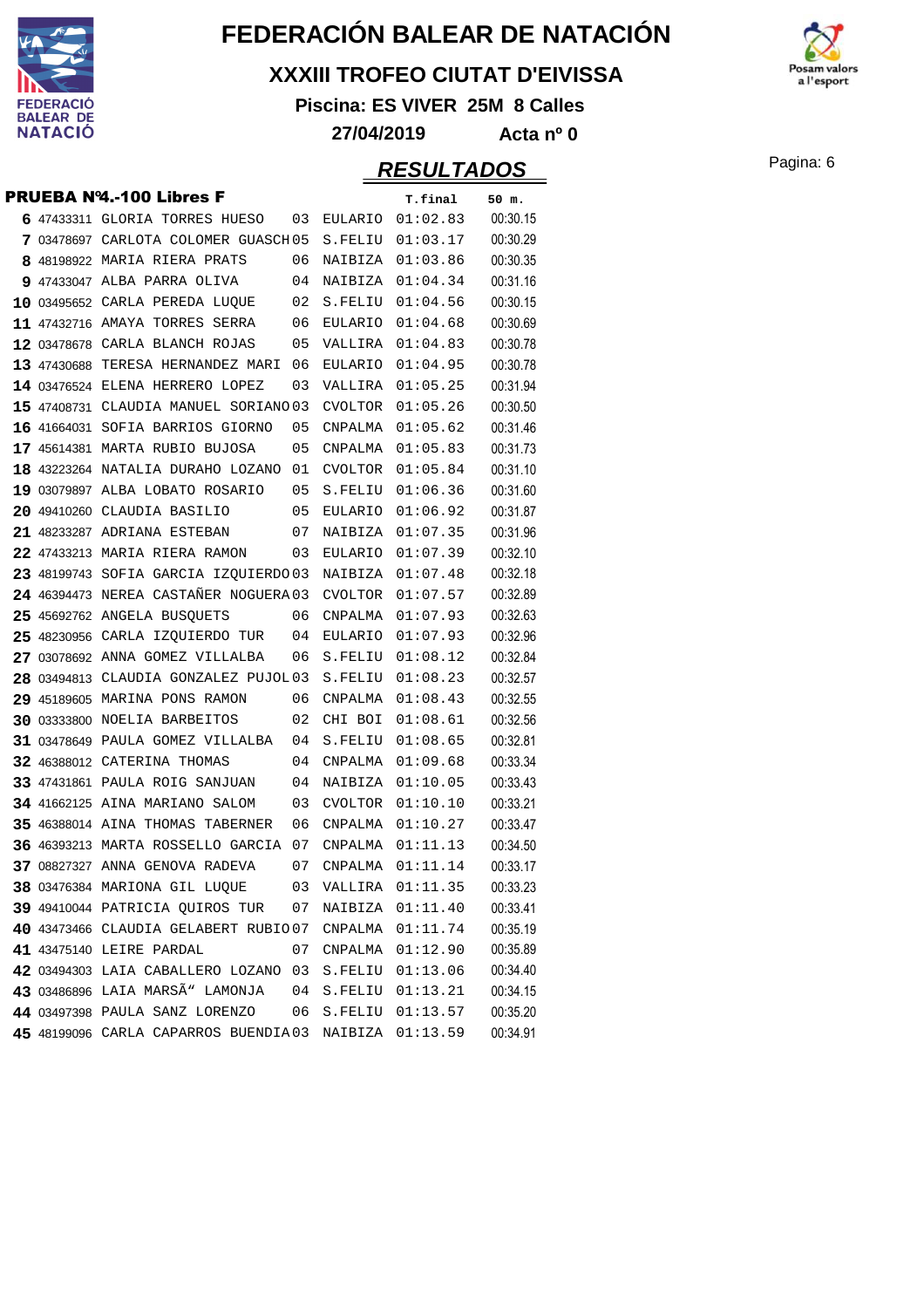

#### **XXXIII TROFEO CIUTAT D'EIVISSA**

**Piscina: ES VIVER 25M 8 Calles**

**27/04/2019 Acta nº 0**

|  | <b>PRUEBA Nº4.-100 Libres F</b>                    |    |                     | T.final                  | 50 m.    |
|--|----------------------------------------------------|----|---------------------|--------------------------|----------|
|  | 46 48232915 IVANA TORRES CARDONA                   | 04 | PORTUS              | 01:13.73                 | 00:34.76 |
|  | 47 09700604 KIARA BERAZATEGUI                      | 07 |                     | <b>FORMENTE 01:14.32</b> | 00:35.59 |
|  | 48 03333978 ROCIO PRADAS LINARES                   | 02 |                     | CHI BOI 01:14.63         | 00:36.47 |
|  | 49 03078715 CLAUDIA HORCAJADA                      | 05 |                     | S.FELIU 01:14.64         | 00:35.30 |
|  | 50 47408121 CELIA ZURITA PRECIADO 05               |    | NO.                 | 01:14.86                 | 00:34.83 |
|  | 51 48231123 PAULA PEREZ MULAS                      | 07 |                     | EULARIO 01:14.94         | 00:35.02 |
|  | 52 75918472 MARTINA JIMENEZ MAMERO 07              |    | NAIBIZA             | 01:15.93                 | 00:35.78 |
|  | 53 47260888 PAULA ROIG MONTERO                     | 07 |                     | <b>FORMENTE 01:16.06</b> | 00:35.80 |
|  | 54 48232036 PAULA CIVICO YESTE                     | 03 | PORTUS              | 01:16.91                 | 00:36.44 |
|  | 55 54877137 RIHAB RAHMOUNI ZAIM                    | 06 |                     | NAIBIZA 01:17.33         | 00:36.39 |
|  | 56 48231774 EMMA GARCIA PINO                       | 05 |                     | PORTUS    01:18.61       | 00:36.89 |
|  | 57 03465198 ELENA ROBLES BRIONES                   | 05 |                     | CSTFULL 01:19.38         | 00:37.93 |
|  | 58 41662195 MARTA ROCA RODADO                      | 07 | CVOLTOR             | 01:19.71                 | 00:37.62 |
|  | 59 48232179 AITANA ALCANTARA                       | 07 | EULARIO             | 01:20.11                 | 00:37.85 |
|  | 60 48199919 DANIELA HORMIGO                        | 06 |                     | NAIBIZA 01:20.45         | 00:38.00 |
|  | 61 48230864 LAURA FERRER MORENTE                   | 06 | PORTUS              | 01:20.59                 | 00:38.43 |
|  | 62 47431715 NATALIA PRIETO MARQUEZ 07              |    |                     | EULARIO 01:21.13         | 00:39.41 |
|  | 63 47260829 LAURA MENDEZ MOYA                      | 06 |                     | FORMENTE $01:21.64$      | 00:38.17 |
|  | 64 47431610 NATALIA TUR BLESA                      |    | 07 NAIBIZA 01:21.96 |                          | 00:38.65 |
|  | 65 03486054 DAFNE GONZALEZ                         | 05 |                     | S.FELIU 01:22.32         | 00:38.93 |
|  | 66 54877403 SOFIA VELASCO DE LA                    | 07 |                     | NAIBIZA 01:22.90         | 00:38.68 |
|  | 67 47432943 ANDREA RIERA PLANELLS 07               |    | NAIBIZA             | 01:24.99                 | 00:39.87 |
|  | 68 20545079 ELSA MANCEBO GARCIA                    | 07 |                     | <b>FORMENTE 01:26.31</b> | 00:39.87 |
|  | 69 03450592 ANNA MORENO BEATOBE                    | 06 |                     | CSTFULL 01:28.30         | 00:41.67 |
|  | 70 48231747 PAULA RIERA ROSSELLO                   | 06 |                     | NAIBIZA 01:29.32         | 00:42.06 |
|  | 71 03339978 BARBARA DE LOS SANTOS 05               |    | CHI BOI             | 01:30.16                 | 00:40.06 |
|  | 72 41711682 GEMMA VALERA                           | 07 |                     | CNPALMA 01:31.15         | 00:41.68 |
|  | 73 03346199 MARIA SERRANO                          | 06 | CHI BOI             | 01:32.69                 | 00:43.77 |
|  | 74 47431364 ELISA GALVEZ RODRIGUEZ 06              |    | NAIBIZA 01:55.48    |                          | 00:49.35 |
|  | 75 03470822 JULIA TEIXIDÃ"                         | 06 | CSTFULL             | 01:57.60                 | 00:55.56 |
|  | 49410317 NEUS SASTRE CASTELLO                      | 06 | EULARIO             | N.p.                     |          |
|  | 47432712 MARIA MORETA SANTOS                       | 03 | PORTUS              | N.p.                     |          |
|  | 47433046 ALBA PRATS MARTINEZ 07                    |    | PORTUS              | N.p.                     |          |
|  | 49414105 MARTINA LEON TUR                          | 06 | PORTUS              | N.p.                     |          |
|  | 03481304 SILENA GONZALEZ MARTOS 02 S.FELIU         |    |                     | N.p.                     |          |
|  | <b>PRUEBA N'5.-50 Braza M</b>                      |    |                     | T.final                  |          |
|  | $1$ 03471214 ERIC VENTULÃ $\in$ JUANOLA 07 CSTFULL |    |                     | 00:39.73                 |          |
|  | 2 48199418 VICTOR VILLARINO                        |    | 07 EULARIO 00:42.40 |                          |          |
|  | 3 47433258 MARC VALLVE PALERM                      | 07 | NAIBIZA 00:43.39    |                          |          |

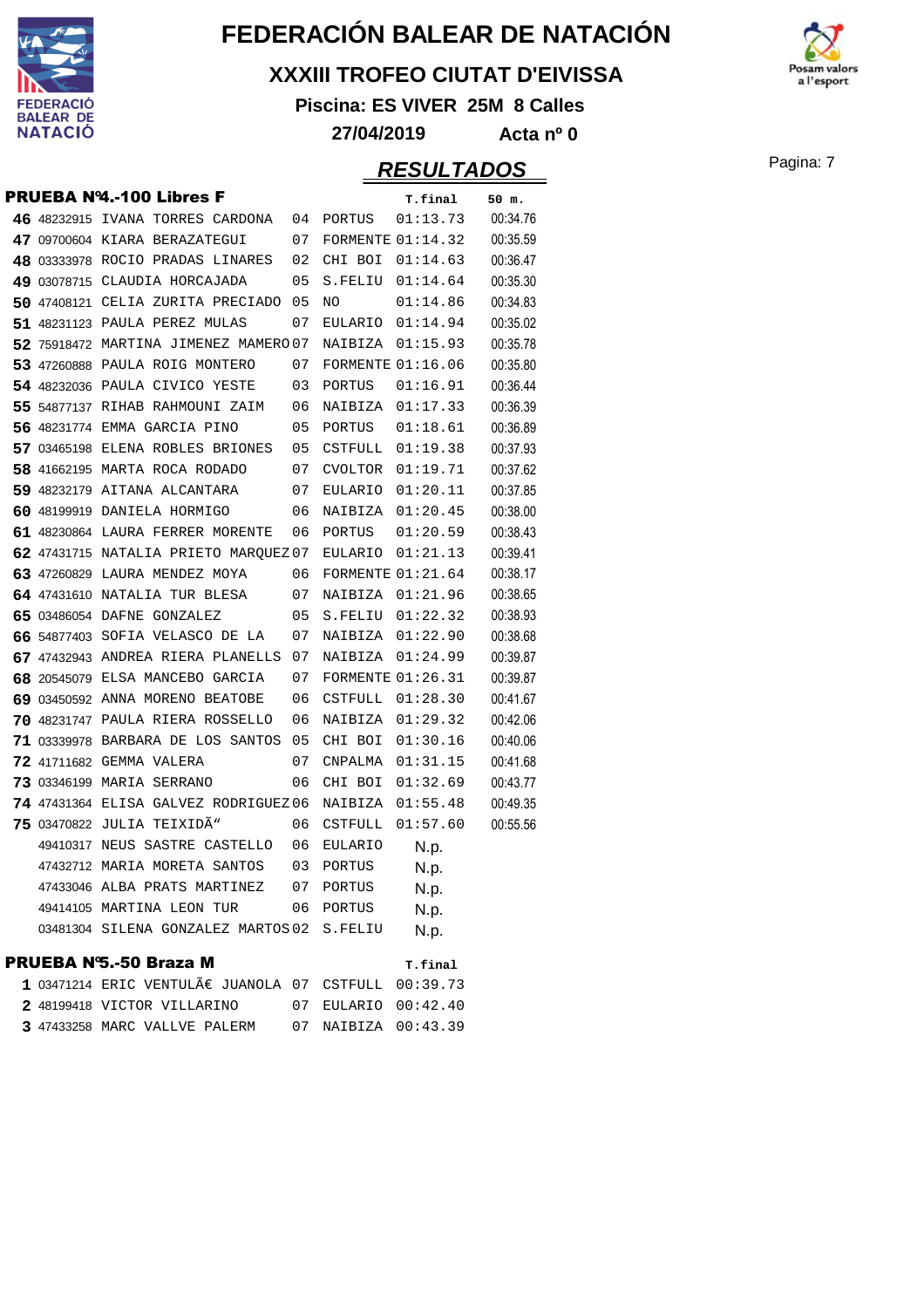

#### **XXXIII TROFEO CIUTAT D'EIVISSA**

**Piscina: ES VIVER 25M 8 Calles**



|  | PRUEBA N°5.-50 Braza M               |    |                | T.final             |
|--|--------------------------------------|----|----------------|---------------------|
|  | 4 49770154 FCO. BORJA GARAU          | 08 | CNPALMA        | 00:44.30            |
|  | 5 03494497 TIGER SICHENG WANG        | 07 | S.FELIU        | 00:46.04            |
|  | 6 48199356 MARC CASTELLO TORRES      | 07 | EULARIO        | 00:46.41            |
|  | 7 48198031 IZAN JIMENEZ CARDONA      | 08 | PORTUS         | 00:46.43            |
|  | 8 45193431 TRISTAN SANTOS            | 09 | CNPALMA        | 00:46.86            |
|  | 9 03488003 IAGO MARSO LAMONJA        | 08 | S.FELIU        | 00:46.90            |
|  | 10 47432134 LUCAS ANTICH AMOR        | 07 | NAIBIZA        | 00:46.99            |
|  | 11 03347560 ALVARO KOVALSKYY         | 07 | CHI BOI        | 00:47.00            |
|  | 12 78223023 NOAH TORRICO RUIZ        | 08 | CVOLTOR        | 00:47.28            |
|  | 13 46397767 MARCOS SIOUIER RIPOLL    | 08 | CNPALMA        | 00:47.45            |
|  | 14 47433818 VICTOR ADDA FERRER       | 08 | EULARIO        | 00:48.17            |
|  | 15 03338841 HUGO ALVAREZ HORCAJO     | 08 | CHI BOI        | 00:49.27            |
|  | 16 48198316 PAU ASENSIO PRATS        | 07 | PORTUS         | 00:49.78            |
|  | 17 03474880 ALEJANDRO SAA PEÄ'A      | 09 | S.FELIU        | 00:50.12            |
|  | 18 48231635 JOSEP TORRES SERRA       | 09 | EULARIO        | 00:51.06            |
|  | 19 48198914 JORDI FERRER TORRES      | 08 | EULARIO        | 00:51.73            |
|  | 20 48233946 PAU TORRES VEGA          | 10 | NAIBIZA        | 00:52.20            |
|  | 21 02339553 YANIS TEO DAY            | 10 | NAIBIZA        | 00:53.06            |
|  | 22 03347278 ANDRIY LESYUK            | 08 | CHI BOI        | 00:53.31            |
|  | 23 48232467 MATIAS ADDA FERRER       | 10 | EULARIO        | 00:53.52            |
|  | 24 45189527 GUIEM MAS HERNANDEZ      | 08 | CVOLTOR        | 00:53.75            |
|  | 25 48233128 UMI CRISTIAN PEREZ OTA10 |    | EULARIO        | 00:53.78            |
|  | 26 03448841 ERIC LOPEZ QUESADA       | 09 | S.FELIU        | 00:54.98            |
|  | 27 49611670 SEBASTIAN ALCIBAR        | 08 | <b>CVOLTOR</b> | 00:55.06            |
|  | 28 01465538 FEDERICO FUNARI          | 08 | EULARIO        | 00:55.24            |
|  | 29 49416424 ASIER ROIG SOLER         | 09 | EULARIO        | 00:55.90            |
|  | 30 49411230 GONZALO CHIMAILOV        | 10 | NAIBIZA        | 00:58.09            |
|  | 31 03091281 JOEL LUQUE CORDOBA       | 09 | S.FELIU        | 00:59.01            |
|  | 32 48231516 DIEGO IGLESIAS PEREZ     | 09 | EULARIO        | 01:01.60            |
|  | <b>33 48230105 ALBERT ROMERO</b>     | 09 | NAIBIZA        | 01:01.78            |
|  | 34 48233824 PABLO GARCIA ANGULO      | 10 | NAIBIZA        | 01:02.01            |
|  | 35 48199918 SIMON HORMIGO ROSELLO 08 |    | NAIBIZA        | 01:06.22            |
|  | 36 03467717 JOEL CASADO PLA          |    |                | 10 CSTFULL 01:06.51 |
|  | 37 05752743 SAVELY LYALYAKIN         | 08 | PORTUS         | 01:07.26            |
|  | 38 49419451 AYOUB EZZHANI NEAGU      | 10 | EULARIO        | 01:22.04            |
|  | 48198365 HUGO DANIEL PRUDENCIO       | 08 | PORTUS         | Desc                |
|  | 47433603 IZAN RIBAS RODRIGUEZ        | 07 | PORTUS         | N.p.                |
|  | 48230103 NESTOR GALVEZ               | 09 | NAIBIZA        | N.p.                |
|  | 48233936 JORDI PLANELLS CALBET       | 09 | NAIBIZA        | N.p.                |
|  | 47432731 MARC ROMERO DOMINGUEZ       | 07 | NAIBIZA        | N.p.                |

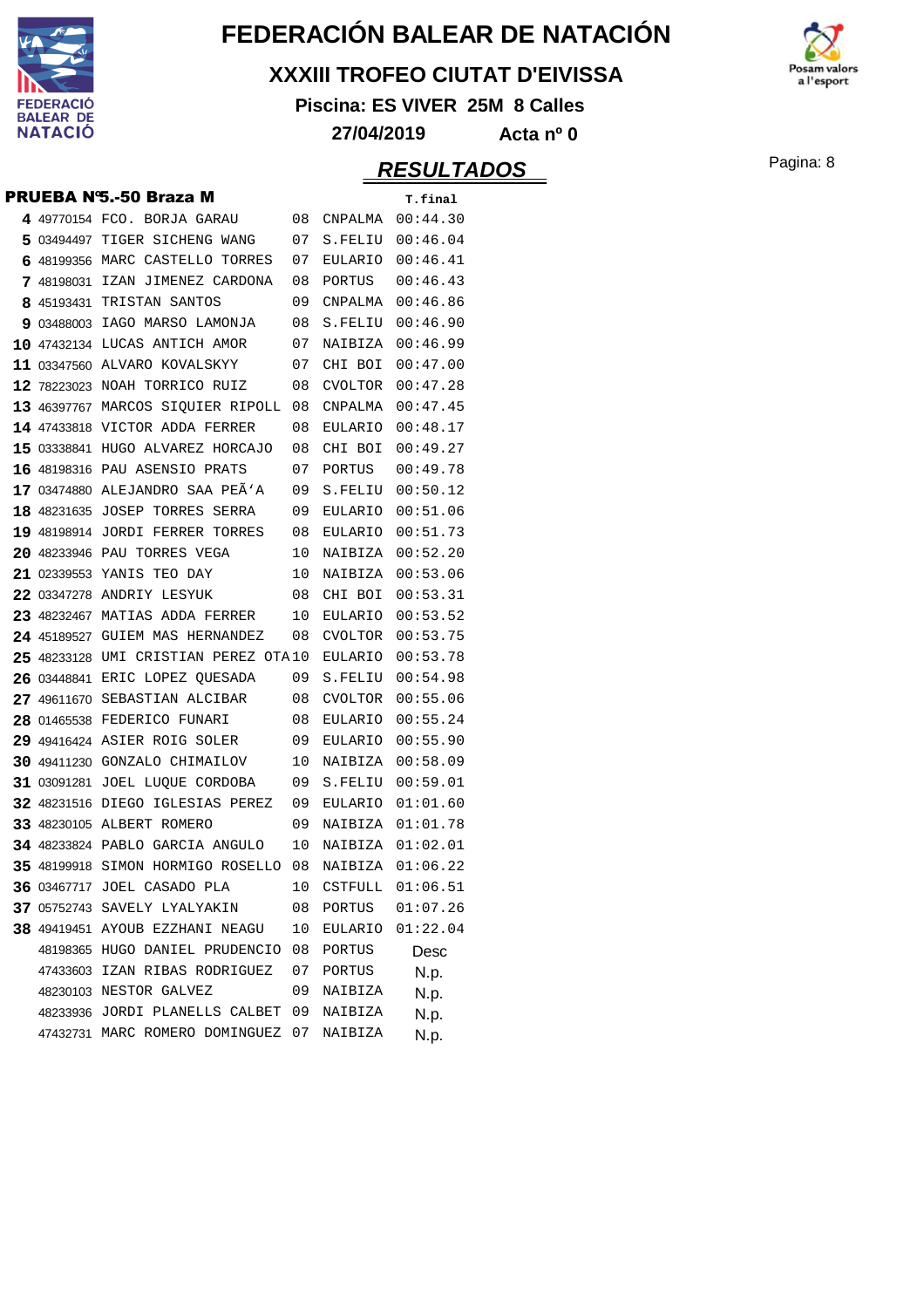

#### **XXXIII TROFEO CIUTAT D'EIVISSA**

**Piscina: ES VIVER 25M 8 Calles**



**27/04/2019 Acta nº 0**

|    |             | <b>PRUEBA N'6.-50 Braza F</b>                                                            |    |                          | T.final            |
|----|-------------|------------------------------------------------------------------------------------------|----|--------------------------|--------------------|
|    |             | 1 45184949 CLAUDIA FRANCO                                                                | 08 | CNPALMA                  | 00:43.30           |
|    |             | 2 03079583 MIREIA GONZALEZ VALERA 08                                                     |    | S.FELIU                  | 00:44.24           |
| 3. |             | 45372330 EMILIE SANCHEZ BUJOSA                                                           | 09 | CNPALMA                  | 00:44.80           |
| 4  | 45697729    | PAULA MELIS FERRER                                                                       | 09 | CNPALMA                  | 00:45.68           |
| 5  | 49770993    | ERIKA BAYON BUENO                                                                        | 08 | <b>CVOLTOR</b>           | 00:46.18           |
| 6  |             | 45614991 ELISABETH ABAD NUNEZ                                                            | 08 | CNPALMA                  | 00:46.36           |
| 7  |             | 03079893 CELIA HIDALGO GARCIA                                                            | 08 | S.FELIU                  | 00:46.46           |
| 8  |             | 49413199 ANA RIERA GARCIA                                                                | 08 | NAIBIZA                  | 00:46.87           |
| 9  |             | 47260950 ANA MARIA MANCEBO                                                               | 08 | <b>FORMENTE 00:47.68</b> |                    |
| FC | 03493577    | SIRLEYSKA ALEJANDRA                                                                      | 07 | S.FELIU                  | 00:47.87           |
|    |             | 10 49774243 AMALIA COLL COMPANY                                                          | 09 | CNPALMA                  | 00:48.73           |
|    |             | 11 01158973 NINA ANNA COLINA                                                             | 08 | <b>FORMENTE 00:49.59</b> |                    |
|    | 12 49920386 | JULIA ARROM VILLALONGA09                                                                 |    | <b>CVOLTOR</b>           | 00:49.65           |
|    | 13 03079785 | ZOE HLAVAJ SANCHEZ                                                                       | 09 | S.FELIU                  | 00:50.12           |
|    |             | 14 48230531 JIMENA GARCIA DE DIOS                                                        | 08 | EULARIO                  | 00:50.13           |
|    |             | <b>15 45614994 AINA ABAD NUÑEZ</b>                                                       | 08 | CNPALMA                  | 00:50.80           |
|    | 16 20545081 | EMMA MANCEBO GARCIA                                                                      | 09 | <b>FORMENTE 00:51.46</b> |                    |
|    |             | 17 03315158 SIMINE ANNA TURRI                                                            | 08 | EULARIO                  | 00:52.40           |
|    |             | 18 45613777 NEUS GREGORIO RIERA                                                          | 09 | CVOLTOR                  | 00:52.49           |
|    |             | 19 03079535 MARIA FIGUEROA GARCIA                                                        | 09 | S.FELIU                  | 00:53.17           |
|    |             | 20 49411230 GONZALO CHIMAILOV                                                            | 10 | NAIBIZA                  | 00:53.18           |
|    | 21 03079558 | NOA PEREDA AMILLS                                                                        | 09 | S.FELIU                  | 00:53.27           |
|    |             | 22 54623315 MARTINA GARCIA PROHENS 10                                                    |    | CNPALMA                  | 00:53.36           |
|    |             | 23 46388016 CARME THOMAS TABERNER                                                        | 08 | CNPALMA                  | 00:53.38           |
|    |             | 24 03079297 MARTA ALEMANY LESMA                                                          | 10 | S.FELIU                  | 00:54.63           |
|    |             | 25 03501646 AYLEN PORTILLO                                                               | 09 | S.FELIU                  | 00:54.91           |
|    |             | 26 45372103 AMELIE MONIER PINOL                                                          | 09 | CNPALMA                  | 00:55.35           |
|    |             | 27 49610886 AZAHARA LLOMPART                                                             | 10 | CNPALMA                  | 00:55.71           |
|    | 28 41659846 | MARIA CIRER CABOT                                                                        | 09 | CNPALMA                  | 00:56.27           |
|    |             | 29 03079782 GEMMA PRIETO GUILLEN                                                         | 09 | S.FELIU                  | 00:56.35           |
|    |             | 30 03465961 GEMMA VENTULÀ JUANOLA 10                                                     |    | CSTFULL                  | 00:57.07           |
|    |             | 31 20545177 HELENA ROIG MONTERO                                                          | 08 | <b>FORMENTE 00:57.26</b> |                    |
|    |             | 32 49411764 GRETA CERVINI GONZALEZ 08                                                    |    | EULARIO                  | 00:57.35           |
|    |             | <b>33 49411532 MARIA BONET PEREZ</b>                                                     | 11 | EULARIO                  | 00:58.65           |
|    |             | 34 03326792 MANUELA SOUBRIER DE LA08 CHI BOI 01:00.34<br><b>35 01668810 ISRAE MEFTAH</b> | 09 | PORTUS                   | 01:00.81           |
|    |             | 36 49411571 CARLOTA TYSON MARTINEZ10 PORTUS                                              |    |                          | 01:01.97           |
|    |             | 37 49771294 LAURA GIMENEZ GOMEZ                                                          |    | 10 CNPALMA               | 01:02.68           |
|    |             | 38 49413375 AROA WONG PADILLA                                                            |    | 11 EULARIO 01:03.78      |                    |
|    |             | 39 49413486 JUDITH PEREZ GARCIA                                                          | 11 |                          | EULARIO $01:04.28$ |
|    |             |                                                                                          |    |                          |                    |

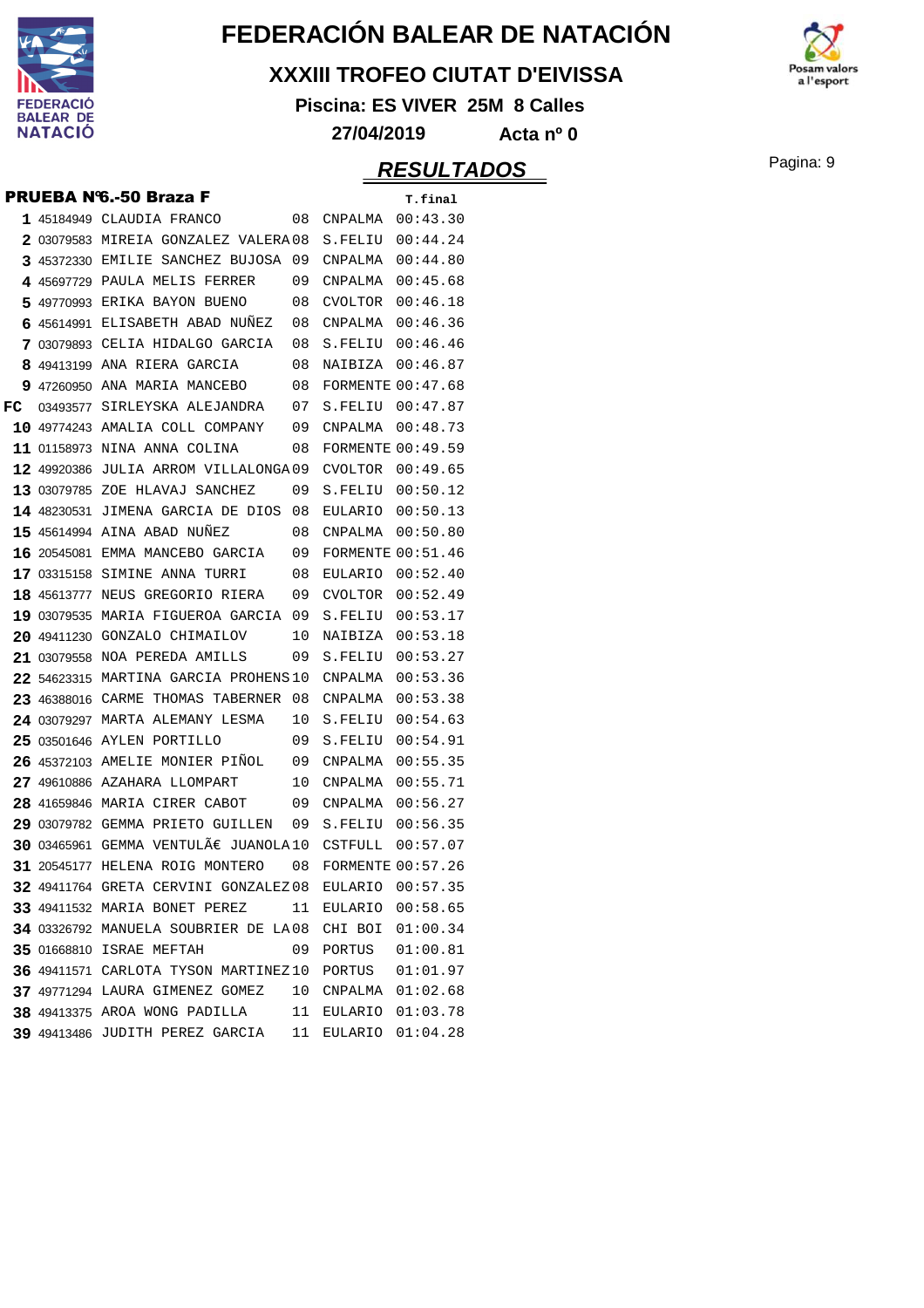

#### **XXXIII TROFEO CIUTAT D'EIVISSA**

**Piscina: ES VIVER 25M 8 Calles**



**27/04/2019 Acta nº 0**

### Pagina: 10 **RESULTADOS**

|  | <b>PRUEBA N'6.-50 Braza F</b>                             |    |                    | T.final             |                      |
|--|-----------------------------------------------------------|----|--------------------|---------------------|----------------------|
|  | 40 49410573 MIRIAN RIERA ROSSELLO $10$ NAIBIZA $01:06.12$ |    |                    |                     |                      |
|  | 41 48199923 MAR TUR FERRER                                | 09 |                    | EULARIO 01:07.15    |                      |
|  | 42 49411756 SIRAH SANCHEZ COLOMAR 10                      |    |                    | EULARIO 01:07.83    |                      |
|  | 43 49410168 PAULA RIERA PLANELLS                          | 10 |                    | NAIBIZA 01:09.00    |                      |
|  | 44 49410356 ONA TUR FERRER                                | 10 |                    | EULARIO 01:09.09    |                      |
|  | 45 49411434 TANIT ALVAREZ ARGENTO 11                      |    | EULARIO            | 01:14.84            |                      |
|  | 46 02630927 MIKAELA PFAFFENDORF                           | 11 | EULARIO            | 01:25.68            |                      |
|  | 49411755 SELENA SANCHEZ COLOMAR10                         |    | EULARIO            | Desc                |                      |
|  | 2 02239169 MIA BERAZATEGUI                                | 10 | FORMENTE           | Desc                |                      |
|  | 03339012 CLAUDIA BARAJAS 09                               |    | CHI BOI            | Desc                |                      |
|  | 03346052 MANUELA LOPEZ SALAS 08 CHI BOI                   |    |                    | Desc                |                      |
|  | 2 49417141 ARITJ AAJOUD EL AMRANI10                       |    | NAIBIZA            | Desc                |                      |
|  | 2 49233154 NOA GARCIA SCHULTE                             | 10 | NAIBIZA            | Desc                |                      |
|  | 48231699 ALICIA RAMON IGLESIA                             | 09 | EULARIO            | N.p.                |                      |
|  | 48231700 VICTORIA RAMON IGLESIA09                         |    | EULARIO            | N.p.                |                      |
|  | 48233878 MARTA TORRES GRAELLS 08                          |    | EULARIO            | N.p.                |                      |
|  | 48233975 PAULA ARTEAGA                                    | 10 | NAIBIZA            | N.p.                |                      |
|  | PRUEBA N7.-100 Braza M                                    |    |                    | T.final             | 50 m.                |
|  | $1$ 03476221 ALBERTO GARRIDO ROBLES 88 S.FELIU $01:06.87$ |    |                    |                     | 00:31.96             |
|  | $2$ 43466374 NESTOR SIOUIER RIPOLL 04 CNPALMA $01:09.84$  |    |                    |                     | 00:33.66             |
|  | 3 03478745 RUBEN MARTINEZ                                 | 98 |                    | S.FELIU 01:10.01    | 00:33.20             |
|  | 4 47409850 MARC TORRES VEGA                               |    |                    | 04 NAIBIZA 01:10.49 | 00:33.19             |
|  | 5 03338047 ADRIAN PUADO MIÃ'ARRO 03                       |    |                    | CHI BOI 01:13.84    | 00:34.77             |
|  | 6 47431495 MIQUEL RIERA GARCIA                            | 02 |                    | NAIBIZA 01:14.60    | 00:35.21             |
|  | 7 03340217 ANGEL SERRANO SERRANO 00                       |    | CHI BOI            | 01:15.16            | 00:35.61             |
|  | 8 48231031 NOAH MERTENS SOLANS                            | 03 | EULARIO            | 01:15.55            | 00:35.12             |
|  | 9 47409903 DAVID MEDINA CARDENAS 04                       |    |                    | NAIBIZA 01:15.71    | 00:35.48             |
|  | 10 48199417 IVAN VILLARINO                                | 05 |                    | EULARIO $01:16.70$  | 00:35.95             |
|  | 11 47433490 ALVARO BENITEZ                                |    |                    | 04 EULARIO 01:16.87 | 00:36.03             |
|  | $12$ 03091272 ISAAC CABALLERO EGIDO 04 VALLIRA 01:19.23   |    |                    |                     | 00:37.93             |
|  | 13 47430056 DOROTEO SESMERO RIERA 04 EULARIO 01:19.40     |    |                    |                     | 00:37.52             |
|  | 14 45614675 ALVARO MIRO JURADO                            | 04 | CVOLTOR            | 01:20.90            | 00:38.18             |
|  | 15 43459955 PABLO NAVAS ACEITUNO                          | 02 | CVOLTOR            | 01:21.56            | 00:38.18             |
|  | 16 03090745 NIL CUCURULL PARDO                            | 04 | VALLIRA            | 01:23.05            | 00:38.78             |
|  |                                                           | 05 | CVOLTOR            | 01:23.43            | 00:40.05             |
|  | 17 43466210 MARCOS RUIZ MARTIN                            |    |                    |                     |                      |
|  | 18 03338879 LUCAS SENOVILLA RAMOS                         | 04 | CHI BOI            | 01:23.46            | 00:40.82             |
|  | 19 43461489 TONI FRAU SIQUIER                             | 02 | CVOLTOR            | 01:23.62            | 00:40.03             |
|  | 20 02069170 KEVIN NICOLAS RADU                            | 06 | CNPALMA<br>CHI BOI | 01:24.28            | 00:40.35<br>00:38.01 |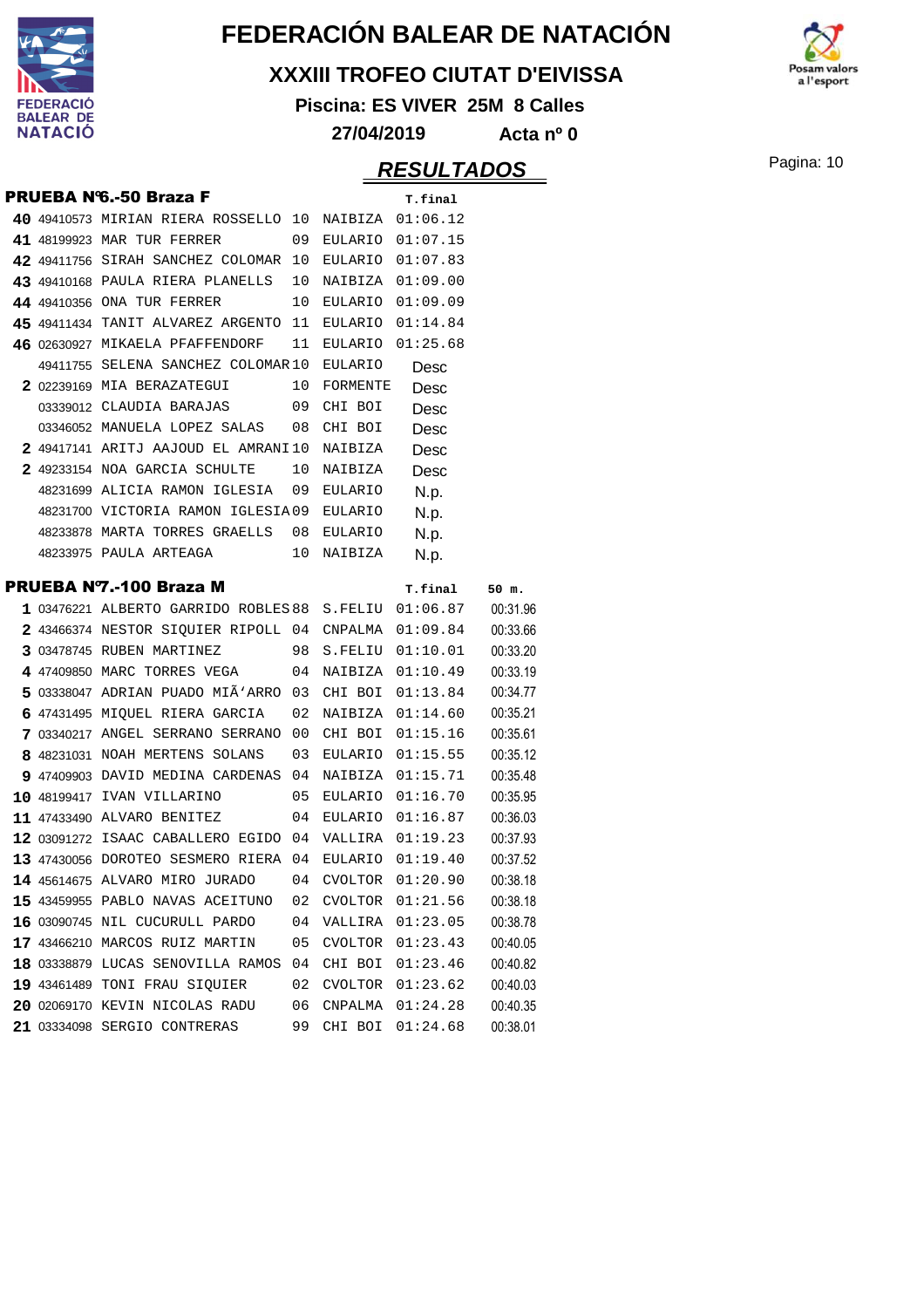

#### **XXXIII TROFEO CIUTAT D'EIVISSA**

**Piscina: ES VIVER 25M 8 Calles**



### Pagina: 11 **RESULTADOS 27/04/2019 Acta nº 0**

|    | PRUEBA N7.-100 Braza M                                                  |          |                           | T.final              | 50 m.                |
|----|-------------------------------------------------------------------------|----------|---------------------------|----------------------|----------------------|
|    | 22 03333401 JAVIER ALVAREZ HORCAJO 98                                   |          | CHI BOI                   | 01:25.31             | 00:39.62             |
|    | 23 03481412 CARLOS GOMEZ DAMAS                                          | 06       | S.FELIU                   | 01:25.32             | 00:40.59             |
|    | 24 03090731 PAU CAPDEVILA                                               | 04       | VALLIRA                   | 01:25.88             | 00:40.51             |
|    | 25 43473260 RAUL TUDELA MALLEN                                          | 04       | CVOLTOR                   | 01:26.37             | 00:41.32             |
|    | 26 48233940 MARC CARDONA MARTIN                                         | 06       | NAIBIZA                   | 01:26.78             | 00:41.22             |
|    | 27 03333403 IVAN ALVAREZ HORCAJO                                        | 02       | CHI BOI                   | 01:29.46             | 00:41.04             |
|    | 28 41664334 MARC TOMAS MORCILLO                                         | 06       | <b>CVOLTOR</b>            | 01:30.35             | 00:43.29             |
|    | 29 47409455 JAVIER ARIAS MEDINA                                         | 06       | NAIBIZA                   | 01:33.37             | 00:43.78             |
|    | 30 03313726 MARCOS ESPINOZA PINO                                        | 03       | CHI BOI                   | 01:33.39             | 00:45.71             |
|    | 31 03330083 ALBERTO ANGULO ROMO                                         | 97       | CHI BOI                   | 01:34.09             | 00:43.79             |
|    | 32 03330085 SERGIO ANGULO ROMO                                          | 02       | CHI BOI                   | 01:34.84             | 00:43.62             |
|    | 33 06916330 TOMAS ROGEN                                                 | 06       | PORTUS                    | 01:36.38             | 00:43.57             |
|    | 34 03878200 Joel Rustullet Pujol                                        | 05       | CSTFULL                   | 01:36.50             | 00:45.82             |
|    | 35 49483562 ALEX JOAN ROMERO LLUCH06                                    |          | CNPALMA                   | 01:36.76             | 00:48.45             |
|    | 36 03484170 ORIOL SARRASECA LLORET 06                                   |          | S.FELIU                   | 01:36.78             | 00:45.93             |
|    | 37 09379003 MARK SANTIAGO FLOREA                                        | 05       | <b>CNPALMA</b>            | 01:37.37             | 00:46.32             |
|    | 38 03090304 FERRAN JIMÉNEZ PÉREZ 04                                     |          | VALLIRA                   | 01:38.12             | 00:46.06             |
|    | 39 03339344 RAUL BASURTO ORTEGA                                         | 05       | CHI BOI                   | 01:39.33             | 00:46.61             |
|    | 40 03319848 BENJAMIN ROYO ANAYA                                         | 06       | CHI BOI                   | 01:44.73             | 00:49.29             |
|    | 41 03339359 JAVIER RIVERO GONZALEZ 05                                   |          | CHI BOI                   | 01:45.60             | 00:55.23             |
|    | 42 03465917 MAHAMADOU DAMBELLEH                                         | 05       | CSTFULL                   | 01:48.29             | 00:49.98             |
| FC | 03320072 RODRIGO ALONSO PEREIRA 07                                      |          | CHI BOI                   | 02:42.40             | 01:13.10             |
|    | 03334099 RAUL CONTRERAS                                                 | 04       | CHI BOI                   | N.p.                 |                      |
|    | <b>PRUEBA Nº8.-100 Braza F</b>                                          |          |                           |                      |                      |
|    |                                                                         |          |                           | T.final              | 50 m.                |
|    | 1 03478678 CARLA BLANCH ROJAS                                           | 05       | VALLIRA                   | 01:14.15             | 00:35.18             |
|    | 2 49770151 ESTELA GARAU MORENO                                          | 05       | CNPALMA                   | 01:17.27             | 00:37.00             |
|    | 3 48199799 ELENA GONZALEZ GUASCH 05                                     |          | EULARIO                   | 01:17.41             | 00:36.49<br>00:37.62 |
|    | 4 03478697 CARLOTA COLOMER GUASCH 05                                    |          | S.FELIU                   | 01:18.63             | 00:37.84             |
|    | 5 03476524 ELENA HERRERO LOPEZ<br>6 47409922 IRENE GARCIA DE DIOS       | 03<br>05 | VALLIRA<br><b>EULARIO</b> | 01:20.03<br>01:20.90 | 00:37.68             |
|    |                                                                         | 06       | EULARIO                   | 01:21.12             |                      |
|    | 7 47432716 AMAYA TORRES SERRA<br>8 45184053 AINA TOMAS HERNANDEZ        | 04       | CNPALMA                   | 01:21.48             | 00:38.73<br>00:38.45 |
|    | 9 45189605 MARINA PONS RAMON                                            |          |                           |                      | 00:38.34             |
|    |                                                                         | 06       | CNPALMA                   | 01:22.61<br>01:23.81 | 00:39.84             |
|    | 10 43473466 CLAUDIA GELABERT RUBIO07<br>11 03078692 ANNA GOMEZ VILLALBA |          | CNPALMA                   |                      | 00:41.56             |
|    |                                                                         | 06       | S.FELIU                   | 01:27.78             |                      |
|    | 12 47433311 GLORIA TORRES HUESO                                         | 03       | EULARIO                   | 01:28.56<br>01:28.87 | 00:41.56             |
|    | 13 03079897 ALBA LOBATO ROSARIO                                         | 05       | S.FELIU                   | 01:31.68             | 00:42.53             |
|    | 14 41662125 AINA MARIANO SALOM                                          | 03       | <b>CVOLTOR</b>            |                      | 00:43.71             |
|    | 15 45692762 ANGELA BUSQUETS                                             | 06       | CNPALMA                   | 01:32.32             | 00:44.31             |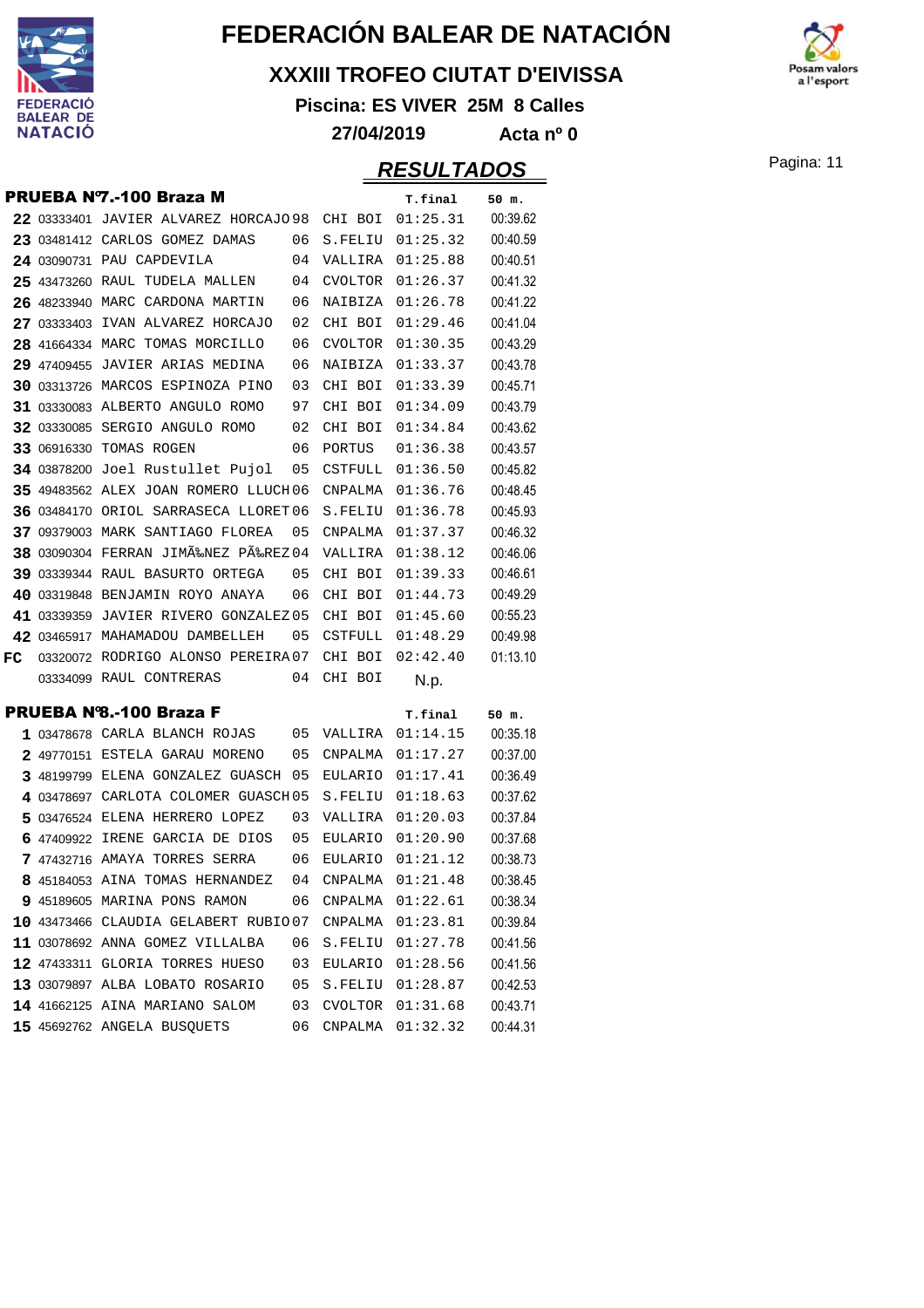

#### **XXXIII TROFEO CIUTAT D'EIVISSA**

**Piscina: ES VIVER 25M 8 Calles**



#### **27/04/2019 Acta nº 0**

### Pagina: 12 **RESULTADOS**

|  | <b>PRUEBA Nº8.-100 Braza F</b>        |    |                | T.final          | 50 m.    |
|--|---------------------------------------|----|----------------|------------------|----------|
|  | 16 48199743 SOFIA GARCIA IZQUIERDO 03 |    |                | NAIBIZA 01:32.55 | 00:43.21 |
|  | 17 48230956 CARLA IZQUIERDO TUR       | 04 | EULARIO        | 01:33.89         | 00:45.13 |
|  | 18 08827327 ANNA GENOVA RADEVA        | 07 | CNPALMA        | 01:33.90         | 00:44.20 |
|  | 19 03333800 NOELIA BARBEITOS          | 02 | CHI BOI        | 01:34.64         | 00:44.40 |
|  | 20 46393213 MARTA ROSSELLO GARCIA 07  |    | CNPALMA        | 01:34.78         | 00:44.64 |
|  | 21 43223264 NATALIA DURAHO LOZANO     | 01 | <b>CVOLTOR</b> | 01:35.00         | 00:45.24 |
|  | 22 03478666 JULIA SARRASECA LLORET 05 |    | S.FELIU        | 01:35.44         | 00:43.43 |
|  | 23 03486896 LAIA MARSÃ" LAMONJA       | 04 | S.FELIU        | 01:36.34         | 00:45.37 |
|  | 24 46388014 AINA THOMAS TABERNER      | 06 | CNPALMA        | 01:36.67         | 00:45.99 |
|  | 25 43475140 LEIRE PARDAL              | 07 | CNPALMA        | 01:37.90         | 00:46.48 |
|  | 26 48232915 IVANA TORRES CARDONA      | 04 | PORTUS         | 01:38.06         | 00:45.96 |
|  | 27 03078715 CLAUDIA HORCAJADA         | 05 | S.FELIU        | 01:38.27         | 00:46.96 |
|  | 28 48232036 PAULA CIVICO YESTE        | 03 | PORTUS         | 01:39.06         | 00:46.57 |
|  | 29 48199919 DANIELA HORMIGO           | 06 | NAIBIZA        | 01:40.05         | 00:46.39 |
|  | <b>30 48231774 EMMA GARCIA PINO</b>   | 05 | PORTUS         | 01:40.50         | 00:46.63 |
|  | <b>31 03486054 DAFNE GONZALEZ</b>     | 05 | S.FELIU        | 01:41.11         | 00:46.76 |
|  | <b>32 03497398 PAULA SANZ LORENZO</b> | 06 | S.FELIU        | 01:41.74         | 00:47.70 |
|  | 33 48231123 PAULA PEREZ MULAS         | 07 | EULARIO        | 01:42.09         | 00:47.20 |
|  | <b>34 47431861 PAULA ROIG SANJUAN</b> | 04 | NAIBIZA        | 01:42.46         | 00:47.65 |
|  | 35 41662195 MARTA ROCA RODADO         | 07 | CVOLTOR        | 01:42.60         | 00:48.87 |
|  | 36 48232179 AITANA ALCANTARA          | 07 | EULARIO        | 01:42.66         | 00:47.90 |
|  | 37 03494303 LAIA CABALLERO LOZANO     | 03 | S.FELIU        | 01:43.19         | 00:46.87 |
|  | 38 47431715 NATALIA PRIETO MARQUEZ 07 |    | EULARIO        | 01:43.62         | 00:49.40 |
|  | 39 47431610 NATALIA TUR BLESA         | 07 | NAIBIZA        | 01:43.81         | 00:48.67 |
|  | 40 48230864 LAURA FERRER MORENTE      | 06 | PORTUS         | 01:44.40         | 00:48.97 |
|  | 41 54877403 SOFIA VELASCO DE LA       | 07 | NAIBIZA        | 01:45.40         | 00:50.17 |
|  | 42 41711682 GEMMA VALERA              | 07 | CNPALMA        | 01:45.99         | 00:50.55 |
|  | 43 03450592 ANNA MORENO BEATOBE       | 06 | CSTFULL        | 01:49.74         | 00:51.26 |
|  | 44 47432943 ANDREA RIERA PLANELLS     | 07 | NAIBIZA        | 01:50.50         | 00:51.78 |
|  | 45 03465198 ELENA ROBLES BRIONES      | 05 | <b>CSTFULL</b> | 01:51.81         | 00:50.85 |
|  | 46 03339978 BARBARA DE LOS SANTOS     | 05 | CHI BOI        | 01:55.62         | 00:52.02 |
|  | 47 48231747 PAULA RIERA ROSSELLO      | 06 |                | NAIBIZA 01:56.46 | 00:53.08 |
|  | 47260829 LAURA MENDEZ MOYA            | 06 | FORMENTE       | Desc             |          |
|  | 03346199 MARIA SERRANO                | 06 | CHI BOI        | Desc             |          |
|  | 03470822 JULIA TEIXIDÃ <sup>w</sup>   | 06 | <b>CSTFULL</b> | Desc             |          |
|  | 48233287 ADRIANA ESTEBAN              | 07 | NAIBIZA        | Desc             |          |
|  | 46388012 CATERINA THOMAS              | 04 | CNPALMA        | Ret.             |          |
|  | 49410317 NEUS SASTRE CASTELLO         | 06 | <b>EULARIO</b> | N.p.             |          |
|  | 47432712 MARIA MORETA SANTOS          | 03 | PORTUS         | N.p.             |          |
|  | 47433046 ALBA PRATS MARTINEZ          | 07 | PORTUS         | N.p.             |          |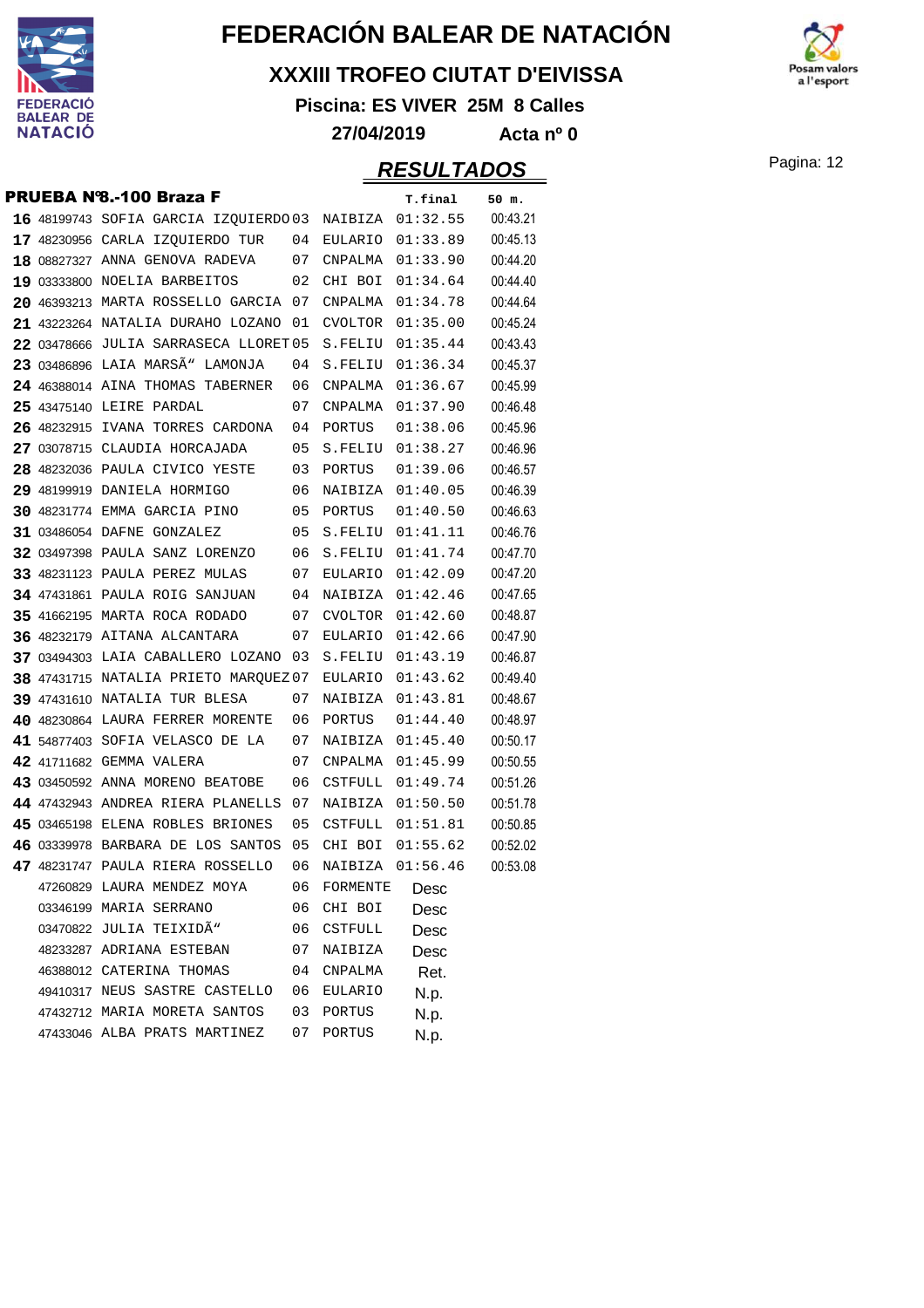

#### **XXXIII TROFEO CIUTAT D'EIVISSA**

**Piscina: ES VIVER 25M 8 Calles**

**27/04/2019 Acta nº 0**

|         |                                     |                                                   |          |      |      | ハレマレヒ/カレママ                                           |                     |          |
|---------|-------------------------------------|---------------------------------------------------|----------|------|------|------------------------------------------------------|---------------------|----------|
|         | PRUEBA Nº8.-100 Braza F             |                                                   |          |      |      | T.final 50 m.                                        |                     |          |
|         | 49414105 MARTINA LEON TUR 06 PORTUS |                                                   |          |      |      | N.p.                                                 |                     |          |
|         | <b>PRUEBA Nº9.-4x50 Libres M</b>    |                                                   |          |      |      |                                                      | 50 m.               |          |
|         | 1 00056 CNPALMA                     |                                                   | 0        |      |      | <b>T.final</b><br>CNPALMA 02:00.63 00:29.66 01:01.57 |                     | $100$ m. |
|         |                                     | 02069170 KEVIN NICOLAS RADU                       |          |      | 2006 | 00:29.66                                             |                     |          |
|         |                                     | 49483562 ALEX JOAN ROMERO LLUCH 2006              |          |      |      | 01:01.57                                             | (00:31.91)          |          |
|         |                                     | 49770154 FCO. BORJA GARAU                         |          | 2008 |      | 01:33.91                                             | (00:32.34)          |          |
|         |                                     | 49606072 JOSEP PASCUAL MUT                        |          |      | 2005 | 02:00.63                                             | (00:26.72)          |          |
|         | 2 00499 NAIBIZA                     |                                                   | $\Omega$ |      |      | NAIBIZA 02:02.91                                     | 00:29.96  01:01.85  |          |
|         |                                     | 48233940 MARC CARDONA MARTIN                      |          |      |      |                                                      |                     |          |
|         | 47433258 MARC VALLVE PALERM         |                                                   |          |      | 2006 | 00:29.96                                             |                     |          |
|         |                                     |                                                   |          |      |      | 2007<br>01:01.85                                     | (00:31.89)          |          |
|         |                                     | 48199742 MARCOS GARCIA<br>47431112 HECTOR ROSELLO |          | 2006 | 2005 | 01:32.73                                             | (00:30.88)          |          |
|         |                                     |                                                   |          |      |      | 02:02.91                                             | (00:30.18)          |          |
| 3 00895 | EULARIO                             |                                                   | 0        |      |      | EULARIO 02:10.59                                     | 00:32.68 01:07.61   |          |
|         | 48199418 VICTOR VILLARINO           |                                                   |          |      |      | 2007<br>00:32.68                                     |                     |          |
|         |                                     | 47433818 VICTOR ADDA FERRER                       |          |      | 2008 |                                                      | 01:07.61 (00:34.93) |          |
|         |                                     | 48199356 MARC CASTELLO TORRES 2007                |          |      |      | 01:43.83                                             | (00:36.22)          |          |
|         |                                     | 48199417 IVAN VILLARINO                           |          |      | 2005 | 02:10.59                                             | (00:26.76)          |          |
|         | 4 00877 CVOLTOR                     |                                                   |          |      |      | $0$ CVOLTOR $02:11.72$                               | 00:30.35 01:07.69   |          |
|         | 43466210 MARCOS RUIZ MARTIN 2005    |                                                   |          |      |      | 00:30.35                                             |                     |          |
|         |                                     | 00342128 NICOLAS HUTHER                           |          |      |      | 2008<br>01:07.69                                     | (00:37.34)          |          |
|         |                                     | 41664334 MARC TOMAS MORCILLO                      |          |      | 2006 | 01:39.58                                             | (00:31.89)          |          |
|         |                                     | 43461584 PAU SOCIAS ROIG                          |          |      | 2006 | 02:11.72                                             | (00:32.14)          |          |
|         |                                     |                                                   |          |      |      | 5 00144 C.N. SANT FELIU 0 S.FELIU 02:20.04           | 00:33.07 01:09.20   |          |
|         |                                     | 48143037 KORIAN MEDRANO                           |          |      |      | 2007<br>00:33.07                                     |                     |          |
|         |                                     | 49782598 IAGO MARSO                               |          |      | 2008 | 01:09.20                                             | (00:36.13)          |          |
|         |                                     | 05056981 TIGUER SICHENG                           |          |      |      | 2007<br>01:42.36                                     | (00:33.16)          |          |
|         |                                     | 47674462 ALEJANDRO SAA                            |          |      | 2009 | 02:20.04                                             | (00:37.68)          |          |
|         | 6 01566 CHI BOI                     |                                                   | $\Omega$ |      |      | CHI BOI 02:26.34                                     | 00:38.81 01:15.48   |          |
|         |                                     | 03347278 ANDRY LESYUK                             |          |      | 2008 | 00:38.81                                             |                     |          |
|         |                                     | 03338842 DAVID PASCUAL LLORET                     |          |      | 2007 | 01:15.48                                             | (00:36.67)          |          |
|         |                                     | 03347560 ALVARO KOVALSKYY                         |          |      | 2007 | 01:52.58                                             | (00:37.10)          |          |
|         |                                     | 03339897 PABLO ESPINOZA PINO                      |          |      | 2007 | 02:26.34                                             | (00:33.76)          |          |
| 7 00259 |                                     | C.N. CASTELLFOLLIT                                | 0        |      |      | CSTFULL 02:42.39                                     | 00:33.71            | 01:09.04 |
|         |                                     | 3471214 ERIC VENTULA                              |          |      | 2007 | 00:33.71                                             |                     |          |
|         |                                     | IAN RODRIGUEZ                                     |          |      | 2008 | 01:09.04                                             | (00:35.33)          |          |
|         |                                     | 3467717 JOEL CASADO                               |          |      | 2010 | 02:05.26                                             | (00:56.22)          |          |
|         |                                     | 3465939 ANGEL D. CHUGDEN                          |          |      | 2009 | 02:42.39                                             | (00:37.13)          |          |
|         |                                     |                                                   |          |      |      |                                                      |                     |          |

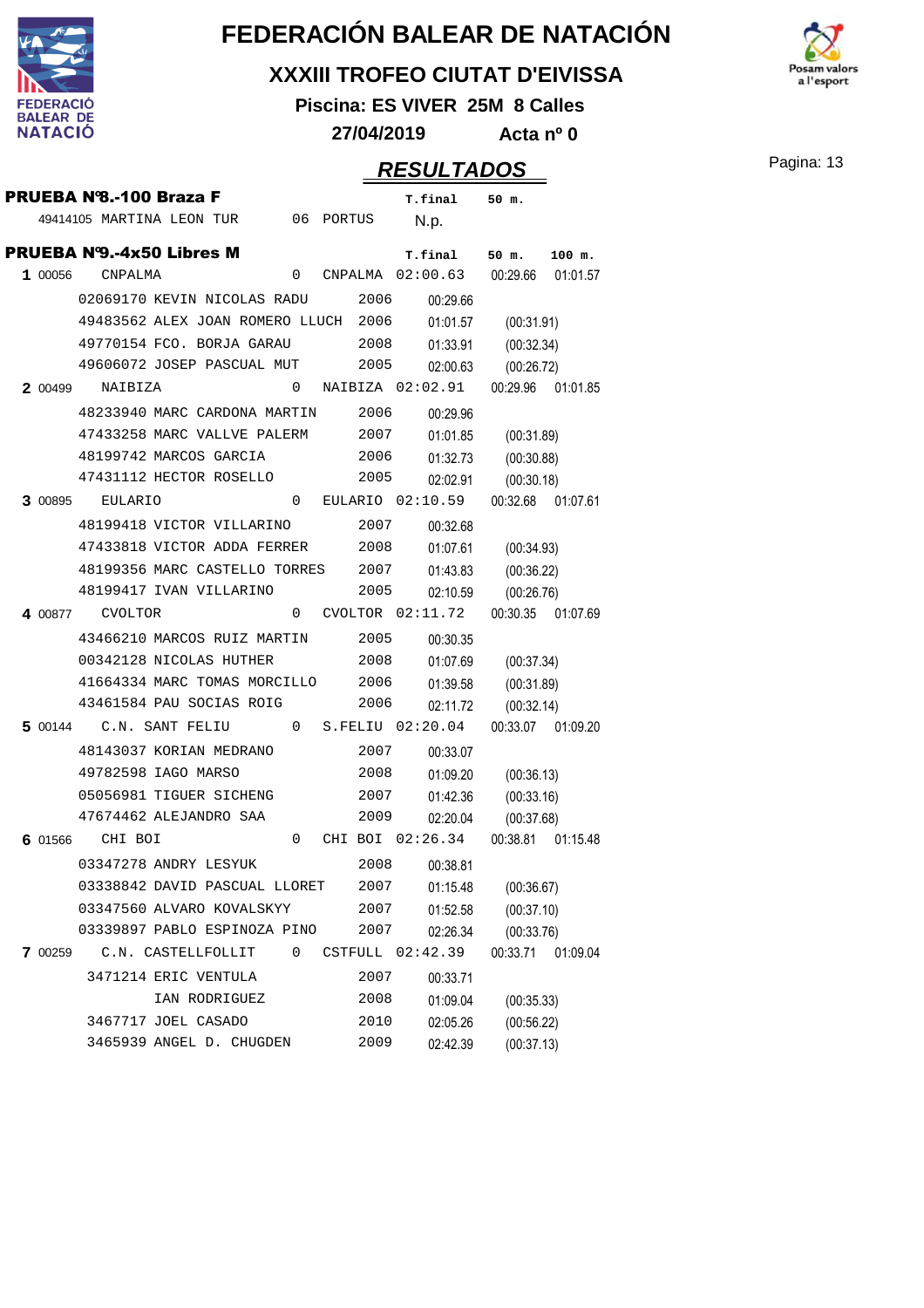

#### **XXXIII TROFEO CIUTAT D'EIVISSA**

**Piscina: ES VIVER 25M 8 Calles**

**27/04/2019 Acta nº 0**

### Pagina: 14 **RESULTADOS**

a l'esport

|         |                 | <b>PRUEBA N'9.-4x50 Libres M</b>     |   |   |      | T.final             | 50 m.             | $100$ m.           |
|---------|-----------------|--------------------------------------|---|---|------|---------------------|-------------------|--------------------|
| 8 01209 | FORMENTERA      |                                      | 0 |   |      | FORMENTE 02:44.18   |                   | 0:03.54 80:12.11   |
|         |                 | 47260848 CARLOS WENHAM MARTINEZ      |   |   | 2006 | 0:03.54             |                   |                    |
|         |                 | 48231285 MANUEL A. MARTIN            |   |   | 2008 | 80:12.11            | (80:08.57)        |                    |
|         |                 | 20545036 JOSE ANTONIO GONZALEZ       |   |   | 2008 | 60:20.93            | $(-19:09.18)$     |                    |
|         |                 | 47260882 ADRIAN VILLAR CASTELLO      |   |   | 2005 | 02:44.18            | $(-57:24.75)$     |                    |
|         |                 | <b>PRUEBA Nº10.-4x50 Libres F</b>    |   |   |      | T.final             | 50 m.             | $100$ m.           |
| 1 00499 | NAIBIZA         |                                      | 0 |   |      | NAIBIZA 02:05.51    | 00:29.47 01:02.94 |                    |
|         |                 | 48198922 MARIA RIERA PRATS           |   |   | 2006 | 00:29.47            |                   |                    |
|         |                 | 75918472 MARTINA JIMENEZ MAMERO 2007 |   |   |      | 01:02.94            | (00:33.47)        |                    |
|         |                 | 49410044 PATRICIA QUIROS TUR         |   |   | 2007 | 01:35.12            | (00:32.18)        |                    |
|         |                 | 48233287 ADRIANA ESTEBAN             |   |   | 2007 | 02:05.51            | (00:30.39)        |                    |
|         | 2 00056 CNPALMA |                                      | 0 |   |      | CNPALMA 02:06.36    |                   | 00:32.24 01:03.96  |
|         |                 | 45193826 Mª VICTORIA CAÑADILLAS 2008 |   |   |      | 00:32.24            |                   |                    |
|         |                 | 45692762 ANGELA BUSQUETS             |   |   | 2006 | 01:03.96            | (00:31.72)        |                    |
|         |                 | 46388014 AINA THOMAS TABERNER        |   |   | 2006 | 01:35.85            | (00:31.89)        |                    |
|         |                 | 45189605 MARINA PONS RAMON           |   |   | 2006 | 02:06.36            | (00:30.51)        |                    |
| 3 00895 | <b>EULARIO</b>  |                                      | 0 |   |      | EULARIO $02:07.32$  |                   | 00:29.34 01:02.72  |
|         |                 | 47430688 TERESA HERNANDEZ MARI       |   |   | 2006 | 00:29.34            |                   |                    |
|         |                 | 48231123 PAULA PEREZ MULAS           |   |   | 2007 | 01:02.72            | (00:33.38)        |                    |
|         |                 | 48232179 AITANA ALCANTARA            |   |   | 2007 | 01:38.51            | (00:35.79)        |                    |
|         |                 | 47432716 AMAYA TORRES SERRA          |   |   | 2006 | 02:07.32            | (00:28.81)        |                    |
| 4.00877 | <b>CVOLTOR</b>  |                                      | 0 |   |      | CVOLTOR 02:30.43    |                   | 00:36.93  01:16.85 |
|         |                 | 41662195 MARTA ROCA RODADO           |   |   | 2007 | 00:36.93            |                   |                    |
|         |                 | 45613777 NEUS GREGORIO RIERA         |   |   | 2009 | 01:16.85            | (00:39.92)        |                    |
|         |                 | 49770993 ERIKA BAYON BUENO           |   |   | 2008 | 01:53.38            | (00:36.53)        |                    |
|         |                 | 46394475 LAURA CASTAÑER NOGUERA      |   |   | 2009 | 02:30.43            | (00:37.05)        |                    |
| 5 01209 | FORMENTERA      |                                      |   | 0 |      | FORMENTE $02:48.61$ |                   | 00:43.50 01:28.27  |
|         |                 | 20545081 EMMA MANCEBO GARCIA         |   |   | 2009 | 00:43.50            |                   |                    |
|         |                 | 20545177 HELENA ROIG MONTERO         |   |   | 2008 | 01:28.27            | (00:44.77)        |                    |
|         |                 | 48231295 JULIA ESCANDELL FERRER 2008 |   |   |      | 02:10.68            | (00:42.41)        |                    |
|         |                 | 47260950 ANA MARIA MANCEBO           |   |   | 2008 | 02:48.61            | (00:37.93)        |                    |
|         |                 | <b>PRUEBA Nº11.-4x50 Libres M</b>    |   |   |      | T.final             | 50 m.             | 100 m.             |
| 1 00499 | NAIBIZA         |                                      | 0 |   |      | NAIBIZA 01:45.54    | 00:26.75          | 00:53.69           |
|         |                 | 47409850 MARC TORRES VEGA            |   |   | 2004 | 00:26.75            |                   |                    |
|         |                 | 47431841 JOSE ANTONIO ZORNOZA        |   |   | 2003 | 00:53.69            | (00:26.94)        |                    |
|         |                 | 47431495 MIQUEL RIERA GARCIA         |   |   | 2002 | 01:20.85            | (00:27.16)        |                    |
|         |                 | 47406107 ANGEL ESTEBAN SEGOVIA       |   |   | 2004 | 01:45.54            | (00:24.69)        |                    |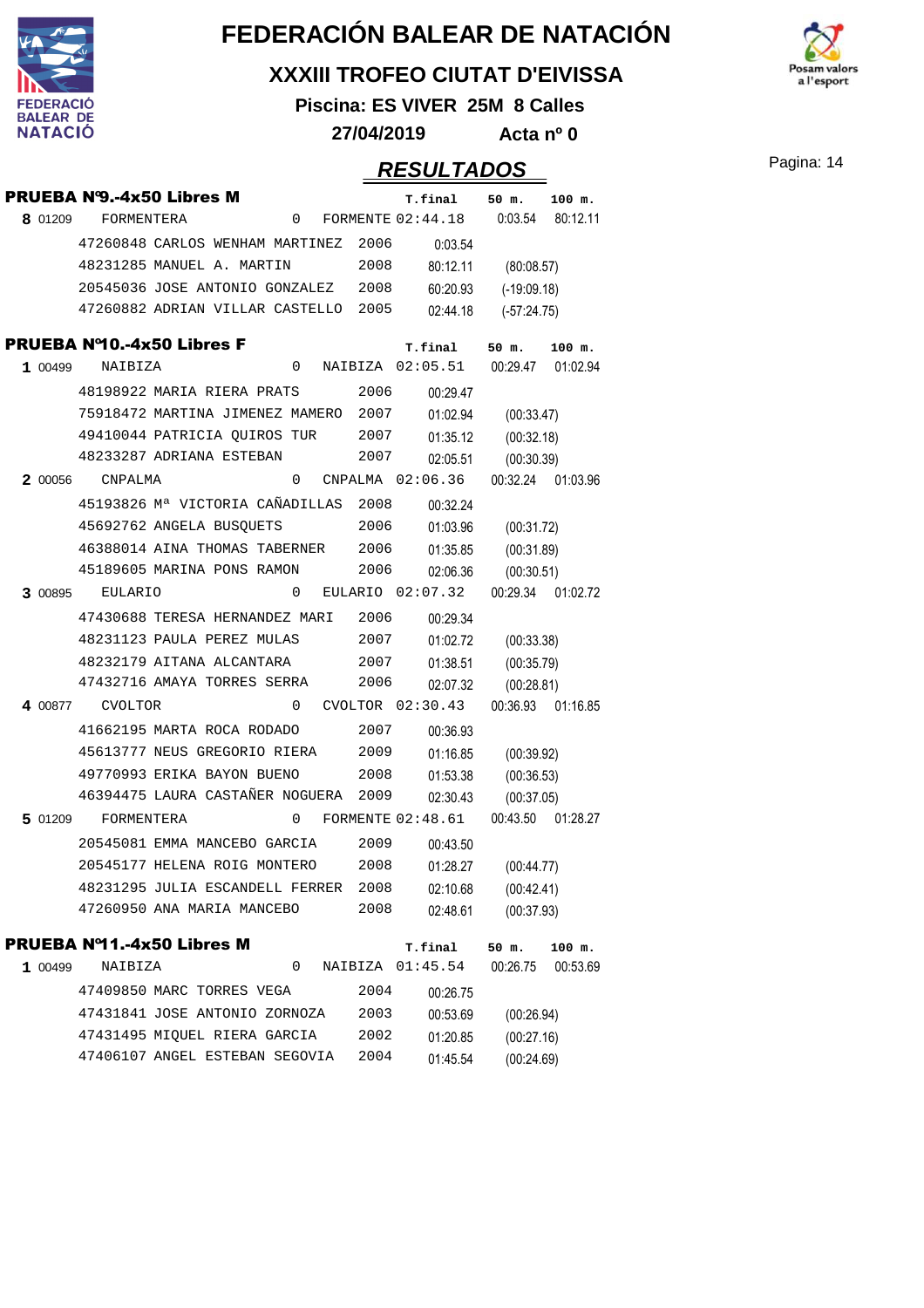

#### **XXXIII TROFEO CIUTAT D'EIVISSA**

**Piscina: ES VIVER 25M 8 Calles**

a l'esport

**27/04/2019 Acta nº 0**

|         |                 | PRUEBA Nº11.-4x50 Libres M           |          |         | T.final                | 50 m.                    | $100$ m.          |
|---------|-----------------|--------------------------------------|----------|---------|------------------------|--------------------------|-------------------|
| 2 00877 | <b>CVOLTOR</b>  |                                      |          |         | 0 CVOLTOR 01:49.34     | 00:26.68                 | 00:54.19          |
|         |                 | 43214090 JOAN SASTRE RODRIGUEZ 2004  |          |         | 00:26.68               |                          |                   |
|         |                 | 43461489 TONI FRAU SIQUIER 2002      |          |         | 00:54.19               | (00:27.51)               |                   |
|         |                 | 43459955 PABLO NAVAS ACEITUNO 2002   |          |         | 01:20.50               | (00:26.31)               |                   |
|         |                 | 43473260 RAUL TUDELA MALLEN          |          | 2004    | 01:49.34               | (00:28.84)               |                   |
|         | 3 00895 EULARIO |                                      |          |         | $0$ EULARIO $01:50.06$ |                          | 00:27.36 00:55.58 |
|         |                 | 47433490 ALVARO BENITEZ              |          | 2004    | 00:27.36               |                          |                   |
|         |                 | 47430056 DOROTEO SESMERO RIERA 2004  |          |         | 00:55.58               | (00:28.22)               |                   |
|         |                 | 47255846 LUIS-ASHLEY IBAN BAKER 2001 |          |         | 01:23.55               | (00:27.97)               |                   |
|         |                 | 48231031 NOAH MERTENS SOLANS         |          | 2003    | 01:50.06               | (00:26.51)               |                   |
|         |                 | 4 00176 C.N. VALLIRANA               |          |         | $0$ VALLIRA $01:53.18$ |                          | 00:28.74 00:57.85 |
|         |                 | 03089758 SAMIEL MINGARRO             |          | 2004    | 00:28.74               |                          |                   |
|         |                 | 03090731 PAU CAPDEVILA               |          | 2004    | 00:57.85               | (00:29.11)               |                   |
|         |                 | 03091272 ISAAC CABALLERO             |          | 2004    | 01:25.81               | (00:27.96)               |                   |
|         |                 | 03193324 FRANCIS DEL CASTILLO 2002   |          |         | 01:53.18               | (00:27.37)               |                   |
|         | 00056 CNPALMA   |                                      | $\Omega$ | CNPALMA | N.p.                   |                          |                   |
|         |                 | PRUEBA Nº12.-4x50 Libres F           |          |         | T.final                | $50$ m.                  | $100$ m.          |
| 1 00895 | EULARIO         |                                      | 0        |         | EULARIO 01:53.45       | 00:28.10 00:56.59        |                   |
|         |                 | 48199799 ELENA GONZALEZ GUASCH 2005  |          |         | 00:28.10               |                          |                   |
|         |                 | 47433311 GLORIA TORRES HUESO         |          | 2003    | 00:56.59               | (00:28.49)               |                   |
|         |                 |                                      |          |         |                        |                          |                   |
|         |                 | 47433213 MARIA RIERA RAMON           |          | 2003    | 01:26.10               |                          |                   |
|         |                 | 47409922 IRENE GARCIA DE DIOS 2005   |          |         | 01:53.45               | (00:29.51)<br>(00:27.35) |                   |
|         | 2 00499 NAIBIZA |                                      | 0        |         | NAIBIZA 01:54.03       | 00:28.37                 | 00:57.59          |
|         |                 | 48231611 AROHA FLORIT GUNCKEL 2004   |          |         | 00:28.37               |                          |                   |
|         |                 | 47433047 ALBA PARRA OLIVA            |          | 2004    | 00:57.59               | (00:29.22)               |                   |
|         |                 | 47253265 MARTA RIBAS MARI            |          | 1992    | 01:26.68               | (00:29.09)               |                   |
|         |                 | 47433057 EVA PARRA OLIVA             |          | 2004    | 01:54.03               | (00:27.35)               |                   |
| 3 00056 | CNPALMA         |                                      | 0        |         | CNPALMA 01:56.53       | 00:27.59                 | 00:57.03          |
|         |                 | 49770151 ESTELA GARAU MORENO         |          | 2005    | 00:27.59               |                          |                   |
|         |                 | 45614381 MARTA RUBIO BUJOSA          |          | 2005    | 00:57.03               | (00:29.44)               |                   |
|         |                 | 41664031 SOFIA BARRIOS GIORNO        |          | 2005    | 01:26.31               | (00:29.28)               |                   |
|         |                 | 45184053 AINA TOMAS HERNANDEZ        |          | 2004    | 01:56.53               | (00:30.22)               |                   |
| 4 00176 |                 | C.N. VALLIRANA                       | 0        |         | VALLIRA 01:58.97       | 00:28.69                 | 01:00.16          |
|         |                 | 03497370 PAULA FERNANDEZ             |          | 2004    | 00:28.69               |                          |                   |
|         |                 | 03476384 MARIONA GIL                 |          | 2003    | 01:00.16               | (00:31.47)               |                   |
|         |                 | 03476524 ELENA HERRERO               |          | 2003    | 01:29.84               | (00:29.68)               |                   |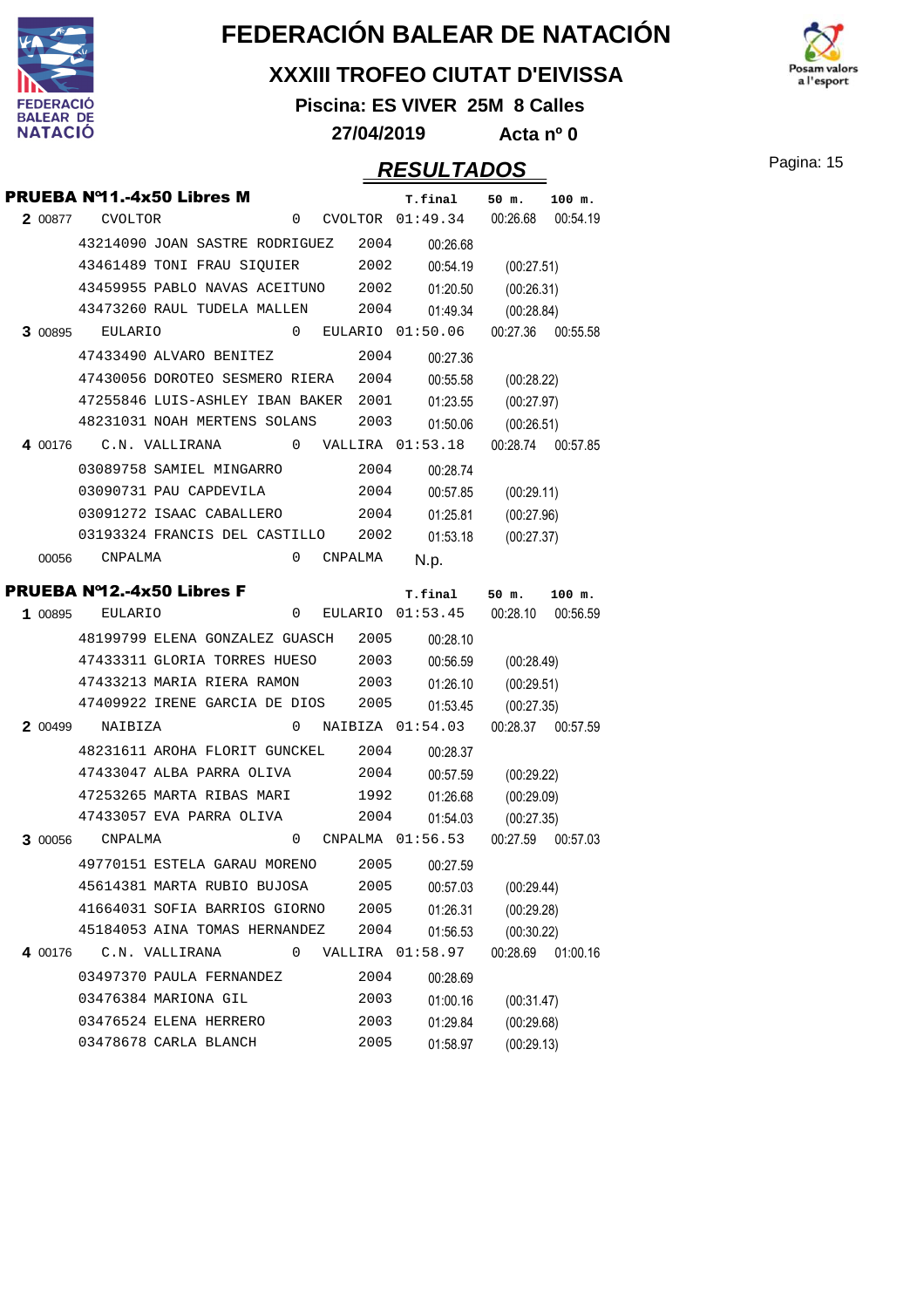

#### **XXXIII TROFEO CIUTAT D'EIVISSA**

**Piscina: ES VIVER 25M 8 Calles**

**27/04/2019 Acta nº 0**

### Pagina: 16 **RESULTADOS**

a l'esport

|         | PRUEBA Nº12.-4x50 Libres F                            |              |           |            | T.final                               | 50 m.      | $100$ m.          |
|---------|-------------------------------------------------------|--------------|-----------|------------|---------------------------------------|------------|-------------------|
|         | 5 00877 CVOLTOR                                       | 0            |           |            | CVOLTOR  01:59.00  00:30.57  00:59.36 |            |                   |
|         | 46394473 NEREA CASTAÑER NOGUERA 2003                  |              |           |            | 00:30.57                              |            |                   |
|         | 03494813 CLAUDIA MANUEL                               |              |           | 2003       | 00:59.36                              | (00:28.79) |                   |
|         | 41662125 AINA MARIANO SALOM 2003                      |              |           |            | 01:29.85                              | (00:30.49) |                   |
|         | 43223264 NATALIA DURAHO LOZANO                        |              |           | 2001       | 01:59.00                              | (00:29.15) |                   |
| 6 00259 | $C.N.$ $CASTELLFOLLIT$ $0$ $CSTFULL$ $02:54.20$       |              |           |            |                                       |            | 00:35.75 01:26.88 |
|         | 3464198 ELENA ROBLES                                  |              |           | 2005       | 00:35.75                              |            |                   |
|         | 3470822 JULIA TEIXIDO                                 |              |           | 2006       | 01:26.88                              | (00:51.13) |                   |
|         | 3465961 GEMMA VENTULA                                 |              |           | 2010       | 02:15.57                              | (00:48.69) |                   |
|         | 3450952 ANNA MORENO                                   |              |           | 2006       | 02:54.20                              | (00:38.63) |                   |
| 01209   | FORMENTERA                                            | $\mathbf{0}$ |           | FORMENTE   | N.p.                                  |            |                   |
|         | <b>PRUEBA Nº13.-50 Mariposa M</b>                     |              |           |            | T.final                               |            |                   |
|         | 1 03090327 KORIAN MEDRANO VEGA 07 S.FELIU 00:36.10    |              |           |            |                                       |            |                   |
|         | 2 48199418 VICTOR VILLARINO                           |              |           |            | 07 EULARIO 00:36.48                   |            |                   |
|         | 3 03339897 PABLO ESPINOZA PINO 07 CHI BOI 00:37.56    |              |           |            |                                       |            |                   |
|         | 4 49770154 FCO. BORJA GARAU                           |              |           |            | 08 CNPALMA 00:37.63                   |            |                   |
|         | 5 45192573 NICOLAS BLAS STÜDE                         | 07           |           | CNPALMA    | 00:37.87                              |            |                   |
|         | 6 03471214 ERIC VENTULÀ JUANOLA 07 CSTFULL 00:38.00   |              |           |            |                                       |            |                   |
|         | 7 41663102 ALEXANDRU MEDREA                           | 07           |           |            | CNPALMA 00:38.38                      |            |                   |
|         | 8 03338842 DAVID PASCUAL LLORET                       |              |           | 07 CHI BOI | 00:38.56                              |            |                   |
|         | 9 47431915 MATEO TORRES JIMENEZ                       | 07           |           |            | NAIBIZA 00:39.06                      |            |                   |
|         | <b>10 47433258 MARC VALLVE PALERM</b>                 |              |           |            | 07 NAIBIZA 00:39.53                   |            |                   |
|         | 11 45193431 TRISTAN SANTOS                            |              |           |            | 09 CNPALMA 00:41.10                   |            |                   |
|         | 12 48199604 PABLO TORRES JIMENEZ 08                   |              |           | NAIBIZA    | 00:41.47                              |            |                   |
|         | 13 03347560 ALVARO KOVALSKYY                          | 07           |           | CHI BOI    | 00:42.07                              |            |                   |
|         | 14 46397767 MARCOS SIQUIER RIPOLL 08                  |              |           | CNPALMA    | 00:42.48                              |            |                   |
|         | 15 48198031 IZAN JIMENEZ CARDONA                      |              | 08 PORTUS |            | 00:43.20                              |            |                   |
|         | 16 49609615 TOMAS COLOMINA SANCHEZ07 CNPALMA 00:43.65 |              |           |            |                                       |            |                   |
|         | 17 00342128 NICOLAS HUTHER                            |              |           |            | 08 CVOLTOR 00:44.25                   |            |                   |
|         | <b>18 48198316 PAU ASENSIO PRATS</b>                  | 07           |           | PORTUS     | 00:44.69                              |            |                   |
|         | 19 03465939 ANGEL DAVID CHUGDEN                       | 09           |           | CSTFULL    | 00:44.84                              |            |                   |
|         | 20 45692293 ALEJANDRO RODRIGUEZ                       | 09           |           |            | CNPALMA  00:45.55                     |            |                   |
|         | 20 03474880 ALEJANDRO SAA PEÃ'A                       | 09           |           | S.FELIU    | 00:45.55                              |            |                   |
|         | 22 78223023 NOAH TORRICO RUIZ                         | 08           |           |            | CVOLTOR 00:45.68                      |            |                   |
|         | 23 48233128 UMI CRISTIAN PEREZ OTA10                  |              |           |            | EULARIO 00:47.84                      |            |                   |
|         | 24 49611670 SEBASTIAN ALCIBAR                         | 08           |           |            | CVOLTOR 00:49.42                      |            |                   |
|         | 25 45184348 JAUME MELIS FERRER                        | 08           |           |            | CNPALMA  00:52.03                     |            |                   |
|         | 26 48233261 AITOR MOLINA BERNAUS                      | 10           |           | NAIBIZA    | 00:56.47                              |            |                   |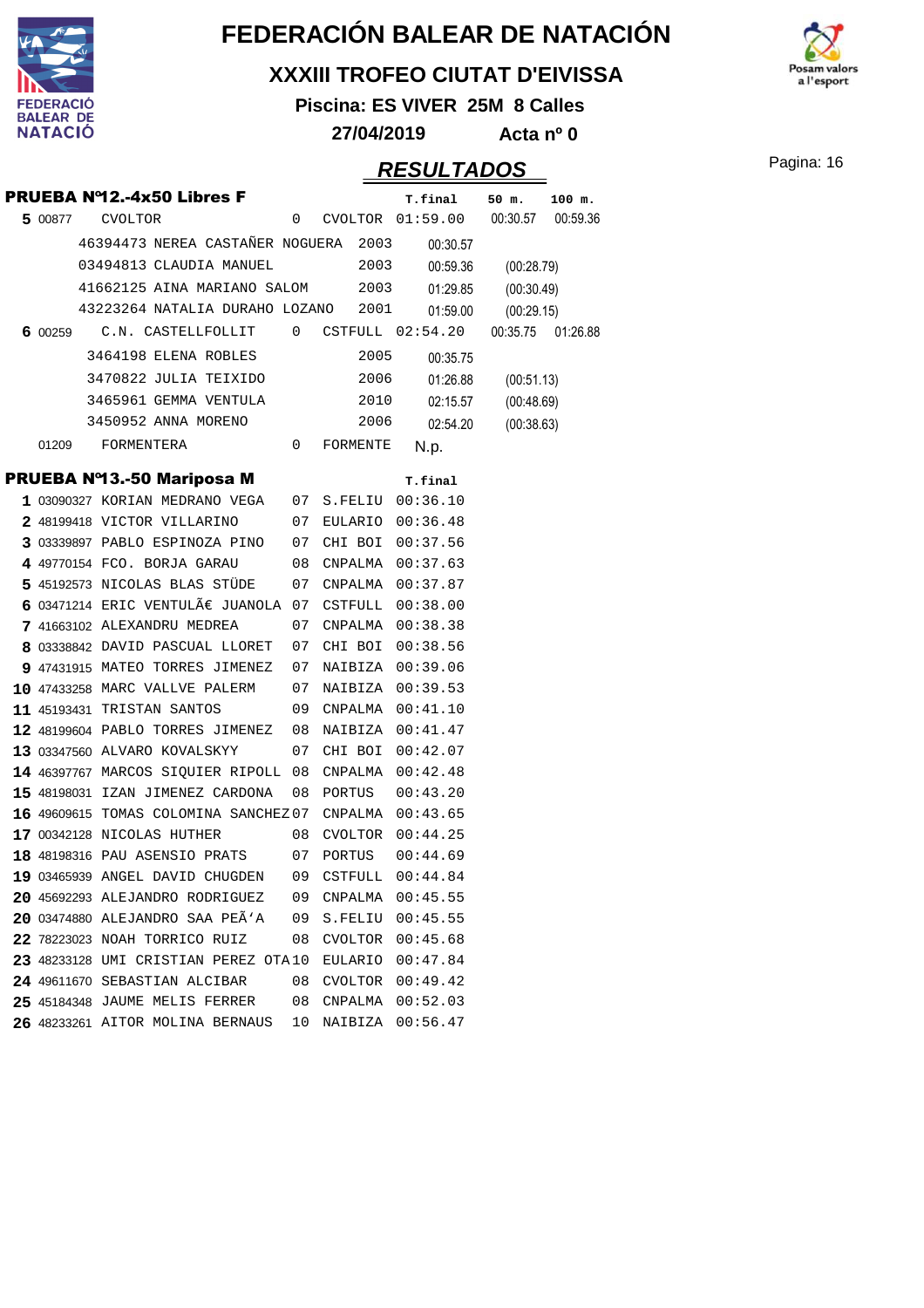

#### **XXXIII TROFEO CIUTAT D'EIVISSA**

**Piscina: ES VIVER 25M 8 Calles**

a l'esport

**27/04/2019 Acta nº 0**

|             | <b>PRUEBA Nº13.-50 Mariposa M</b>                       |    |                      | T.final  |
|-------------|---------------------------------------------------------|----|----------------------|----------|
|             | 27 03448841 ERIC LOPEZ QUESADA                          | 09 | S.FELIU 00:56.54     |          |
|             | 28 48233946 PAU TORRES VEGA                             | 10 | NAIBIZA 00:56.91     |          |
|             | 29 48233719 MARIO DIAZ BEZANILLA                        | 10 | NAIBIZA 00:59.55     |          |
|             | 30 20545313 GABRIEL TORRES DE                           | 09 | EULARIO              | 01:00.62 |
|             | 31 03467717 JOEL CASADO PLA                             | 10 | CSTFULL              | 01:05.55 |
|             | 01407025 THOMAS PFAFFENDORF                             | 08 | EULARIO              | Desc     |
|             | 48198914 JORDI FERRER TORRES                            | 08 | EULARIO              | Desc     |
|             | 03338077 PEDRO BARAJAS                                  | 07 | CHI BOI              | Desc     |
|             | 17 03494497 TIGER SICHENG WANG                          | 07 | S.FELIU              | Desc     |
|             | 48232549 IKER CLAVERO HUERTAS                           | 09 | NAIBIZA              | N.p.     |
|             | <b>PRUEBA Nº14.-50 Mariposa F</b>                       |    |                      | T.final  |
|             | 1 45184949 CLAUDIA FRANCO                               | 08 | CNPALMA              | 00:39.06 |
|             | 2 45614991 ELISABETH ABAD NUNEZ                         | 08 | CNPALMA              | 00:39.31 |
|             | 3 48199024 MARTA BONET PEREZ                            | 08 | EULARIO              | 00:40.46 |
|             | 4 45193826 M <sup>a</sup> VICTORIA CAÑADILLAS 08        |    | CNPALMA              | 00:41.07 |
|             | 5 49770993 ERIKA BAYON BUENO                            | 08 | CVOLTOR              | 00:41.20 |
|             | 6 45372330 EMILIE SANCHEZ BUJOSA                        | 09 | CNPALMA              | 00:41.45 |
|             | 7 03078708 MARJORIE NAOMI MORANTE 08                    |    | S.FELIU              | 00:41.51 |
|             | 8 46394475 LAURA CASTAÑER NOGUERA 09                    |    | CVOLTOR              | 00:42.73 |
|             | 9 45185139 LUCIA FUSTER BAENA                           | 08 | CNPALMA  00:43.34    |          |
|             | 10 49774243 AMALIA COLL COMPANY                         | 09 | CNPALMA  00:43.65    |          |
| 11 49413199 | ANA RIERA GARCIA                                        | 08 | NAIBIZA              | 00:43.71 |
|             | 12 45614994 AINA ABAD NUÑEZ                             | 08 | CNPALMA              | 00:44.22 |
|             | 13 03483798 RITA SADURNI FABREGAS                       | 08 | S.FELIU              | 00:44.39 |
|             | 14 49920386 JULIA ARROM VILLALONGA09                    |    | CVOLTOR              | 00:44.48 |
|             | 15 45697729 PAULA MELIS FERRER                          | 09 | CNPALMA              | 00:45.13 |
|             | 16 03079785 ZOE HLAVAJ SANCHEZ                          | 09 | S.FELIU              | 00:45.83 |
|             | 17 49411570 CLAUDIA TYSON MARTINEZ08                    |    | PORTUS               | 00:46.53 |
|             | 18 03079297 MARTA ALEMANY LESMA                         | 10 | S.FELIU              | 00:47.57 |
|             | 19 49411450 ANIA FERRER CARASA                          | 10 | EULARIO              | 00:49.27 |
|             | 20 03079337 MARIA SUÃ'ER SALA                           | 09 | S.FELIU              | 00:50.90 |
|             | 21 20545044 EVELIN VERDERA MARQUEZ 09 FORMENTE 00:52.57 |    |                      |          |
|             | 22 54623315 MARTINA GARCIA PROHENS 10 CNPALMA 00:53.16  |    |                      |          |
|             | 23 49610886 AZAHARA LLOMPART                            |    | 10 CNPALMA 00:53.55  |          |
|             | 24 03465961 GEMMA VENTULÀ JUANOLA10 CSTFULL 00:54.07    |    |                      |          |
|             | 25 54622923 VIVIANA BLAS STÜDE 11 CNPALMA 00:54.84      |    |                      |          |
|             | 26 02239169 MIA BERAZATEGUI                             |    | 10 FORMENTE 00:57.70 |          |
|             | 1 03079535 MARIA FIGUEROA GARCIA 09 S.FELIU             |    |                      | Desc     |
|             | 1 20545396 INES CABELLO COSTA 10 PORTUS                 |    |                      | N.p.     |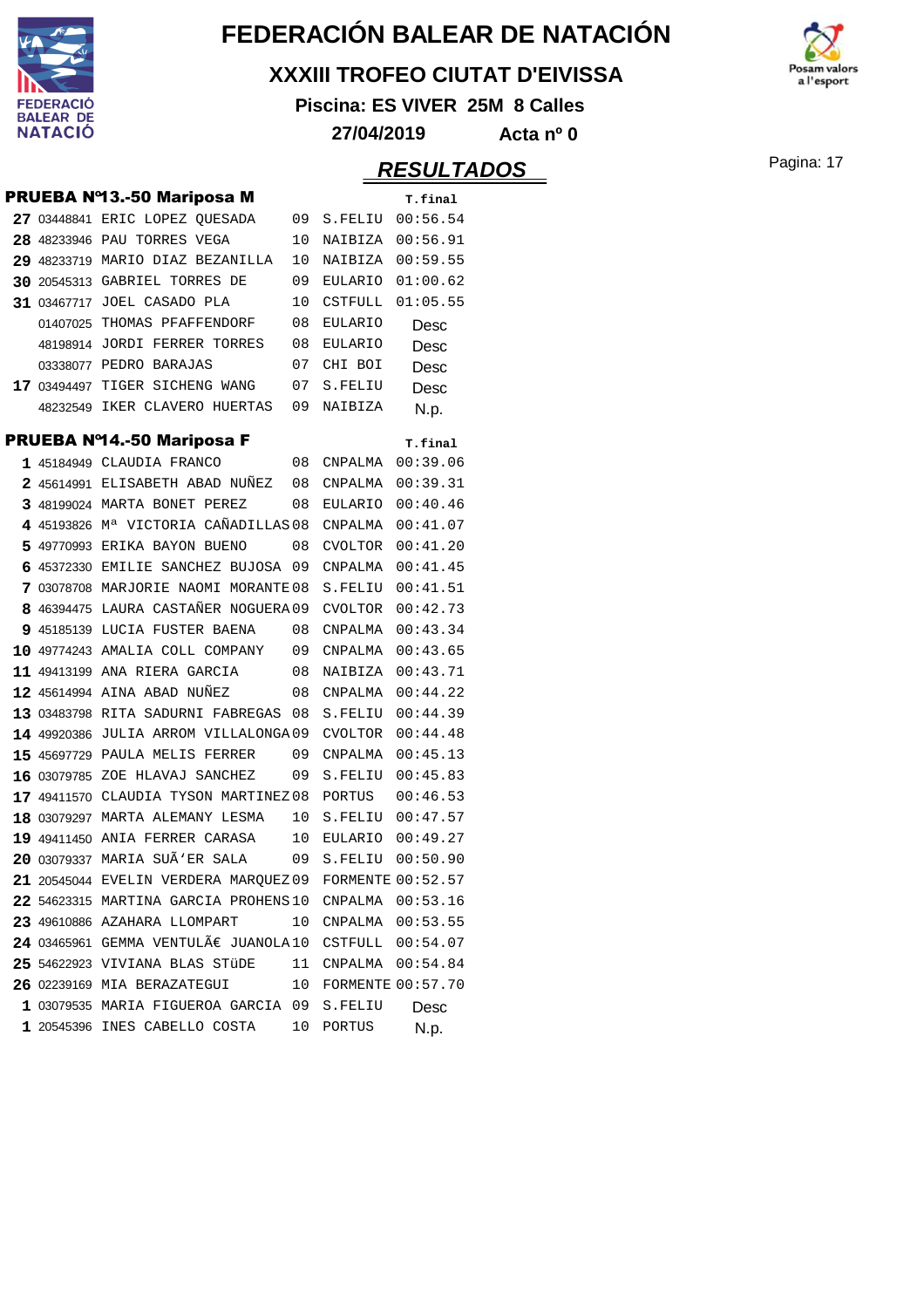

#### **XXXIII TROFEO CIUTAT D'EIVISSA**

**Piscina: ES VIVER 25M 8 Calles**

**27/04/2019 Acta nº 0**

### **RESULTADOS** Pagina: 18

 $\mathbf{a}$  l'esport

|  | <b>PRUEBA Nº14.-50 Mariposa F</b>                   |      |                   | T.final             |          |
|--|-----------------------------------------------------|------|-------------------|---------------------|----------|
|  | 1 03493577 SIRLEYSKA ALEJANDRA                      | 07   | S.FELIU           | N.p.                |          |
|  |                                                     |      |                   |                     |          |
|  | <b>PRUEBA Nº15.-100 Mariposa M</b>                  |      |                   | T.final             | 50 m.    |
|  | 1 47406107 ANGEL ESTEBAN SEGOVIA 04                 |      | NAIBIZA           | 00:59.11            | 00:27.16 |
|  | 2 43214090 JOAN SASTRE RODRIGUEZ                    | - 04 | CVOLTOR           | 01:02.63            | 00:29.49 |
|  | 3 06410547 ROBIN DAVID AILAN                        | 03   | CNPALMA           | 01:02.81            | 00:27.59 |
|  | 4 45611418 GUILLEM ESTARELLAS DE                    | 04   | CAMPUSES 01:02.84 |                     | 00:29.86 |
|  | 5 03476221 ALBERTO GARRIDO ROBLES 88                |      | S.FELIU           | 01:04.68            | 00:30.00 |
|  | 6 47409850 MARC TORRES VEGA                         | 04   | NAIBIZA           | 01:04.91            | 00:30.59 |
|  | 7 47255846 LUIS-ASHLEY IBAN BAKER 01                |      | EULARIO           | 01:04.96            | 00:29.87 |
|  | 8 03338044 CRISTIAN PUADO                           | 03   | CHI BOI           | 01:05.43            | 00:30.26 |
|  | 9 47430056 DOROTEO SESMERO RIERA 04                 |      | EULARIO           | 01:06.09            | 00:31.09 |
|  | 10 48199417 IVAN VILLARINO                          | 05   | EULARIO 01:06.15  |                     | 00:30.34 |
|  | 11 43466374 NESTOR SIQUIER RIPOLL                   | 04   | CNPALMA           | 01:06.21            | 00:31.00 |
|  | 12 03338047 ADRIAN PUADO MIÃ'ARRO                   | 03   | CHI BOI           | 01:06.77            | 00:31.13 |
|  | 13 47431841 JOSE ANTONIO ZORNOZA                    | 03   | NAIBIZA           | 01:07.37            | 00:30.84 |
|  | 14 49606072 JOSEP PASCUAL MUT                       | 05   | CNPALMA           | 01:07.77            | 00:31.13 |
|  | 15 02069170 KEVIN NICOLAS RADU                      | 06   | CNPALMA           | 01:08.53            | 00:31.42 |
|  | 16 00508861 LUIS ALVARO CONEAC                      | 01   | NAIBIZA 01:09.17  |                     | 00:31.46 |
|  | 17 47431495 MIQUEL RIERA GARCIA                     | 02   | NAIBIZA           | 01:09.18            | 00:31.61 |
|  | 18 03089788 SAMUEL MINGARRO                         | 04   | VALLIRA 01:09.48  |                     | 00:31.72 |
|  | 19 03091272 ISAAC CABALLERO EGIDO                   | 04   | VALLIRA 01:09.58  |                     | 00:32.53 |
|  | 20 48231031 NOAH MERTENS SOLANS                     | 03   | EULARIO           | 01:09.75            | 00:32.19 |
|  | 21 03340217 ANGEL SERRANO SERRANO                   | 00   | CHI BOI           | 01:10.62            | 00:31.50 |
|  | 22 03090745 NIL CUCURULL PARDO                      | 04   | VALLIRA           | 01:14.49            | 00:35.19 |
|  | 23 03330083 ALBERTO ANGULO ROMO                     | 97   | CHI BOI           | 01:14.60            | 00:33.31 |
|  | 24 43466210 MARCOS RUIZ MARTIN                      | 05   | CVOLTOR           | 01:14.65            | 00:35.17 |
|  | 25 03330085 SERGIO ANGULO ROMO                      | 02   | CHI BOI           | 01:15.21            | 00:34.75 |
|  | 26 03090911 ERIC MAZZIERI ESTRADES 04               |      | VALLIRA 01:15.79  |                     | 00:34.66 |
|  | 27 45187630 MIGUEL GUZMAN PINTO                     | 05   | CNPALMA           | 01:17.27            | 00:35.69 |
|  | 28 03313726 MARCOS ESPINOZA PINO                    | 03   | CHI BOI           | 01:17.64            | 00:36.13 |
|  | 29 03090731 PAU CAPDEVILA                           | 04   | VALLIRA           | 01:20.58            | 00:37.22 |
|  | 30 03481412 CARLOS GOMEZ DAMAS                      |      |                   | 06 S.FELIU 01:21.12 | 00:37.67 |
|  | 31 48233940 MARC CARDONA MARTIN 06 NAIBIZA 01:22.93 |      |                   |                     | 00:38.51 |
|  | 32 47430697 VICENT ROIG ROIG                        | 02   | NAIBIZA 01:23.37  |                     | 00:38.57 |
|  | 33 47431112 HECTOR ROSELLO                          | 05   |                   | NAIBIZA 01:23.68    | 00:38.46 |
|  | 34 47409455 JAVIER ARIAS MEDINA                     | 06   |                   | NAIBIZA 01:23.90    | 00:38.64 |
|  | <b>35 03334099 RAUL CONTRERAS</b>                   | 04   |                   | CHI BOI 01:25.81    | 00:40.04 |
|  | 36 49483562 ALEX JOAN ROMERO LLUCH06                |      | CNPALMA 01:27.58  |                     | 00:38.48 |
|  | 37 48232550 UNAI CLAVERO HUERTAS                    | 06   | NAIBIZA 01:28.66  |                     | 00:40.53 |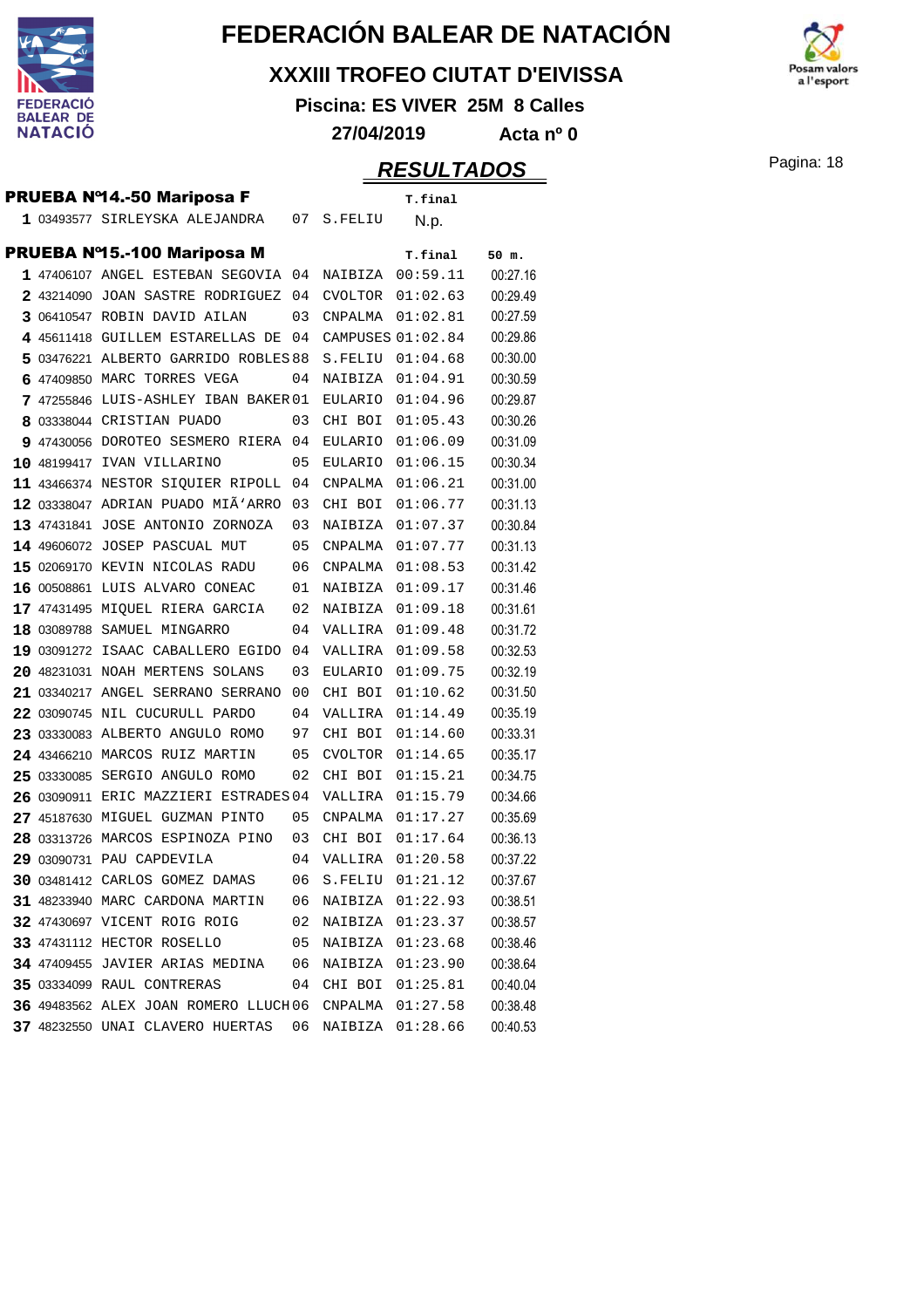

#### **XXXIII TROFEO CIUTAT D'EIVISSA**

**Piscina: ES VIVER 25M 8 Calles**

 $\mathbf{a}$  l'esport

**27/04/2019 Acta nº 0**

### Pagina: 19 **RESULTADOS**

|  | <b>PRUEBA Nº15.-100 Mariposa M</b>    |    |                          | T.final          | 50 m.    |
|--|---------------------------------------|----|--------------------------|------------------|----------|
|  | 38 48199742 MARCOS GARCIA             | 06 | NAIBIZA                  | 01:31.80         | 00:42.35 |
|  | 39 06916330 TOMAS ROGEN               | 06 | PORTUS                   | 01:32.38         | 00:38.38 |
|  | 40 43461584 PAU SOCIAS ROIG           | 06 |                          | CVOLTOR 01:32.78 | 00:41.15 |
|  | 41 03484170 ORIOL SARRASECA LLORET 06 |    | S.FELIU                  | 01:47.34         | 00:46.61 |
|  | PRUEBA Nº16.-100 Mariposa F           |    |                          | T.final          | 50 m.    |
|  | 1 03497370 PAULA FERNÃNDEZ LUQUE      | 04 | VALLIRA                  | 01:06.42         | 00:31.41 |
|  | 2 49770151 ESTELA GARAU MORENO        | 05 | CNPALMA                  | 01:08.18         | 00:32.05 |
|  | 3 03478678 CARLA BLANCH ROJAS         | 05 | VALLIRA                  | 01:09.04         | 00:31.65 |
|  | 4 47409922 IRENE GARCIA DE DIOS       | 05 | EULARIO                  | 01:09.57         | 00:31.77 |
|  | 5 46394473 NEREA CASTAÑER NOGUERA 03  |    | CVOLTOR                  | 01:10.30         | 00:33.40 |
|  | 6 48199799 ELENA GONZALEZ GUASCH      | 05 | EULARIO                  | 01:10.82         | 00:32.72 |
|  | 7 48231611 AROHA FLORIT GUNCKEL       | 04 | NAIBIZA                  | 01:10.95         | 00:32.33 |
|  | 8 03495652 CARLA PEREDA LUQUE         | 02 | S.FELIU                  | 01:11.09         | 00:32.90 |
|  | 9 47253265 MARTA RIBAS MARI           | 92 | NAIBIZA                  | 01:11.33         | 00:32.80 |
|  | 10 03494813 CLAUDIA GONZALEZ PUJOL03  |    | S.FELIU                  | 01:11.34         | 00:33.33 |
|  | 11 47430688 TERESA HERNANDEZ MARI     | 06 | EULARIO                  | 01:11.96         | 00:32.66 |
|  | 12 45184053 AINA TOMAS HERNANDEZ      | 04 | CNPALMA                  | 01:13.13         | 00:34.03 |
|  | 13 45614381 MARTA RUBIO BUJOSA        | 05 | CNPALMA                  | 01:13.28         | 00:33.95 |
|  | 14 47408731 CLAUDIA MANUEL SORIANO 03 |    | CVOLTOR                  | 01:13.53         | 00:33.74 |
|  | 15 48198922 MARIA RIERA PRATS         | 06 | NAIBIZA                  | 01:14.02         | 00:33.84 |
|  | 16 47433057 EVA PARRA OLIVA           | 04 | NAIBIZA                  | 01:14.76         | 00:34.24 |
|  | 17 45189605 MARINA PONS RAMON         | 06 | CNPALMA                  | 01:15.77         | 00:35.47 |
|  | 18 46388012 CATERINA THOMAS           | 04 | CNPALMA                  | 01:15.90         | 00:35.18 |
|  | 19 47433047 ALBA PARRA OLIVA          | 04 | NAIBIZA                  | 01:16.98         | 00:35.47 |
|  | 20 41664031 SOFIA BARRIOS GIORNO      | 05 | CNPALMA                  | 01:18.02         | 00:35.53 |
|  | 21 03478649 PAULA GOMEZ VILLALBA      | 04 | S.FELIU                  | 01:18.65         | 00:35.43 |
|  | 22 03079897 ALBA LOBATO ROSARIO       | 05 | S.FELIU                  | 01:18.95         | 00:36.15 |
|  | 23 03078692 ANNA GOMEZ VILLALBA       | 06 | S.FELIU                  | 01:19.34         | 00:36.33 |
|  | 24 47433213 MARIA RIERA RAMON         | 03 | EULARIO                  | 01:19.87         | 00:35.61 |
|  | 25 03333800 NOELIA BARBEITOS          | 02 | CHI BOI                  | 01:20.16         | 00:36.47 |
|  | 26 43473466 CLAUDIA GELABERT RUBIO07  |    | CNPALMA                  | 01:22.03         | 00:36.97 |
|  | 27 49410260 CLAUDIA BASILIO           | 05 | EULARIO                  | 01:23.40         | 00:35.81 |
|  | 28 03497398 PAULA SANZ LORENZO        | 06 | S.FELIU                  | 01:24.15         | 00:39.12 |
|  | 29 46393213 MARTA ROSSELLO GARCIA 07  |    | CNPALMA 01:24.83         |                  | 00:39.15 |
|  | 30 03476384 MARIONA GIL LUQUE         | 03 | VALLIRA 01:27.34         |                  | 00:37.41 |
|  | 30 49410044 PATRICIA QUIROS TUR       | 07 | NAIBIZA                  | 01:27.34         | 00:38.70 |
|  | 32 48232915 IVANA TORRES CARDONA      | 04 | PORTUS                   | 01:28.38         | 00:39.60 |
|  | 33 47260888 PAULA ROIG MONTERO        | 07 | <b>FORMENTE 01:28.40</b> |                  | 00:39.64 |
|  | 34 03478666 JULIA SARRASECA LLORET 05 |    | S.FELIU                  | 01:29.18         | 00:39.28 |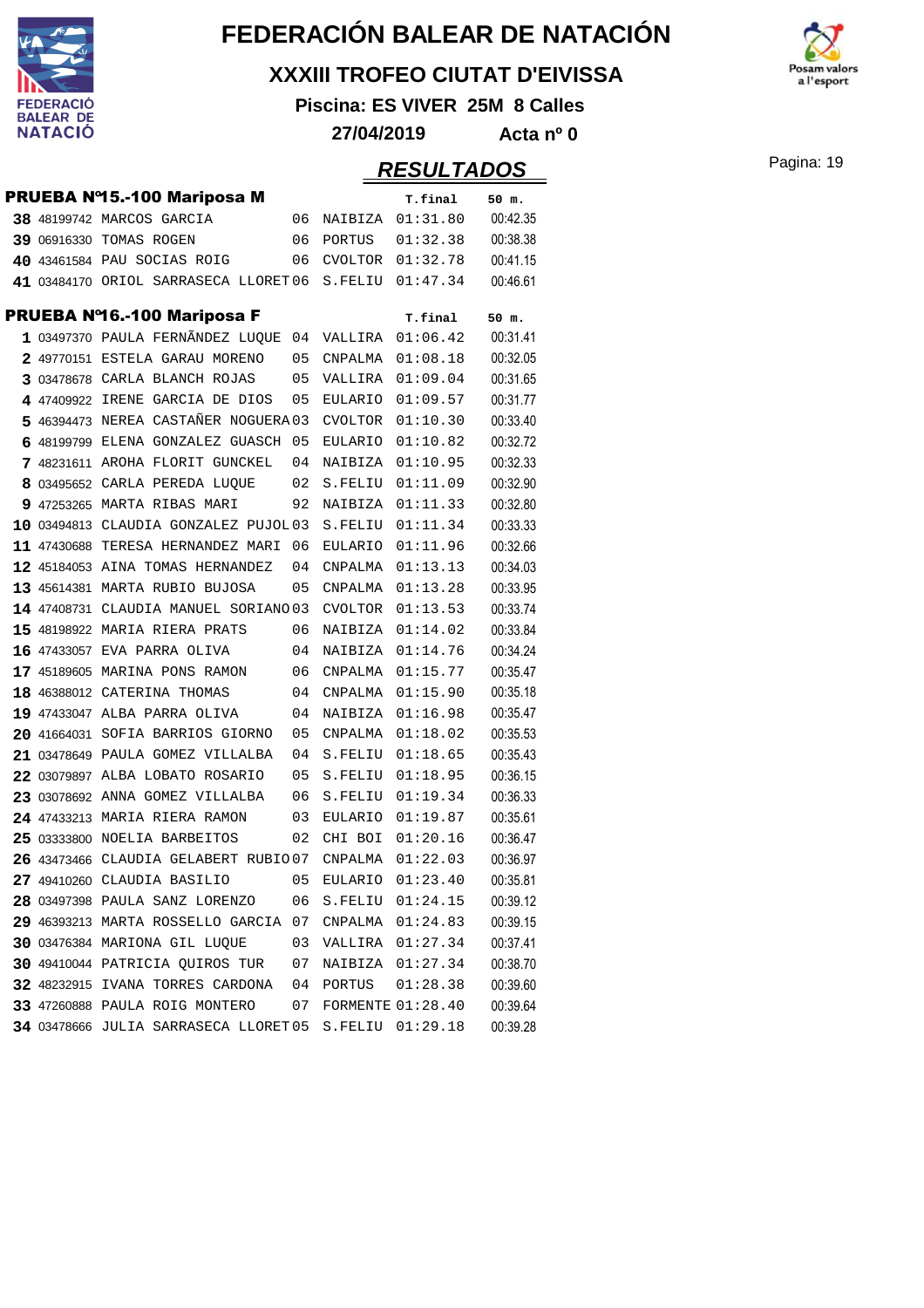

#### **XXXIII TROFEO CIUTAT D'EIVISSA**

**Piscina: ES VIVER 25M 8 Calles**

a l'esport

**27/04/2019 Acta nº 0**

|  | PRUEBA Nº16.-100 Mariposa F                            |    |                     | T.final          | 50 m.    |
|--|--------------------------------------------------------|----|---------------------|------------------|----------|
|  | 35 54877137 RIHAB RAHMOUNI ZAIM 06 NAIBIZA 01:34.51    |    |                     |                  | 00:40.04 |
|  | 36 03450592 ANNA MORENO BEATOBE 06 CSTFULL 01:53.44    |    |                     |                  | 00:51.14 |
|  | 1 03481304 SILENA GONZALEZ MARTOS 02 S.FELIU           |    |                     | N.p.             |          |
|  | 1 48199096 CARLA CAPARROS BUENDIA03 NAIBIZA            |    |                     | N.p.             |          |
|  | PRUEBA Nº17.-50 Espalda M                              |    |                     | T.final          |          |
|  | 1 45192573 NICOLAS BLAS STÜDE 07 CNPALMA 00:35.17      |    |                     |                  |          |
|  | 2 03339897 PABLO ESPINOZA PINO 07 CHI BOI 00:36.65     |    |                     |                  |          |
|  | 3 47431915 MATEO TORRES JIMENEZ 07 NAIBIZA 00:37.33    |    |                     |                  |          |
|  | 4 03090327 KORIAN MEDRANO VEGA 07 S.FELIU 00:37.80     |    |                     |                  |          |
|  | 5 41663102 ALEXANDRU MEDREA                            |    | 07 CNPALMA 00:38.77 |                  |          |
|  | 6 03471214 ERIC VENTULÃE JUANOLA 07 CSTFULL $00:39.29$ |    |                     |                  |          |
|  | 7 48199604 PABLO TORRES JIMENEZ                        |    | 08 NAIBIZA          | 00:39.55         |          |
|  | 8 49609615 TOMAS COLOMINA SANCHEZ 07 CNPALMA           |    |                     | 00:39.97         |          |
|  | 9 48199356 MARC CASTELLO TORRES                        |    | 07 EULARIO 00:40.08 |                  |          |
|  | 10 47433818 VICTOR ADDA FERRER 08 EULARIO              |    |                     | 00:40.18         |          |
|  | 11 03338842 DAVID PASCUAL LLORET 07 CHI BOI            |    |                     | 00:40.86         |          |
|  | 12 03488003 IAGO MARSO LAMONJA 08 S.FELIU 00:41.50     |    |                     |                  |          |
|  | 13 47432134 LUCAS ANTICH AMOR 07 NAIBIZA 00:41.60      |    |                     |                  |          |
|  | 14 03338841 HUGO ALVAREZ HORCAJO 08                    |    | CHI BOI             | 00:42.98         |          |
|  | 08<br>15 03347278 ANDRIY LESYUK                        |    | CHI BOI             | 00:43.59         |          |
|  | 16 78223023 NOAH TORRICO RUIZ 08                       |    | CVOLTOR             | 00:45.35         |          |
|  | 17 00342128 NICOLAS HUTHER                             | 08 |                     | CVOLTOR 00:45.68 |          |
|  | 18 48232467 MATIAS ADDA FERRER                         | 10 | EULARIO             | 00:45.81         |          |
|  | 19 03091281 JOEL LUQUE CORDOBA 09                      |    | S.FELIU             | 00:46.41         |          |
|  | 20 45184348 JAUME MELIS FERRER 08 CNPALMA 00:47.12     |    |                     |                  |          |
|  | 21 01465538 FEDERICO FUNARI                            |    | 08 EULARIO 00:47.46 |                  |          |
|  | 22 48233261 AITOR MOLINA BERNAUS                       | 10 |                     | NAIBIZA 00:47.62 |          |
|  | 23 45692293 ALEJANDRO RODRIGUEZ 09 CNPALMA             |    |                     | 00:47.89         |          |
|  | 24 45189527 GUIEM MAS HERNANDEZ                        |    | 08 CVOLTOR 00:48.15 |                  |          |
|  | 25 03465939 ANGEL DAVID CHUGDEN                        | 09 |                     | CSTFULL 00:49.04 |          |
|  | 26 20545313 GABRIEL TORRES DE                          | 09 |                     | EULARIO 00:49.62 |          |
|  | 27 48230105 ALBERT ROMERO                              | 09 | NAIBIZA             | 00:51.75         |          |
|  | 28 48233719 MARIO DIAZ BEZANILLA 10                    |    |                     | NAIBIZA 00:52.52 |          |
|  | 29 03338077 PEDRO BARAJAS                              |    | 07 CHI BOI 00:53.13 |                  |          |
|  | 30 02339553 YANIS TEO DAY                              | 10 |                     | NAIBIZA 00:56.54 |          |
|  | 31 49416424 ASIER ROIG SOLER                           | 09 |                     | EULARIO 00:56.67 |          |
|  | 32 48199918 SIMON HORMIGO ROSELLO 08 NAIBIZA 00:56.84  |    |                     |                  |          |
|  | 33 20545195 PABLO ANGEL WENHAM 09 FORMENTE 00:59.53    |    |                     |                  |          |
|  | 34 49411230 GONZALO CHIMAILOV                          | 10 |                     | NAIBIZA 01:00.34 |          |
|  |                                                        |    |                     |                  |          |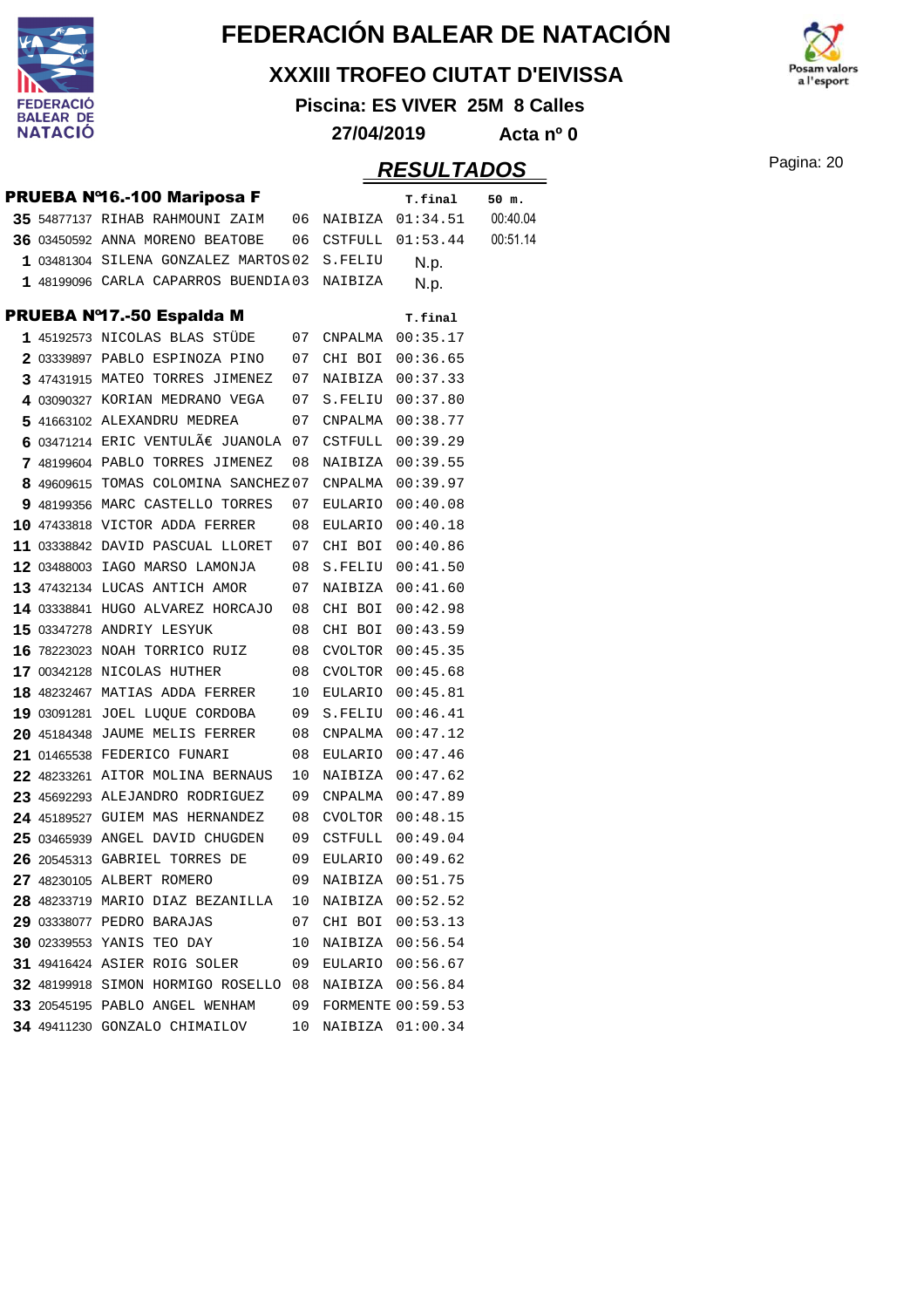

#### **XXXIII TROFEO CIUTAT D'EIVISSA**

**Piscina: ES VIVER 25M 8 Calles**

**27/04/2019 Acta nº 0**



|  |                                                                   |    |                          | <i><b>RESULTADOS</b></i> | Pagina: 21 |
|--|-------------------------------------------------------------------|----|--------------------------|--------------------------|------------|
|  | PRUEBA Nº17.-50 Espalda M                                         |    |                          | T.final                  |            |
|  | 35 48233824 PABLO GARCIA ANGULO                                   |    | 10 NAIBIZA 01:03.39      |                          |            |
|  | 05752743 SAVELY LYALYAKIN                                         | 08 | PORTUS                   | Desc                     |            |
|  | 48198365 HUGO DANIEL PRUDENCIO                                    | 08 | PORTUS                   | Desc                     |            |
|  | 20545036 JOSE ANTONIO GONZALEZ                                    | 08 | FORMENTE                 | Desc                     |            |
|  | 1 49419451 AYOUB EZZHANI NEAGU                                    | 10 | EULARIO                  | N.p.                     |            |
|  | 47433603 IZAN RIBAS RODRIGUEZ                                     | 07 | PORTUS                   | N.p.                     |            |
|  | 48231285 MANUEL A. MARTIN                                         | 08 | FORMENTE                 | N.p.                     |            |
|  | 20545215 HUGO COLOMAR CASTELLO                                    | 09 | FORMENTE                 | N.p.                     |            |
|  | 48232549 IKER CLAVERO HUERTAS                                     | 09 | NAIBIZA                  | N.p.                     |            |
|  | 48230103 NESTOR GALVEZ                                            | 09 | NAIBIZA                  | N.p.                     |            |
|  | 1 49411146 ALBERTO MALATO MIGUEL 10                               |    | NAIBIZA                  | N.p.                     |            |
|  | 48198289 GIANLUCA MAMONE                                          | 07 | NAIBIZA                  | N.p.                     |            |
|  | 48233936 JORDI PLANELLS CALBET 09                                 |    | NAIBIZA                  | N.p.                     |            |
|  | 47432731 MARC ROMERO DOMINGUEZ 07 NAIBIZA                         |    |                          | N.p.                     |            |
|  | <b>PRUEBA Nº18.-50 Espalda F</b>                                  |    |                          | T.final                  |            |
|  | 1 45193826 M <sup>a</sup> VICTORIA CAÑADILLAS 08 CNPALMA 00:38.37 |    |                          |                          |            |
|  | 2 45185139 LUCIA FUSTER BAENA                                     |    | 08 CNPALMA 00:40.27      |                          |            |
|  | 3 48199024 MARTA BONET PEREZ                                      |    | 08 EULARIO 00:40.84      |                          |            |
|  | 4 49774243 AMALIA COLL COMPANY                                    | 09 | CNPALMA 00:41.72         |                          |            |
|  | 5 48230531 JIMENA GARCIA DE DIOS 08                               |    | EULARIO                  | 00:41.74                 |            |
|  | 6 03079583 MIREIA GONZALEZ VALERA 08                              |    | S.FELIU 00:41.99         |                          |            |
|  | 7 46394475 LAURA CASTAÑER NOGUERA 09                              |    | CVOLTOR 00:42.78         |                          |            |
|  | 8 03315158 SIMINE ANNA TURRI                                      | 08 | EULARIO                  | 00:42.92                 |            |
|  | 9 45697729 PAULA MELIS FERRER                                     | 09 | CNPALMA                  | 00:43.02                 |            |
|  | 10 03078708 MARJORIE NAOMI MORANTE 08                             |    | S.FELIU 00:43.56         |                          |            |
|  | 11 03483798 RITA SADURNI FABREGAS 08                              |    | S.FELIU                  | 00:44.00                 |            |
|  | 12 45372103 AMELIE MONIER PIÑOL                                   | 09 | CNPALMA                  | 00:45.07                 |            |
|  | 13 49920386 JULIA ARROM VILLALONGA09                              |    | CVOLTOR 00:45.11         |                          |            |
|  | 14 46388016 CARME THOMAS TABERNER 08                              |    | CNPALMA                  | 00:46.00                 |            |
|  | 15 03079337 MARIA SUÃ'ER SALA                                     | 09 | S.FELIU                  | 00:46.27                 |            |
|  | 16 45613777 NEUS GREGORIO RIERA                                   | 09 | CVOLTOR                  | 00:47.06                 |            |
|  | 17 54623315 MARTINA GARCIA PROHENS 10                             |    | <b>CNPALMA</b>           | 00:47.25                 |            |
|  | 18 49411570 CLAUDIA TYSON MARTINEZ 08                             |    | PORTUS                   | 00:47.40                 |            |
|  | 19 48231295 JULIA ESCANDELL FERRER 08                             |    | <b>FORMENTE 00:47.51</b> |                          |            |
|  | 20 03501646 AYLEN PORTILLO                                        | 09 | ${\tt S. FELIU}$         | 00:48.41                 |            |
|  | 21 41659846 MARIA CIRER CABOT                                     | 09 | CNPALMA                  | 00:48.71                 |            |
|  | 22 49771294 LAURA GIMENEZ GOMEZ                                   | 10 | CNPALMA                  | 00:48.96                 |            |
|  | 23 49411532 MARIA BONET PEREZ                                     | 11 | EULARIO                  | 00:49.09                 |            |
|  | 24 49411764 GRETA CERVINI GONZALEZ08                              |    | EULARIO                  | 00:49.81                 |            |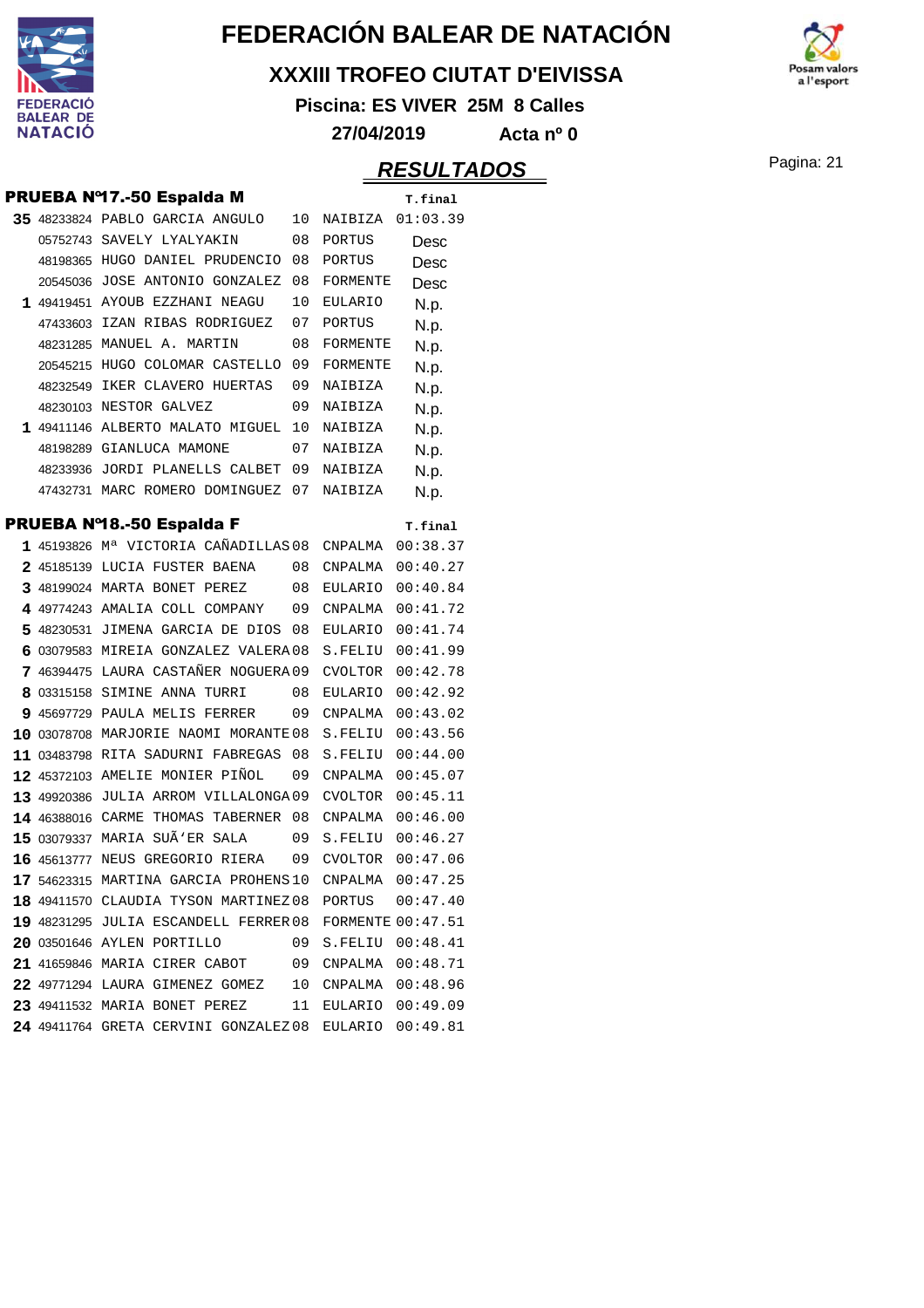

#### **XXXIII TROFEO CIUTAT D'EIVISSA**

**Piscina: ES VIVER 25M 8 Calles**



**27/04/2019 Acta nº 0**

### Pagina: 22 **RESULTADOS**

|  | PRUEBA Nº18.-50 Espalda F             |    |                          | T.final  |       |
|--|---------------------------------------|----|--------------------------|----------|-------|
|  | 25 03079558 NOA PEREDA AMILLS         | 09 | S.FELIU 00:50.20         |          |       |
|  | 26 03326792 MANUELA SOUBRIER DE LA08  |    | CHI BOI 00:50.83         |          |       |
|  | 27 03079782 GEMMA PRIETO GUILLEN      | 09 | S.FELIU 00:50.85         |          |       |
|  | 28 54622923 VIVIANA BLAS STÜDE        | 11 | CNPALMA  00:51.79        |          |       |
|  | 29 20545081 EMMA MANCEBO GARCIA       | 09 | <b>FORMENTE 00:52.46</b> |          |       |
|  | 30 02239169 MIA BERAZATEGUI           | 10 | <b>FORMENTE 00:53.27</b> |          |       |
|  | 31 49413486 JUDITH PEREZ GARCIA       | 11 | EULARIO 00:53.88         |          |       |
|  | 32 49411450 ANIA FERRER CARASA        | 10 | EULARIO 00:53.89         |          |       |
|  | <b>33 01668810 ISRAE MEFTAH</b>       | 09 | PORTUS                   | 00:53.94 |       |
|  | 34 03339012 CLAUDIA BARAJAS           | 09 | CHI BOI                  | 00:54.56 |       |
|  | 35 49411571 CARLOTA TYSON MARTINEZ 10 |    | PORTUS                   | 00:54.80 |       |
|  | 36 03346052 MANUELA LOPEZ SALAS       | 08 | CHI BOI                  | 00:55.63 |       |
|  | 37 49413375 AROA WONG PADILLA         | 11 | EULARIO                  | 00:56.17 |       |
|  | 38 49233154 NOA GARCIA SCHULTE        | 10 | NAIBIZA 00:56.96         |          |       |
|  | 39 49410168 PAULA RIERA PLANELLS      | 10 | NAIBIZA 00:59.44         |          |       |
|  | 40 49411596 LUNA ARIEL MEZQUIDA       | 11 | EULARIO                  | 01:00.84 |       |
|  | 41 49410356 ONA TUR FERRER            | 10 | EULARIO 01:02.69         |          |       |
|  | 42 02630927 MIKAELA PFAFFENDORF       | 11 | EULARIO 01:02.84         |          |       |
|  | <b>43 48199923 MAR TUR FERRER</b>     | 09 | EULARIO 01:03.27         |          |       |
|  | 44 49411756 SIRAH SANCHEZ COLOMAR 10  |    | EULARIO 01:03.80         |          |       |
|  | 45 49413503 JULIA GUASCH PRIU         | 11 | NAIBIZA                  | 01:08.71 |       |
|  | 46 49411755 SELENA SANCHEZ COLOMAR 10 |    | EULARIO                  | 01:10.67 |       |
|  | 49411434 TANIT ALVAREZ ARGENTO 11     |    | EULARIO                  | Desc     |       |
|  | 20545044 EVELIN VERDERA MAROUEZ09     |    | FORMENTE                 | Desc     |       |
|  | 48231699 ALICIA RAMON IGLESIA         | 09 | <b>EULARIO</b>           | N.p.     |       |
|  | 48231700 VICTORIA RAMON IGLESIA09     |    | EULARIO                  | N.p.     |       |
|  | 48233878 MARTA TORRES GRAELLS         | 08 | <b>EULARIO</b>           | N.p.     |       |
|  | 20545396 INES CABELLO COSTA           | 10 | PORTUS                   | N.p.     |       |
|  | 03493577 SIRLEYSKA ALEJANDRA          | 07 | S.FELIU                  | N.p.     |       |
|  | 49417141 ARITJ AAJOUD EL AMRANI10     |    | NAIBIZA                  | N.p.     |       |
|  | 48233975 PAULA ARTEAGA                | 10 | NAIBIZA                  | N.p.     |       |
|  | 49410573 MIRIAN RIERA ROSSELLO 10     |    | NAIBIZA                  | N.p.     |       |
|  | PRUEBA Nº19.-100 Espalda M            |    |                          | T.final  | 50 m. |

| <b>FRUEDA N 19.-100 ESPAIUA IVI</b>                   |  | T.tinal             | 50 m.    |
|-------------------------------------------------------|--|---------------------|----------|
| 1 47406107 ANGEL ESTEBAN SEGOVIA 04 NAIBIZA 01:03.98  |  |                     | 00:31.97 |
| 2 03338044 CRISTIAN PUADO                             |  | 03 CHI BOI 01:04.00 | 00:31.14 |
| 3 03478745 RUBEN MARTINEZ                             |  | 98 S.FELIU 01:05.37 | 00:32.69 |
| 4 47255846 LUIS-ASHLEY IBAN BAKER 01 EULARIO 01:05.87 |  |                     | 00:32.09 |
| 5 06410547 ROBIN DAVID AILAN                          |  | 03 CNPALMA 01:05.96 | 00:31.89 |
| 6 49606072 JOSEP PASCUAL MUT                          |  | 05 CNPALMA 01:06.03 | 00:31.52 |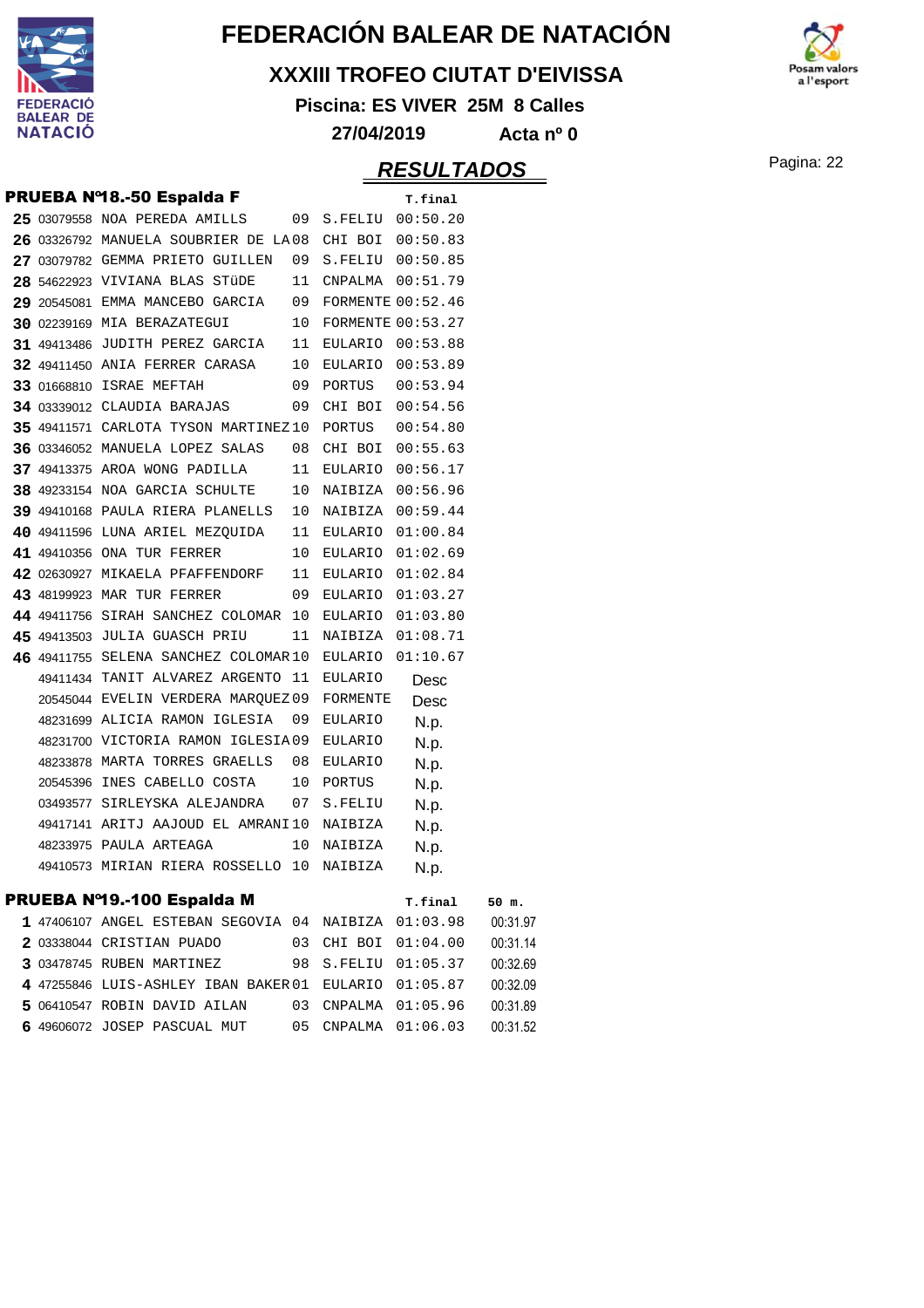

#### **XXXIII TROFEO CIUTAT D'EIVISSA**

**Piscina: ES VIVER 25M 8 Calles**



#### **27/04/2019 Acta nº 0**

### Pagina: 23 **RESULTADOS**

PRUEBA Nº20.-100 Espalda F **T.final 50 m.**

|    | PRUEBA Nº19.-100 Espalda M            |    |                          | T.final  | 50 m.    |
|----|---------------------------------------|----|--------------------------|----------|----------|
|    | 7 43459955 PABLO NAVAS ACEITUNO       | 02 | CVOLTOR                  | 01:06.53 | 00:32.31 |
|    | 8 43461489 TONI FRAU SIQUIER          | 02 | CVOLTOR                  | 01:07.11 | 00:32.93 |
|    | 9 47431841 JOSE ANTONIO ZORNOZA       | 03 | NAIBIZA                  | 01:07.53 | 00:33.06 |
|    | 10 45611418 GUILLEM ESTARELLAS DE     | 04 | CAMPUSES 01:08.07        |          | 00:32.94 |
|    | 11 47409903 DAVID MEDINA CARDENAS     | 04 | NAIBIZA                  | 01:08.90 | 00:33.93 |
|    | 12 47433490 ALVARO BENITEZ            | 04 | <b>EULARIO</b>           | 01:08.92 | 00:33.52 |
|    | 13 48199417 IVAN VILLARINO            | 05 | EULARIO                  | 01:09.43 | 00:33.76 |
|    | 14 43214090 JOAN SASTRE RODRIGUEZ     | 04 | CVOLTOR                  | 01:09.73 | 00:33.67 |
|    | 15 45187630 MIGUEL GUZMAN PINTO       | 05 | CNPALMA                  | 01:12.40 | 00:35.84 |
|    | 16 00508861 LUIS ALVARO CONEAC        | 01 | NAIBIZA                  | 01:13.70 | 00:36.64 |
|    | 17 43466210 MARCOS RUIZ MARTIN        | 05 | <b>CVOLTOR</b>           | 01:14.40 | 00:36.31 |
|    | 18 03090911 ERIC MAZZIERI ESTRADES 04 |    | VALLIRA                  | 01:15.53 | 00:36.27 |
|    | 19 03493324 FRANCIS DEL CASTILLO      | 02 | VALLIRA                  | 01:16.45 | 00:37.48 |
|    | 20 43473260 RAUL TUDELA MALLEN        | 04 | <b>CVOLTOR</b>           | 01:16.53 | 00:37.35 |
|    | 21 03090304 FERRAN JIMÉNEZ PÉREZ 04   |    | VALLIRA                  | 01:16.68 | 00:36.77 |
|    | 22 47430697 VICENT ROIG ROIG          | 02 | NAIBIZA                  | 01:17.97 | 00:38.89 |
|    | 23 45614675 ALVARO MIRO JURADO        | 04 | CVOLTOR                  | 01:18.37 | 00:37.78 |
|    | 24 03089788 SAMUEL MINGARRO           | 04 | VALLIRA                  | 01:18.45 | 00:37.66 |
|    | 25 03333403 IVAN ALVAREZ HORCAJO      | 02 | CHI BOI                  | 01:19.47 | 00:38.59 |
|    | 26 48199742 MARCOS GARCIA             | 06 | NAIBIZA                  | 01:20.58 | 00:39.67 |
|    | 27 09379003 MARK SANTIAGO FLOREA      | 05 | CNPALMA                  | 01:22.06 | 00:39.96 |
|    | 28 48232550 UNAI CLAVERO HUERTAS      | 06 | NAIBIZA                  | 01:22.31 | 00:39.49 |
|    | 29 47431112 HECTOR ROSELLO            | 05 | NAIBIZA                  | 01:22.34 | 00:39.95 |
|    | 30 43461584 PAU SOCIAS ROIG           | 06 | CVOLTOR                  | 01:24.39 | 00:41.38 |
|    | 31 03339359 JAVIER RIVERO GONZALEZ 05 |    | CHI BOI                  | 01:25.70 | 00:40.12 |
|    | 32 47409455 JAVIER ARIAS MEDINA       | 06 | NAIBIZA                  | 01:25.76 | 00:41.18 |
|    | 33 41664334 MARC TOMAS MORCILLO       | 06 | <b>CVOLTOR</b>           | 01:26.03 | 00:42.43 |
|    | 34 03319848 BENJAMIN ROYO ANAYA       | 06 | CHI BOI                  | 01:32.78 | 00:45.02 |
|    | 35 03878200 Joel Rustullet Pujol      | 05 | CSTFULL                  | 01:37.23 | 00:46.43 |
|    | 36 03339344 RAUL BASURTO ORTEGA       | 05 | CHI BOI                  | 01:37.43 | 00:48.88 |
|    | 37 03465917 MAHAMADOU DAMBELLEH       | 05 | CSTFULL                  | 01:40.46 | 00:47.21 |
|    | 38 47260882 ADRIAN VILLAR CASTELLO 05 |    | <b>FORMENTE 01:48.43</b> |          | 00:48.55 |
|    | 39 47260848 CARLOS WENHAM MARTINEZ 06 |    | <b>FORMENTE 01:50.12</b> |          | 00:49.79 |
| FC | 03320072 RODRIGO ALONSO PEREIRA 07    |    | CHI BOI                  | 01:53.86 | 00:53.84 |
|    |                                       |    |                          |          |          |

|  |  | PRUEBA N'20.-100 Espalda F |
|--|--|----------------------------|
|--|--|----------------------------|

|  | 1 49770151 ESTELA GARAU MORENO 05 CNPALMA 01:07.35   |  | 00:32.59 |
|--|------------------------------------------------------|--|----------|
|  | 2 47433311 GLORIA TORRES HUESO 03 EULARIO 01:08.68   |  | 00:33.81 |
|  | 3 03497370 PAULA FERNÃNDEZ LUOUE 04 VALLIRA 01:09.86 |  | 00:33.96 |
|  | 4 48231611 AROHA FLORIT GUNCKEL 04 NAIBIZA 01:10.38  |  | 00:33.96 |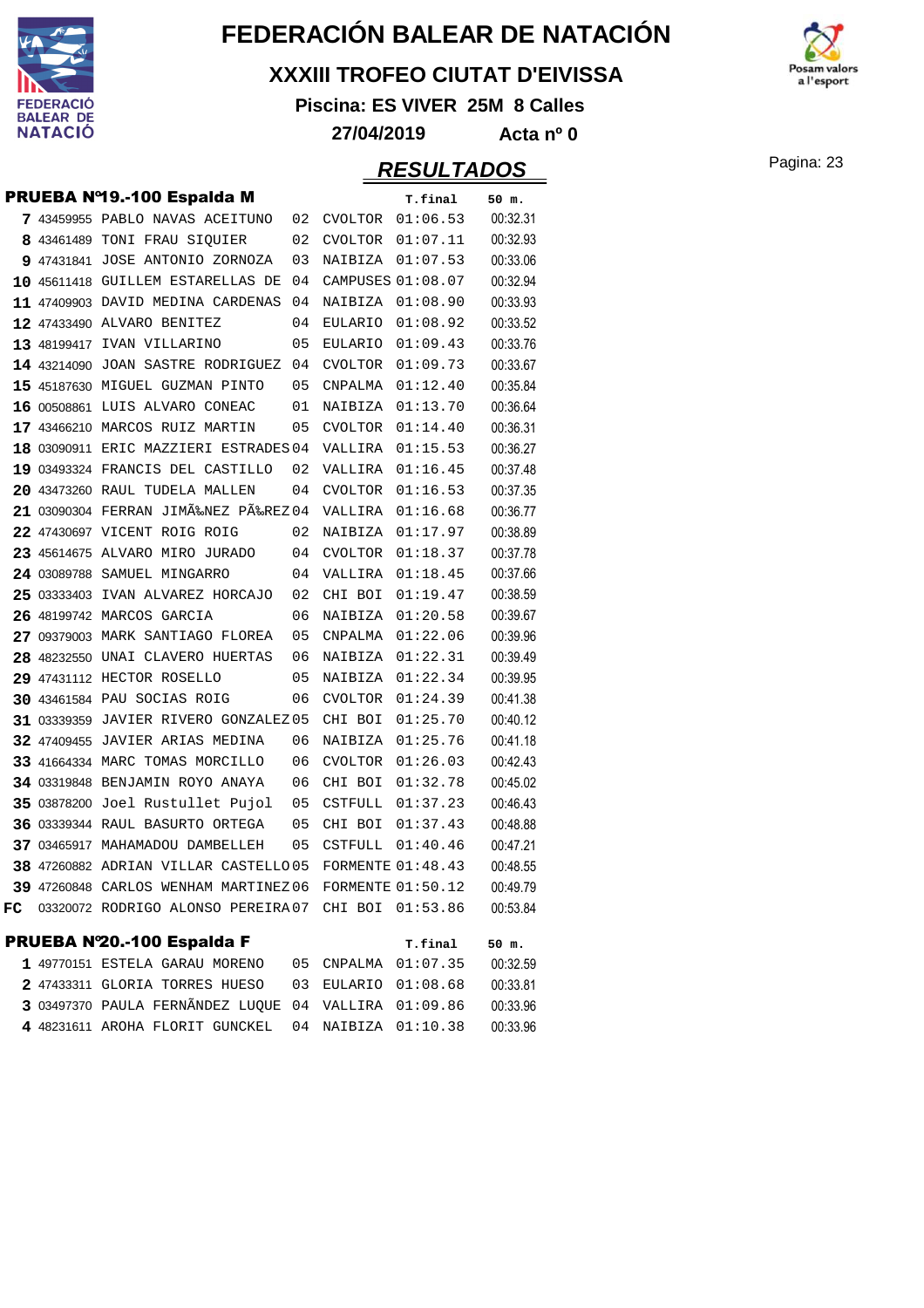

#### **XXXIII TROFEO CIUTAT D'EIVISSA**

**Piscina: ES VIVER 25M 8 Calles**



**27/04/2019 Acta nº 0**

|  | PRUEBA N'20.-100 Espalda F            |    |         | T.final                  | 50 m.    |
|--|---------------------------------------|----|---------|--------------------------|----------|
|  | 5 03478697 CARLOTA COLOMER GUASCH 05  |    | S.FELIU | 01:11.01                 | 00:34.25 |
|  | 6 47408731 CLAUDIA MANUEL SORIANO 03  |    | CVOLTOR | 01:11.69                 | 00:33.92 |
|  | 7 47430688 TERESA HERNANDEZ MARI      | 06 | EULARIO | 01:12.59                 | 00:35.38 |
|  | 8 03495652 CARLA PEREDA LUQUE         | 02 | S.FELIU | 01:13.05                 | 00:34.54 |
|  | 9 48198922 MARIA RIERA PRATS          | 06 | NAIBIZA | 01:13.09                 | 00:34.96 |
|  | 10 49410260 CLAUDIA BASILIO           | 05 | EULARIO | 01:13.80                 | 00:36.16 |
|  | 11 47433213 MARIA RIERA RAMON         | 03 | EULARIO | 01:13.93                 | 00:35.65 |
|  | 12 43223264 NATALIA DURAHO LOZANO     | 01 | CVOLTOR | 01:14.26                 | 00:35.33 |
|  | 13 45692762 ANGELA BUSQUETS           | 06 | CNPALMA | 01:14.71                 | 00:36.83 |
|  | 14 45614381 MARTA RUBIO BUJOSA        | 05 | CNPALMA | 01:14.96                 | 00:36.18 |
|  | 15 47433047 ALBA PARRA OLIVA          | 04 | NAIBIZA | 01:15.29                 | 00:33.91 |
|  | 16 45184053 AINA TOMAS HERNANDEZ      | 04 | CNPALMA | 01:15.94                 | 00:37.14 |
|  | 17 41664031 SOFIA BARRIOS GIORNO      | 05 | CNPALMA | 01:16.28                 | 00:37.61 |
|  | 18 47433057 EVA PARRA OLIVA           | 04 | NAIBIZA | 01:16.34                 | 00:37.74 |
|  | 19 03476524 ELENA HERRERO LOPEZ       | 03 | VALLIRA | 01:16.60                 | 00:36.92 |
|  | 20 48233287 ADRIANA ESTEBAN           | 07 | NAIBIZA | 01:17.63                 | 00:37.34 |
|  | 21 46394473 NEREA CASTAÑER NOGUERA 03 |    | CVOLTOR | 01:17.75                 | 00:37.59 |
|  | 22 48199743 SOFIA GARCIA IZQUIERDO 03 |    | NAIBIZA | 01:18.35                 | 00:37.30 |
|  | 23 41662125 AINA MARIANO SALOM        | 03 | CVOLTOR | 01:19.34                 | 00:38.44 |
|  | 24 46388014 AINA THOMAS TABERNER      | 06 | CNPALMA | 01:19.60                 | 00:38.84 |
|  | 25 47431861 PAULA ROIG SANJUAN        | 04 | NAIBIZA | 01:20.01                 | 00:38.28 |
|  | 26 08827327 ANNA GENOVA RADEVA        | 07 | CNPALMA | 01:21.62                 | 00:38.98 |
|  | 27 43475140 LEIRE PARDAL              | 07 | CNPALMA | 01:21.74                 | 00:40.40 |
|  | 28 03478649 PAULA GOMEZ VILLALBA      | 04 | S.FELIU | 01:21.84                 | 00:40.37 |
|  | 29 49410044 PATRICIA QUIROS TUR       | 07 | NAIBIZA | 01:22.71                 | 00:40.38 |
|  | 30 03486896 LAIA MARSÃ" LAMONJA       | 04 | S.FELIU | 01:22.96                 | 00:39.90 |
|  | 31 03494813 CLAUDIA GONZALEZ PUJOL 03 |    | S.FELIU | 01:23.63                 | 00:41.13 |
|  | 32 03476384 MARIONA GIL LUQUE         | 03 | VALLIRA | 01:23.86                 | 00:41.02 |
|  | 33 03333978 ROCIO PRADAS LINARES      | 02 | CHI BOI | 01:24.57                 | 00:41.27 |
|  | 34 03078715 CLAUDIA HORCAJADA         | 05 | S.FELIU | 01:25.21                 | 00:42.87 |
|  | 35 41662195 MARTA ROCA RODADO         | 07 | CVOLTOR | 01:26.18                 | 00:41.96 |
|  | 36 48232036 PAULA CIVICO YESTE        | 03 | PORTUS  | 01:26.50                 | 00:41.73 |
|  | 37 48231123 PAULA PEREZ MULAS         | 07 | EULARIO | 01:27.17                 | 00:42.53 |
|  | 38 03494303 LAIA CABALLERO LOZANO 03  |    | S.FELIU | 01:27.29                 | 00:41.11 |
|  | 39 09700604 KIARA BERAZATEGUI         | 07 |         | <b>FORMENTE 01:28.06</b> | 00:42.03 |
|  | 40 03478666 JULIA SARRASECA LLORET 05 |    | S.FELIU | 01:28.46                 | 00:42.33 |
|  | 41 75918472 MARTINA JIMENEZ MAMERO 07 |    | NAIBIZA | 01:29.39                 | 00:43.85 |
|  | 42 48231774 EMMA GARCIA PINO          | 05 | PORTUS  | 01:29.76                 | 00:42.21 |
|  | 43 48230864 LAURA FERRER MORENTE      | 06 | PORTUS  | 01:30.06                 | 00:42.56 |
|  | 44 03465198 ELENA ROBLES BRIONES      | 05 | CSTFULL | 01:30.70                 | 00:43.28 |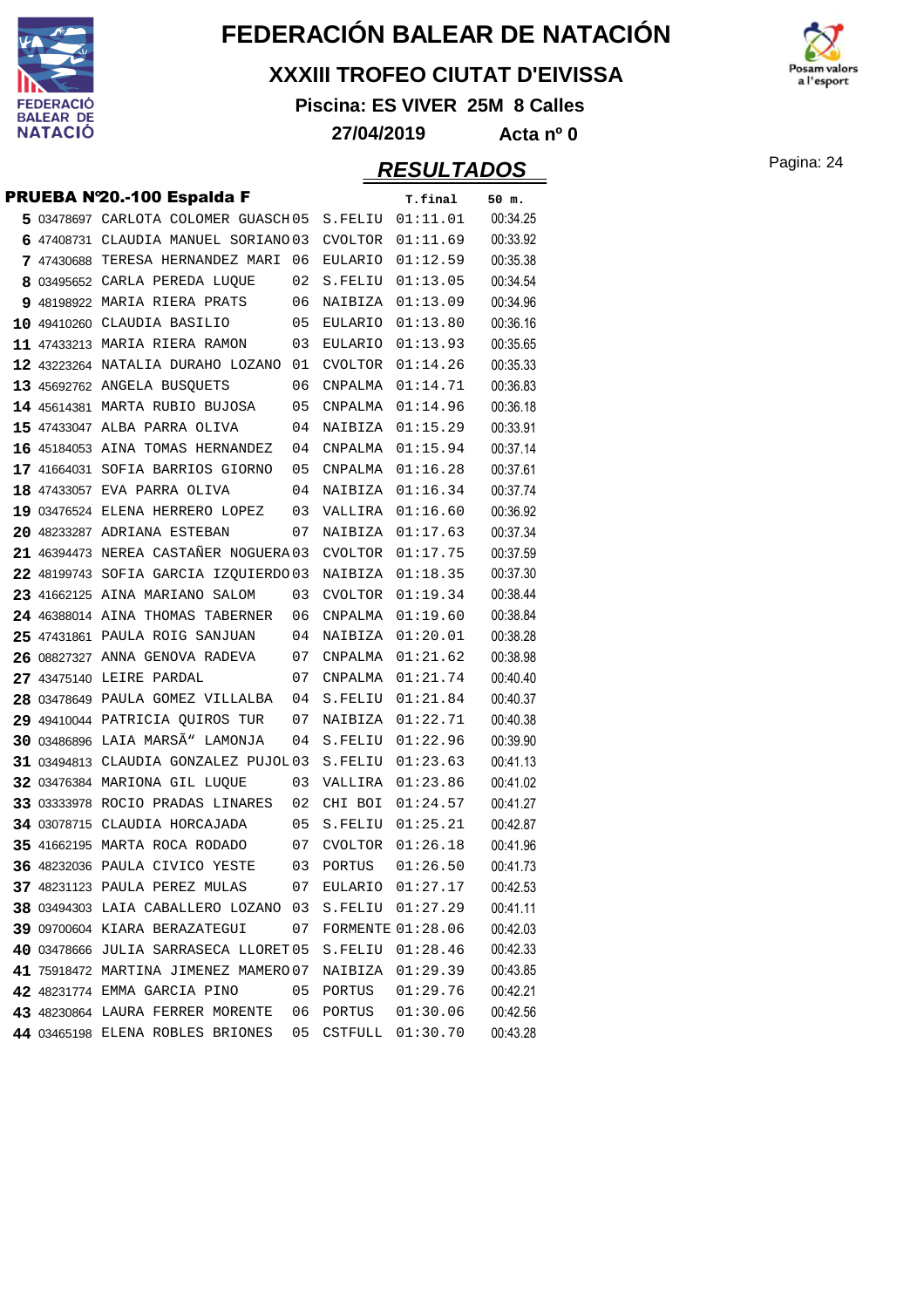

#### **XXXIII TROFEO CIUTAT D'EIVISSA**

**Piscina: ES VIVER 25M 8 Calles**



### Pagina: 25 **RESULTADOS**

**27/04/2019 Acta nº 0**

| PRUEBA N'20.-100 Espalda F            |                            |                                                             |    |                | T.final                      | 50 m.                    |          |
|---------------------------------------|----------------------------|-------------------------------------------------------------|----|----------------|------------------------------|--------------------------|----------|
| 45 47431715 NATALIA PRIETO MARQUEZ 07 |                            |                                                             |    |                | EULARIO 01:32.23             | 00:45.59                 |          |
| 46 48232179 AITANA ALCANTARA          |                            |                                                             | 07 | EULARIO        | 01:32.74                     | 00:44.69                 |          |
| 47 48199919 DANIELA HORMIGO           |                            |                                                             | 06 | NAIBIZA        | 01:33.35                     | 00:44.33                 |          |
| 48 54877403 SOFIA VELASCO DE LA       |                            |                                                             | 07 | NAIBIZA        | 01:34.68                     | 00:46.01                 |          |
| 49 54877137 RIHAB RAHMOUNI ZAIM       |                            |                                                             | 06 | NAIBIZA        | 01:34.87                     | 00:45.25                 |          |
| 50 47432943 ANDREA RIERA PLANELLS     |                            |                                                             | 07 | NAIBIZA        | 01:34.88                     | 00:46.62                 |          |
| 51 03339978 BARBARA DE LOS SANTOS     |                            |                                                             | 05 | CHI BOI        | 01:35.86                     | 00:44.55                 |          |
| 52 03486054 DAFNE GONZALEZ            |                            |                                                             | 05 | S.FELIU        | 01:37.83                     | 00:47.28                 |          |
| 53 47431610 NATALIA TUR BLESA         |                            |                                                             | 07 | NAIBIZA        | 01:38.72                     | 00:47.02                 |          |
| 54 20545079 ELSA MANCEBO GARCIA       |                            |                                                             | 07 |                | <b>FORMENTE 01:38.85</b>     | 00:48.13                 |          |
| 55 41711682 GEMMA VALERA              |                            |                                                             | 07 | CNPALMA        | 01:41.93                     | 00:48.37                 |          |
| 56 03346199 MARIA SERRANO             |                            |                                                             | 06 | CHI BOI        | 01:47.98                     | 00:50.81                 |          |
| 57 03470822 JULIA TEIXIDÃ"            |                            |                                                             | 06 | CSTFULL        | 02:24.26                     | 01:05.69                 |          |
|                                       |                            | 49410317 NEUS SASTRE CASTELLO                               | 06 | <b>EULARIO</b> | N.p.                         |                          |          |
|                                       |                            | 47432712 MARIA MORETA SANTOS                                | 03 | PORTUS         | N.p.                         |                          |          |
|                                       |                            | 47433046 ALBA PRATS MARTINEZ                                | 07 | PORTUS         | N.p.                         |                          |          |
|                                       |                            | 49414105 MARTINA LEON TUR                                   | 06 | PORTUS         | N.p.                         |                          |          |
|                                       |                            | 03481304 SILENA GONZALEZ MARTOS 02                          |    | S.FELIU        | N.p.                         |                          |          |
|                                       |                            | 48199096 CARLA CAPARROS BUENDIA03                           |    | NAIBIZA        | N.p.                         |                          |          |
|                                       |                            | 47431364 ELISA GALVEZ RODRIGUEZ 06                          |    | <b>NAIBIZA</b> | N.p.                         |                          |          |
|                                       |                            | 48231747 PAULA RIERA ROSSELLO                               | 06 | NAIBIZA        | N.p.                         |                          |          |
| <b>PRUEBA Nº21.-4x50 Estilos M</b>    |                            |                                                             |    |                | T.final                      | 50 m.                    | $100$ m. |
| 1 00056                               | CNPALMA                    |                                                             | 0  | CNPALMA        | 02:13.48                     | 00:33.41                 | 01:09.76 |
|                                       |                            | 45187630 MIGUEL GUZMAN PINTO                                |    | 2005           | 00:33.41                     |                          |          |
|                                       |                            | 49606072 JOSEP PASCUAL MUT                                  |    | 2005           | 01:09.76                     | (00:36.35)               |          |
|                                       |                            | 02069170 KEVIN NICOLAS RADU                                 |    | 2006           | 01:40.64                     | (00:30.88)               |          |
|                                       |                            | 45192573 NICOLAS BLAS STÜDE                                 |    | 2007           | 02:13.48                     | (00:32.84)               |          |
| 2 00499                               | NAIBIZA                    |                                                             | 0  |                | NAIBIZA 02:24.39             | 00:38.28                 |          |
|                                       |                            | 47431915 MATEO TORRES JIMENEZ                               |    | 2007           | 00:38.28                     |                          |          |
|                                       |                            |                                                             |    |                |                              | (00:22.28)               |          |
|                                       |                            |                                                             |    |                |                              | (00:00.0)                |          |
|                                       |                            |                                                             |    |                | 02:24.39                     | (02:24.39)               |          |
| 3 00895                               | <b>EULARIO</b>             |                                                             | 0  |                | EULARIO 02:26.05             | 00:39.91                 | 01:24.67 |
|                                       |                            | 47433818 VICTOR ADDA FERRER                                 |    | 2008           | 00:39.91                     |                          |          |
|                                       |                            | 48199356 MARC CASTELLO TORRES                               |    | 2007           | 01:24.67                     | (00:44.76)               |          |
|                                       |                            | 48199417 IVAN VILLARINO                                     |    | 2005           |                              | (00:29.43)               |          |
|                                       |                            | 48199418 VICTOR VILLARINO                                   |    | 2007           | 01:54.10                     |                          |          |
|                                       |                            |                                                             | 0  |                | 02:26.05<br>CVOLTOR 02:29.47 | (00:31.95)               |          |
| 4 00877                               | <b>CVOLTOR</b>             |                                                             |    |                |                              | 00:37.51                 | 01:23.86 |
|                                       |                            | 43461584 PAU SOCIAS ROIG                                    |    | 2006           | 00:37.51                     |                          |          |
|                                       | 78223023 NOAH TORRICO RUIZ |                                                             |    | 2008           | 01:23.86                     | (00:46.35)               |          |
|                                       |                            |                                                             |    |                |                              |                          |          |
|                                       |                            | 43466210 MARCOS RUIZ MARTIN<br>41664334 MARC TOMAS MORCILLO |    | 2005<br>2006   | 01:57.31<br>02:29.47         | (00:33.45)<br>(00:32.16) |          |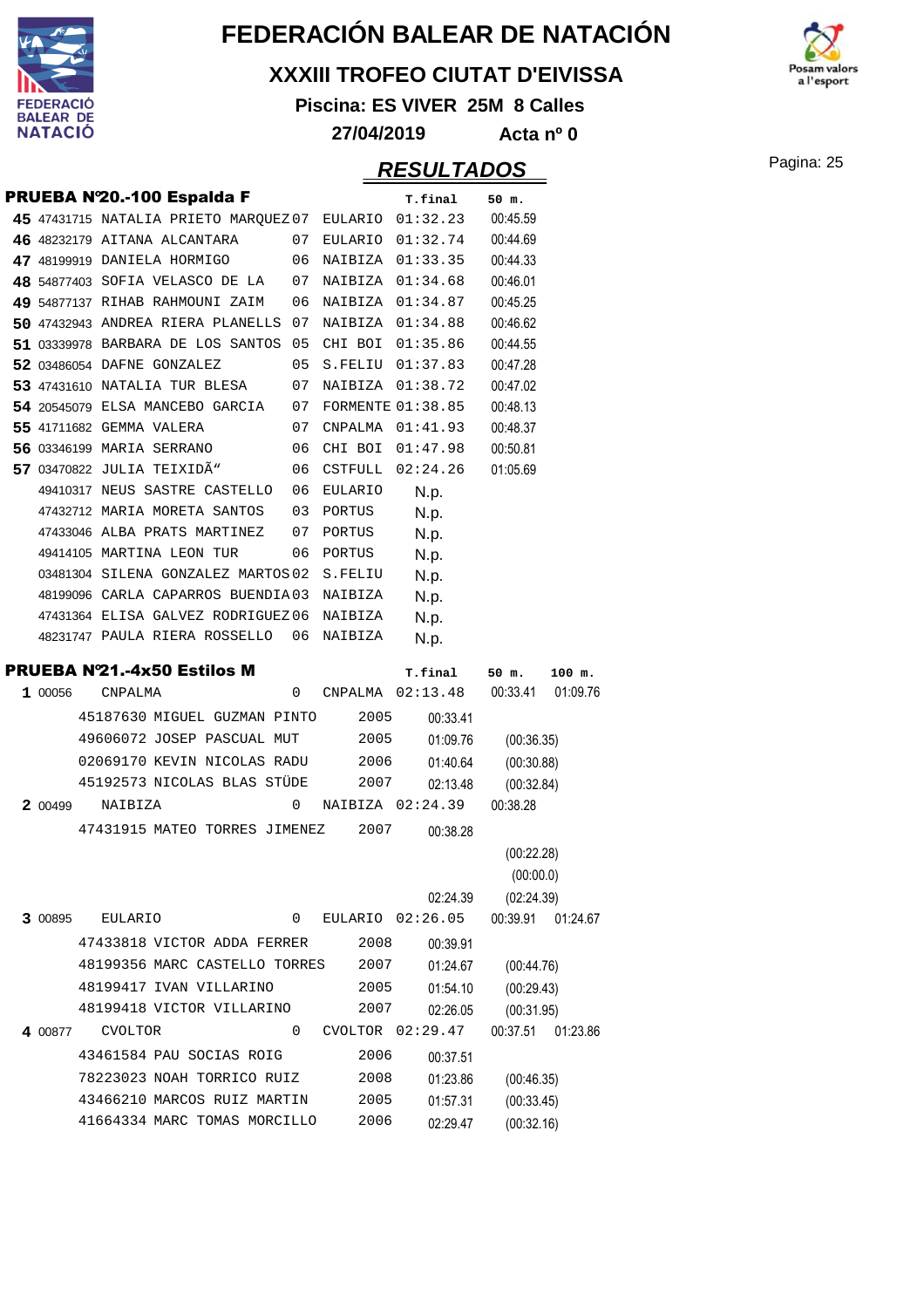

#### **XXXIII TROFEO CIUTAT D'EIVISSA**

**Piscina: ES VIVER 25M 8 Calles**



**27/04/2019 Acta nº 0**

### Pagina: 26 **RESULTADOS**

PRUEBA Nº21.-4x50 Estilos M **T.final 50 m. 100 m.** C.N. SANT FELIU 0 S.FELIU 02:40.67 00:42.70 49782598 IAGO MARSO 2008  **5** 00:42.70 02:40.67 (00:18.70) (00:00.0) (02:40.67) CHI BOI 0 CHI BOI 02:41.56 00:38.30 03339897 PABLO ESPINOZA 2007  **6** 00:38.30 02:41.56 (00:22.30) (00:00.0) (02:41.56) C.N. CASTELLFOLLIT 0 CSTFULL 03:04.56 00:43.82 01:24.20 3465917 MAHAMADOU DAMBELLEH 3478214 ERIC VENTULA 3465939 ANGEL CHYGDEN 3467717 JOEL CASADO 2005 2007 2009 2010  **7** 00:43.82 01:24.20 02:10.05 03:04.56 (00:40.38) (00:45.85) (00:54.51) FORMENTERA 0 FORMENTE 03:25.59 00:55.89 20545036 JOSE ANTONIO GONZALEZ 2008  **8** 00:55.89 03:25.59 (00:05.89) (00:00.0) (03:25.59) PRUEBA Nº22.-4x50 Estilos F **T.final 50 m. 100 m.** 00056 CNPALMA 0 CNPALMA 02:18.59 00:35.12 01:12.49 45692762 ANGELA BUSQUETS 43473466 CLAUDIA GELABERT RUBIO 2007 45189605 MARINA PONS RAMON 45193826 Mª VICTORIA CAÑADILLAS 2008 2006 2006  **1** 00:35.12 01:12.49 01:46.07 02:18.59 (00:37.37) (00:33.58) (00:32.52) 00499 NAIBIZA 0 NAIBIZA 02:24.03 00:37.09 49410044 PATRICIA QUIROS TUR 2007  **2** 00:37.09 02:24.03 (00:23.09) (00:00.0) (02:24.03) EULARIO 0 0 EULARIO 02:32.59 00:39.08 48231123 PAULA PEREZ MULAS 2007  **3** 00:39.08 02:32.59 (00:21.08) (00:00.0) (02:32.59)

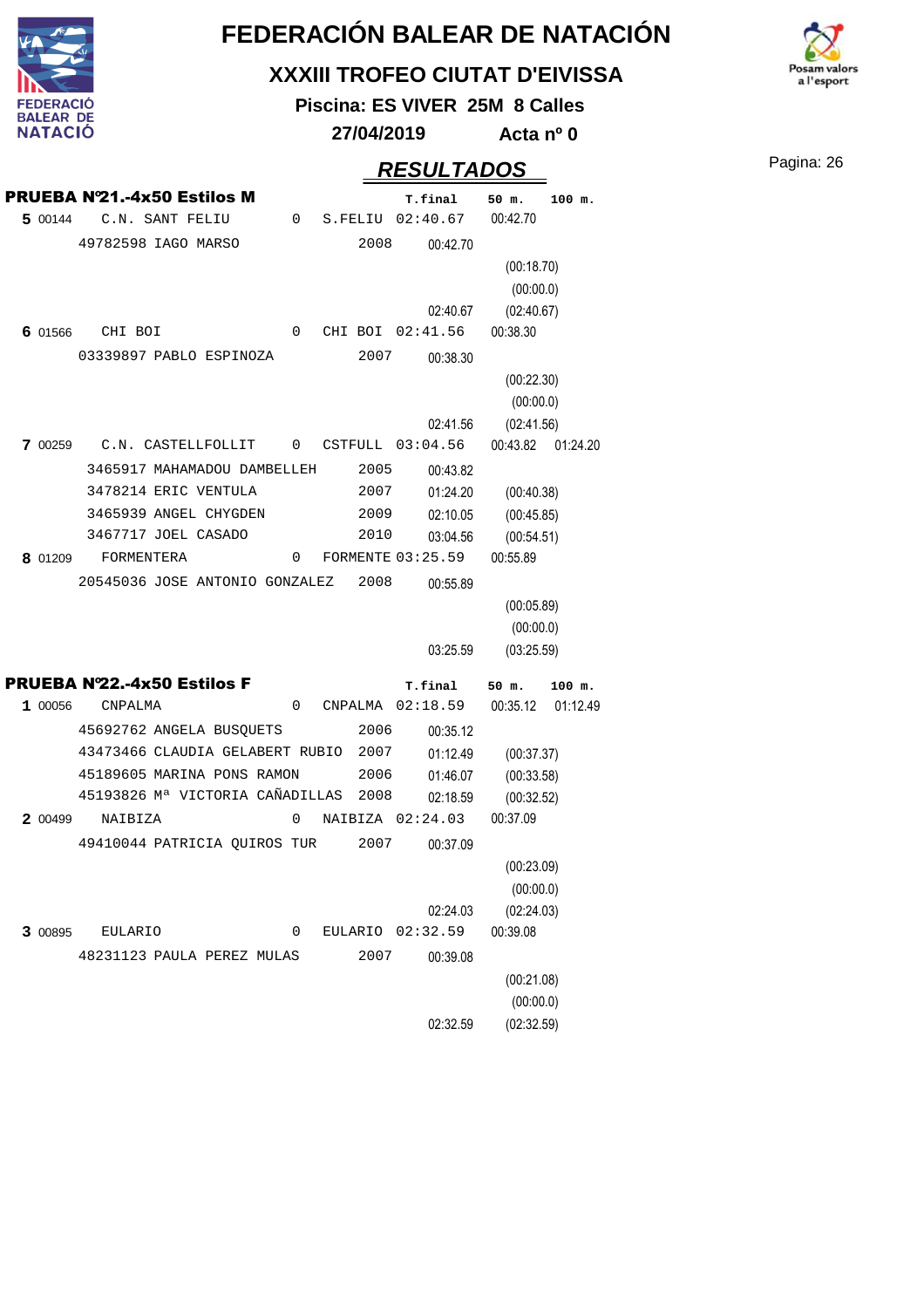

#### **XXXIII TROFEO CIUTAT D'EIVISSA**

**Piscina: ES VIVER 25M 8 Calles**

**27/04/2019 Acta nº 0**

### Pagina: 27 **RESULTADOS**

 $\mathbf{a}$  l'esport

|    |         | <b>PRUEBA Nº22.-4x50 Estilos F</b>   |                |         |         | T.final             | 50 m.                   | $100$ m.          |
|----|---------|--------------------------------------|----------------|---------|---------|---------------------|-------------------------|-------------------|
|    | 4 00144 | C.N. SANT FELIU                      | $\overline{0}$ |         |         | S.FELIU 02:36.33    | 00:43.10                | 01:23.44          |
|    |         | 45494390 ALEJANDRA GAMEZ             |                |         | 2007    | 00:43.10            |                         |                   |
|    |         | 48142295 ANNA GOMEZ                  |                |         | 2006    | 01:23.44            | (00:40.34)              |                   |
|    |         | 49286728 PAULA SANZ                  |                |         | 2006    | 02:00.69            | (00:37.25)              |                   |
|    |         | 54613800 MIE; RIEA GONZALEZ          |                |         | 2008    | 02:36.33            | (00:35.64)              |                   |
|    | 5 01209 | FORMENTERA                           | 0              |         |         | FORMENTE $02:46.23$ | 00:45.97                |                   |
|    |         | 20545079 ELSA MANCEBO GARCIA         |                |         | 2007    | 00:45.97            |                         |                   |
|    |         |                                      |                |         |         |                     | (00:15.97)              |                   |
|    |         |                                      |                |         |         |                     | (00:00.0)               |                   |
|    |         |                                      |                |         |         | 02:46.23            | (02:46.23)              |                   |
|    | 6 00877 | CVOLTOR                              | 0              |         |         | CVOLTOR 02:51.11    | 00:41.18                |                   |
|    |         | 41662195 MARTA ROCA RODADO           |                |         | 2007    | 00:41.18            |                         |                   |
|    |         |                                      |                |         |         |                     | (00:19.18)              |                   |
|    |         |                                      |                |         |         |                     | (00:00.0)               |                   |
|    |         |                                      |                |         |         | 02:51.11            | (02:51.11)              |                   |
|    | 1 01345 | PORTUS                               | 0              | PORTUS  |         | N.p.                |                         |                   |
|    | 1 01566 | CHI BOI                              | 0              |         | CHI BOI | N.p.                |                         |                   |
|    |         | <b>PRUEBA Nº23.-4x50 Estilos M</b>   |                |         |         | T.final             | 50 m.                   | 100 m.            |
|    | 1 00499 | NAIBIZA                              | 0              |         |         | NAIBIZA 01:57.31    | 00:31.67                |                   |
|    |         | 47431841 JOSE ANTONIO ZORNOZA        |                |         | 2003    | 00:31.67            |                         |                   |
|    |         |                                      |                |         |         |                     | (00:29.67)              |                   |
|    |         |                                      |                |         |         |                     | (00:00.0)               |                   |
|    |         |                                      |                |         |         | 01:57.31            | (01:57.31)              |                   |
|    | 2 00895 | <b>EULARIO</b>                       | 0              |         | EULARIO | 02:00.59            |                         | 00:31.71 01:04.36 |
|    |         | 47433490 ALVARO BENITEZ              |                |         | 2004    | 00:31.71            |                         |                   |
|    |         | 48231031 NOAH MERTENS SOLANS         |                |         | 2003    | 01:04.36            | (00:32.65)              |                   |
|    |         | 47255846 LUIS-ASHLEY IBAN BAKER 2001 |                |         |         | 01:33.39            | (00:29.03)              |                   |
|    |         | 47430056 DOROTEO SESMERO RIERA       |                |         | 2004    | 02:00.59            | (00:27.20)              |                   |
| FC | 00144   | C.N. SANT FELIU                      | 0              |         |         | S.FELIU 02:00.90    | 00:31.46                |                   |
|    |         | 47987424 RUBEN MARTINEZ              |                |         | 1998    | 00:31.46            |                         |                   |
|    |         |                                      |                |         |         | $\mathbb{Z}$        | (00:29.46)              |                   |
|    |         |                                      |                |         |         | $\mathbb{Z}^2$ .    | (00:00.0)               |                   |
|    |         |                                      |                |         |         | 02:00.90            | (02:00.90)              |                   |
|    |         |                                      | 0              | CHI BOI |         | 02:01.13            |                         |                   |
|    | 3 01566 | CHI BOI                              |                |         |         |                     |                         |                   |
|    |         |                                      |                |         |         |                     | (00:00.0)               |                   |
|    |         |                                      |                |         |         | 02:01.13            | (00:00.0)<br>(02:01.13) |                   |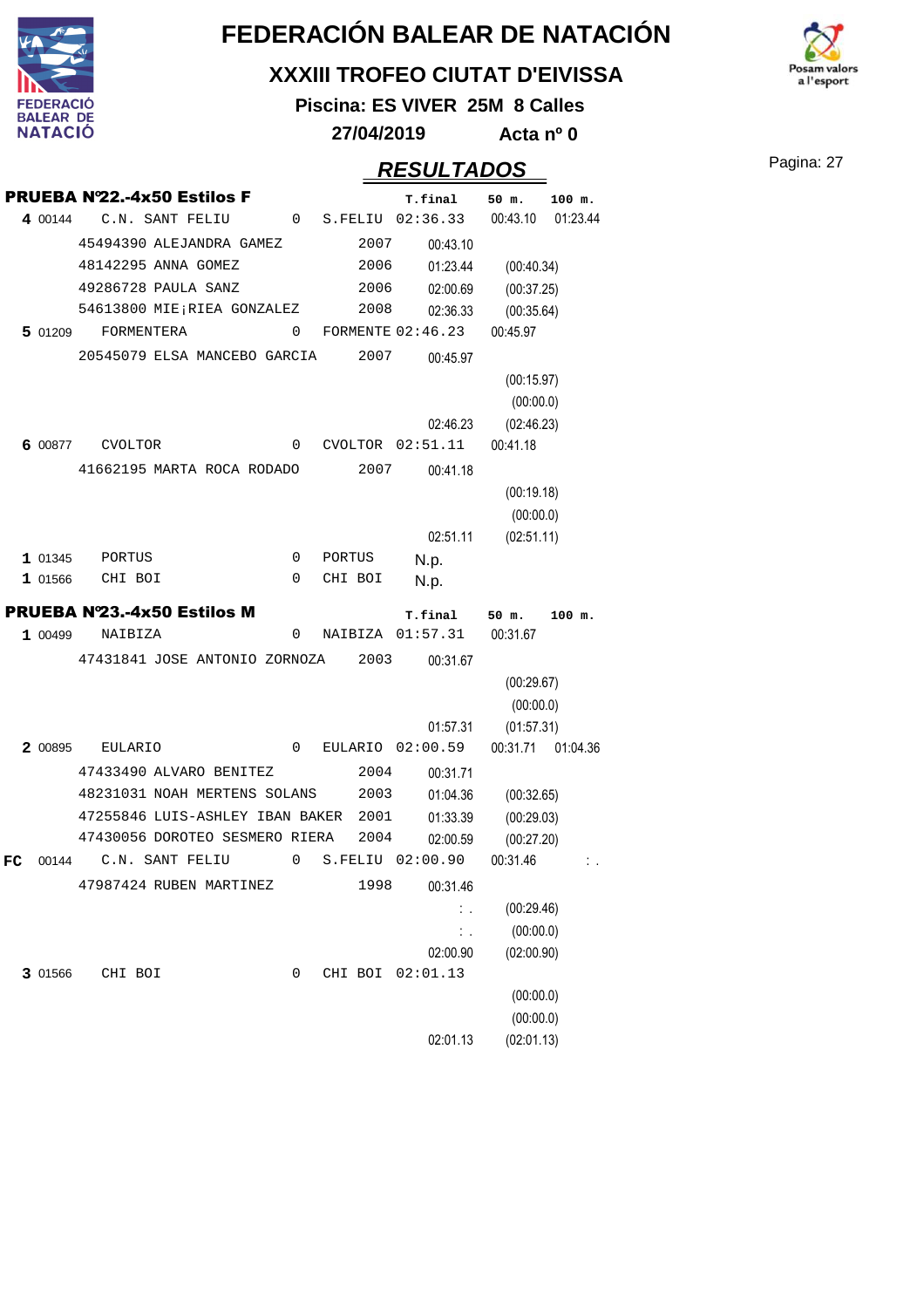

#### **XXXIII TROFEO CIUTAT D'EIVISSA**

**Piscina: ES VIVER 25M 8 Calles**

**27/04/2019 Acta nº 0**

## Pagina: 28 **RESULTADOS**

a l'esport

|         | <b>PRUEBA Nº23.-4x50 Estilos M</b>            |             |              | T.final                      | 50 m.                    | $100$ m. |
|---------|-----------------------------------------------|-------------|--------------|------------------------------|--------------------------|----------|
| 4 00877 | <b>CVOLTOR</b>                                | 0           |              | CVOLTOR 02:01.57             | 00:31.14                 |          |
|         | 43461489 TONI FRAU SIQUIER                    |             | 2002         | 00:31.14                     |                          |          |
|         |                                               |             |              |                              | (00:29.14)               |          |
|         |                                               |             |              |                              | (00:00.0)                |          |
|         |                                               |             |              | 02:01.57                     | (02:01.57)               |          |
|         | 5 00176 C.N. VALLIRANA                        | $\mathbf 0$ |              | VALLIRA 02:12.67             | 00:35.75                 |          |
|         | 03090304 FERRAN JIMENEZ                       |             | 2004         | 00:35.75                     |                          |          |
|         |                                               |             |              |                              | (00:25.75)               |          |
|         |                                               |             |              |                              | (00:00.0)                |          |
|         |                                               |             |              | 02:12.67                     | (02:12.67)               |          |
| 1 00056 | CNPALMA                                       | 0           | CNPALMA      | N.p.                         |                          |          |
|         | <b>PRUEBA Nº24.-4x50 Estilos F</b>            |             |              | T.final                      | 50 m.                    | $100$ m. |
| 1 00895 | <b>EULARIO</b>                                | $\mathbf 0$ |              | EULARIO 02:08.09             | 00:33.42                 |          |
|         | 47433311 GLORIA TORRES HUESO                  |             | 2003         | 00:33.42                     |                          |          |
|         |                                               |             |              |                              | (00:27.42)               |          |
|         |                                               |             |              |                              | (00:00.0)                |          |
|         |                                               |             |              | 02:08.09                     | (02:08.09)               |          |
| 2 00056 | CNPALMA                                       | 0           |              | $CNPALMA$ $02:09.31$         | 00:30.92 01:07.53        |          |
|         | 49770151 ESTELA GARAU MORENO                  |             | 2005         | 00:30.92                     |                          |          |
|         | 45184053 AINA TOMAS HERNANDEZ                 |             | 2004         | 01:07.53                     | (00:36.61)               |          |
|         | 45614381 MARTA RUBIO BUJOSA                   |             | 2005         | 01:39.84                     | (00:32.31)               |          |
|         | 41664031 SOFIA BARRIOS GIORNO 2005            |             |              | 02:09.31                     | (00:29.47)               |          |
| 3 00499 | NAIBIZA                                       | 0           |              | NAIBIZA 02:10.33             | 00:31.98                 |          |
|         | 48231611 AROHA FLORIT GUNCKEL                 |             | 2004         | 00:31.98                     |                          |          |
|         |                                               |             |              |                              | (00:29.98)               |          |
|         |                                               |             |              |                              | (00:00.0)                |          |
|         |                                               |             |              | 02:10.33                     | (02:10.33)               |          |
|         | 4 00144 C.N. SANT FELIU                       | $\mathbf 0$ | S.FELIU      | 02:11.71                     | 00:34.99                 |          |
|         | 49287198 ALBA LOBATO                          |             | 2005         | 00:34.99                     |                          |          |
|         |                                               |             |              |                              | (00:26.99)               |          |
|         |                                               |             |              |                              | (00:00.0)                |          |
|         |                                               | 0           |              | 02:11.71<br>VALLIRA 02:12.82 | (02:11.71)<br>00:37.61   |          |
| 5 00176 | C.N. VALLIRANA                                |             |              |                              |                          | 01:12.36 |
|         | 03476384 MARIONA GIL<br>03478678 CARLA BLANCH |             | 2003         | 00:37.61                     |                          |          |
|         | 03497370 PAULA FERNANDEZ                      |             | 2005<br>2004 | 01:12.36<br>01:43.93         | (00:34.75)               |          |
|         | 03476524 ELENA HERRERO                        |             | 2003         | 02:12.82                     | (00:31.57)<br>(00:28.89) |          |
|         |                                               |             |              |                              |                          |          |